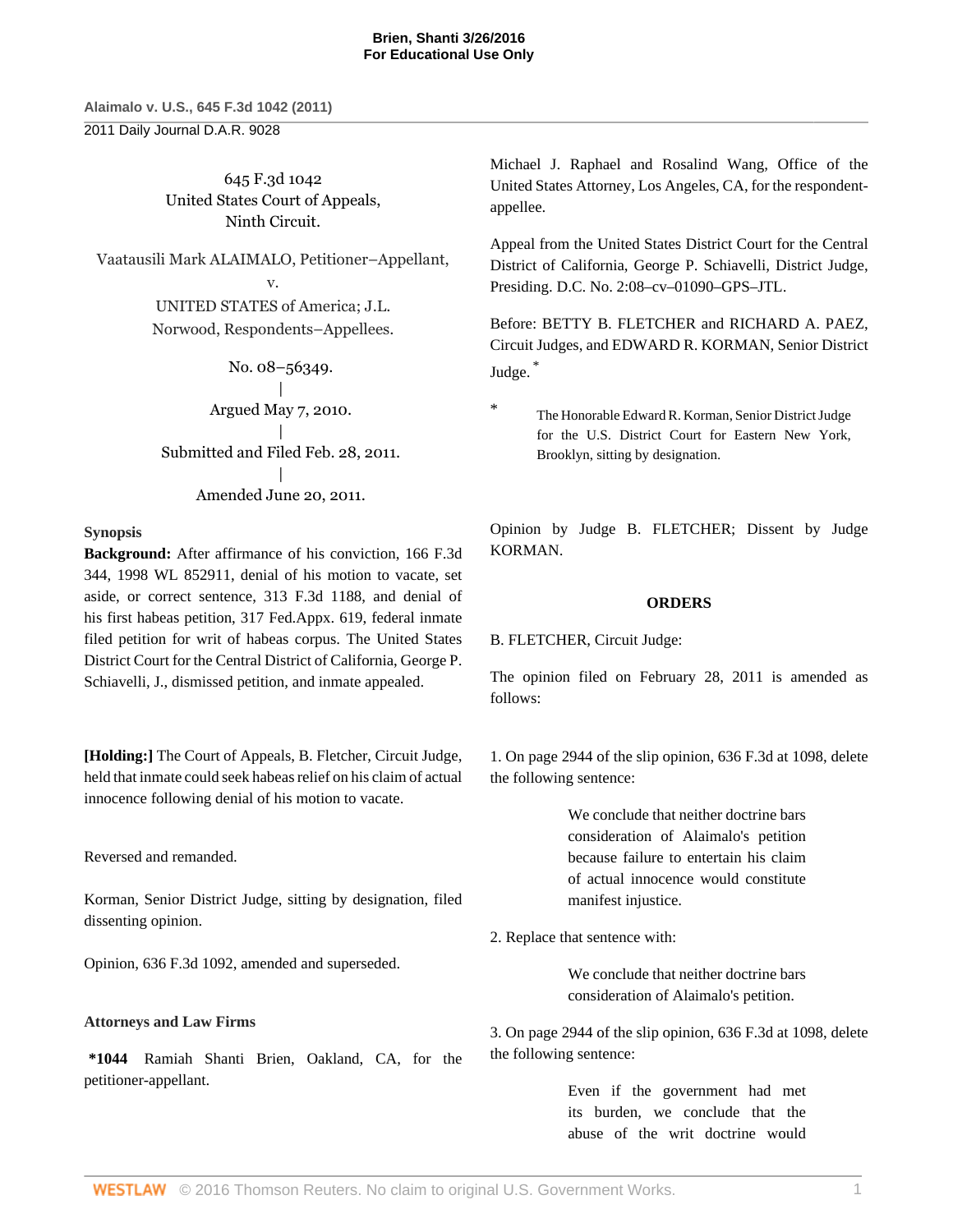#### 2011 Daily Journal D.A.R. 9028

not bar reconsideration of Alaimalo's claim because failure to entertain his claim would result in a fundamental miscarriage of justice.

4. Replace that sentence with:

Therefore, we do not reach this issue.

5. On page 2947 of the slip opinion, [636 F.3d at 1100,](http://www.westlaw.com/Link/Document/FullText?findType=Y&serNum=2024675255&pubNum=506&originatingDoc=I5835fa969cae11e0a8a2938374af9660&refType=RP&fi=co_pp_sp_506_1100&originationContext=document&vr=3.0&rs=cblt1.0&transitionType=DocumentItem&contextData=(sc.Keycite)#co_pp_sp_506_1100) delete the following sentence:

> We REVERSE and REMAND to the district court with instructions to issue the writ of habeas corpus, vacate Alaimalo's convictions for importation, and resentence Alaimalo on the remaining counts.

6. Replace that sentence with:

We REVERSE and REMAND to the district court with instructions to issue the writ of habeas corpus, and vacate Alaimalo's convictions for importation.

The dissent filed on February 28, 2011 is amended as follows:

1. On page 2961 of the slip opinion, [636 F.3d at 1108,](http://www.westlaw.com/Link/Document/FullText?findType=Y&serNum=2024675255&pubNum=506&originatingDoc=I5835fa969cae11e0a8a2938374af9660&refType=RP&fi=co_pp_sp_506_1108&originationContext=document&vr=3.0&rs=cblt1.0&transitionType=DocumentItem&contextData=(sc.Keycite)#co_pp_sp_506_1108) delete the following four sentences:

Although it suggests that neither of these doctrines are applicable here, it avoids resolving that issue because it concludes that both of those doctrines contain an exception where relief is necessary to remedy a "fundamental miscarriage of justice," Majority Op. at **\*1045** 1098, or a "manifest injustice," *id.* [at 1098–99.](http://www.westlaw.com/Link/Document/FullText?findType=Y&serNum=2024675255&originatingDoc=I5835fa969cae11e0a8a2938374af9660&refType=RP&originationContext=document&vr=3.0&rs=cblt1.0&transitionType=DocumentItem&contextData=(sc.Keycite)) The majority holds that this exception to both doctrines is satisfied here. I disagree.

I first address this threshold issue, because it relates both to the law of the case and the abuse of the writ doctrines.

2. Replace those sentences with the following:

The majority holds that the law of the case doctrine is not applicable here because "failure to entertain Alaimalo's claim would result in manifest injustice." Majority Op. at 1099. And the majority rejects the abuse of the writ doctrine on the ground that the government bears the burden to raise it and failed to do so.

I first address the issue of manifest injustice, because it relates both to the law of the case and the abuse of the writ doctrines, although the majority does not rely on it with respect to the latter.

#### **OPINION**

Vaatausili Mark Alaimalo, a federal prisoner, appeals the dismissal of his habeas corpus petition brought under [28 U.S.C. § 2241](http://www.westlaw.com/Link/Document/FullText?findType=L&pubNum=1000546&cite=28USCAS2241&originatingDoc=I5835fa969cae11e0a8a2938374af9660&refType=LQ&originationContext=document&vr=3.0&rs=cblt1.0&transitionType=DocumentItem&contextData=(sc.Keycite)). We first must determine whether we have jurisdiction to consider this petition, brought without a certificate of appealability ("COA"). Alaimalo has demonstrated both actual innocence and that his actual innocence claim was not available to him on direct appeal or when he filed his first motion for habeas relief under [28](http://www.westlaw.com/Link/Document/FullText?findType=L&pubNum=1000546&cite=28USCAS2255&originatingDoc=I5835fa969cae11e0a8a2938374af9660&refType=LQ&originationContext=document&vr=3.0&rs=cblt1.0&transitionType=DocumentItem&contextData=(sc.Keycite)) [U.S.C. § 2255.](http://www.westlaw.com/Link/Document/FullText?findType=L&pubNum=1000546&cite=28USCAS2255&originatingDoc=I5835fa969cae11e0a8a2938374af9660&refType=LQ&originationContext=document&vr=3.0&rs=cblt1.0&transitionType=DocumentItem&contextData=(sc.Keycite)) We conclude that we have jurisdiction to consider his petition for habeas relief brought under [28 U.S.C.](http://www.westlaw.com/Link/Document/FullText?findType=L&pubNum=1000546&cite=28USCAS2241&originatingDoc=I5835fa969cae11e0a8a2938374af9660&refType=LQ&originationContext=document&vr=3.0&rs=cblt1.0&transitionType=DocumentItem&contextData=(sc.Keycite)) [§ 2241](http://www.westlaw.com/Link/Document/FullText?findType=L&pubNum=1000546&cite=28USCAS2241&originatingDoc=I5835fa969cae11e0a8a2938374af9660&refType=LQ&originationContext=document&vr=3.0&rs=cblt1.0&transitionType=DocumentItem&contextData=(sc.Keycite)) without a COA.

We must also determine whether we should give preclusive effect, under either the law of the case or abuse of the writ doctrines, to a prior panel's denial on the merits of Alaimalo's October 2006 [§ 2241](http://www.westlaw.com/Link/Document/FullText?findType=L&pubNum=1000546&cite=28USCAS2241&originatingDoc=I5835fa969cae11e0a8a2938374af9660&refType=LQ&originationContext=document&vr=3.0&rs=cblt1.0&transitionType=DocumentItem&contextData=(sc.Keycite)) petition. Because we hold that Alaimalo is actually innocent and that failing to consider his habeas petition would result in manifest injustice, we decline to do so.

### **FACTS**

Alaimalo was convicted in 1997 of three counts of importing methamphetamine from California to Guam in violation of [21 U.S.C. §§ 952\(a\)](http://www.westlaw.com/Link/Document/FullText?findType=L&pubNum=1000546&cite=21USCAS952&originatingDoc=I5835fa969cae11e0a8a2938374af9660&refType=RB&originationContext=document&vr=3.0&rs=cblt1.0&transitionType=DocumentItem&contextData=(sc.Keycite)#co_pp_8b3b0000958a4) & [960](http://www.westlaw.com/Link/Document/FullText?findType=L&pubNum=1000546&cite=21USCAS960&originatingDoc=I5835fa969cae11e0a8a2938374af9660&refType=LQ&originationContext=document&vr=3.0&rs=cblt1.0&transitionType=DocumentItem&contextData=(sc.Keycite)) and three counts of possession with intent to distribute methamphetamine in violation of [21 U.S.C. § 841\(a\).](http://www.westlaw.com/Link/Document/FullText?findType=L&pubNum=1000546&cite=21USCAS841&originatingDoc=I5835fa969cae11e0a8a2938374af9660&refType=RB&originationContext=document&vr=3.0&rs=cblt1.0&transitionType=DocumentItem&contextData=(sc.Keycite)#co_pp_8b3b0000958a4) For each of his three importation convictions, he received a life sentence; for the three possession convictions, he received two life sentences and one sentence of 360 months. All of his sentences run concurrently.

In the [§ 2241](http://www.westlaw.com/Link/Document/FullText?findType=L&pubNum=1000546&cite=28USCAS2241&originatingDoc=I5835fa969cae11e0a8a2938374af9660&refType=LQ&originationContext=document&vr=3.0&rs=cblt1.0&transitionType=DocumentItem&contextData=(sc.Keycite)) habeas petition before this panel, Alaimalo claims that he is actually innocent of importing methamphetamine from California to Guam. He argues that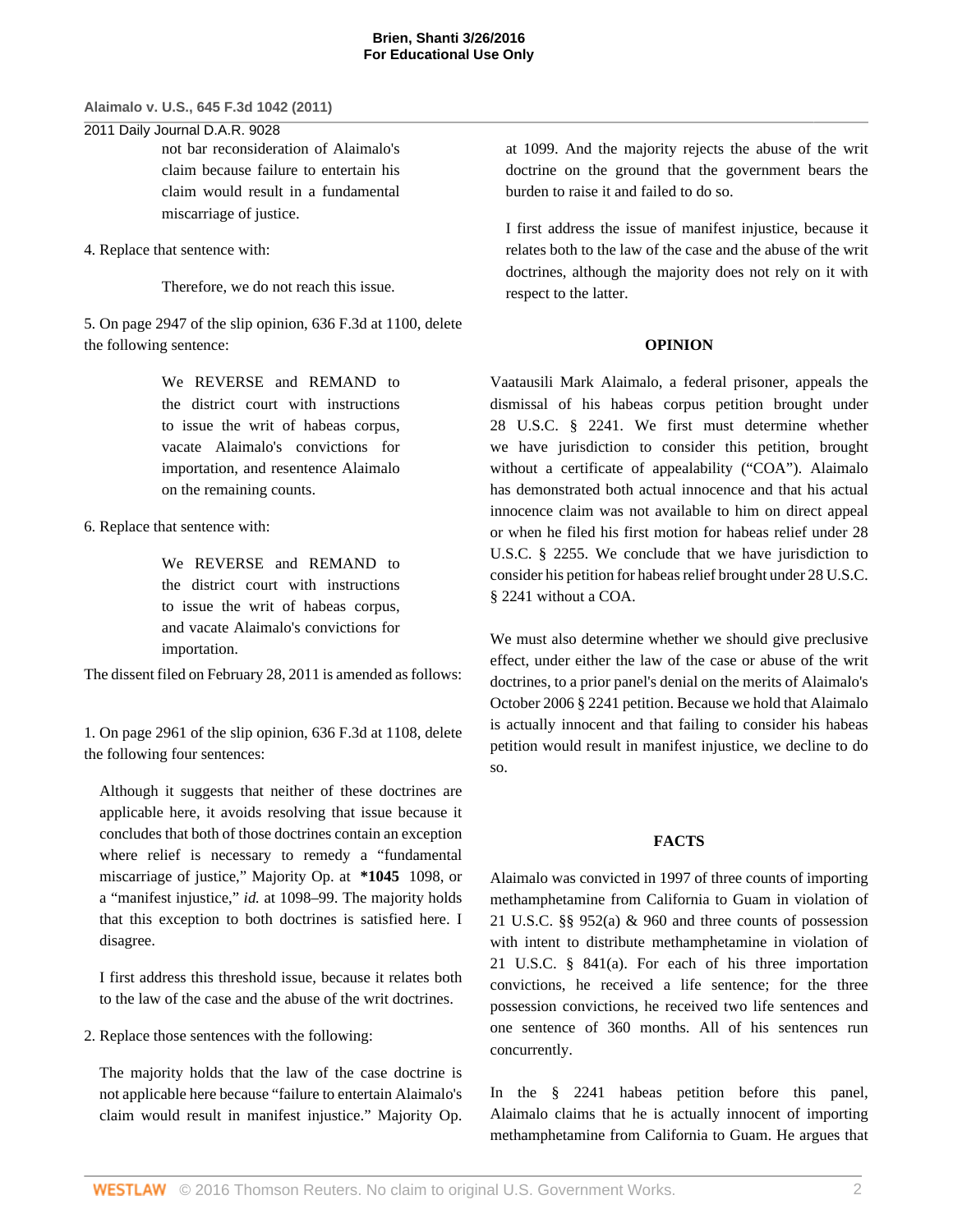## **Brien, Shanti 3/26/2016 For Educational Use Only**

### **Alaimalo v. U.S., 645 F.3d 1042 (2011)**

### 2011 Daily Journal D.A.R. 9028

transporting drugs from one location within the jurisdiction of the United States (California) to another location within the jurisdiction of the United States (Guam) was not "importation" prohibited by [21 U.S.C. § 952\(a\).](http://www.westlaw.com/Link/Document/FullText?findType=L&pubNum=1000546&cite=21USCAS952&originatingDoc=I5835fa969cae11e0a8a2938374af9660&refType=RB&originationContext=document&vr=3.0&rs=cblt1.0&transitionType=DocumentItem&contextData=(sc.Keycite)#co_pp_8b3b0000958a4)

Alaimalo first raised this claim of actual innocence on direct appeal. The Ninth Circuit affirmed Alaimalo's convictions and sentences in an unpublished decision. *See [United States](http://www.westlaw.com/Link/Document/FullText?findType=Y&serNum=1998248494&pubNum=0000999&originatingDoc=I5835fa969cae11e0a8a2938374af9660&refType=RP&originationContext=document&vr=3.0&rs=cblt1.0&transitionType=DocumentItem&contextData=(sc.Keycite)) v. Alaimalo,* [No. 97–10454, 1998 WL 852911 \(9th Cir. Dec.](http://www.westlaw.com/Link/Document/FullText?findType=Y&serNum=1998248494&pubNum=0000999&originatingDoc=I5835fa969cae11e0a8a2938374af9660&refType=RP&originationContext=document&vr=3.0&rs=cblt1.0&transitionType=DocumentItem&contextData=(sc.Keycite)) [2, 1998\)](http://www.westlaw.com/Link/Document/FullText?findType=Y&serNum=1998248494&pubNum=0000999&originatingDoc=I5835fa969cae11e0a8a2938374af9660&refType=RP&originationContext=document&vr=3.0&rs=cblt1.0&transitionType=DocumentItem&contextData=(sc.Keycite)). The court did not address Alaimalo's claim that his conduct did not qualify as importation. *[Id.](http://www.westlaw.com/Link/Document/FullText?findType=Y&serNum=1998248494&originatingDoc=I5835fa969cae11e0a8a2938374af9660&refType=RP&originationContext=document&vr=3.0&rs=cblt1.0&transitionType=DocumentItem&contextData=(sc.Keycite))*

In 1999, Alaimalo timely filed a motion for habeas relief under [28 U.S.C. § 2255.](http://www.westlaw.com/Link/Document/FullText?findType=L&pubNum=1000546&cite=28USCAS2255&originatingDoc=I5835fa969cae11e0a8a2938374af9660&refType=LQ&originationContext=document&vr=3.0&rs=cblt1.0&transitionType=DocumentItem&contextData=(sc.Keycite)) Appearing pro se, Alaimalo argued that his trial and appellate counsel were constitutionally ineffective. The district court denied the motion on the merits and the Ninth Circuit affirmed in 2002. *See [United States v.](http://www.westlaw.com/Link/Document/FullText?findType=Y&serNum=2002790929&pubNum=506&originatingDoc=I5835fa969cae11e0a8a2938374af9660&refType=RP&originationContext=document&vr=3.0&rs=cblt1.0&transitionType=DocumentItem&contextData=(sc.Keycite)) Alaimalo,* [313 F.3d 1188 \(9th Cir.2002\)](http://www.westlaw.com/Link/Document/FullText?findType=Y&serNum=2002790929&pubNum=506&originatingDoc=I5835fa969cae11e0a8a2938374af9660&refType=RP&originationContext=document&vr=3.0&rs=cblt1.0&transitionType=DocumentItem&contextData=(sc.Keycite)).

**\*1046** In 2003, a Ninth Circuit en banc court held that transporting drugs from one location within the United States (California) to another (Guam) does not constitute importation within the meaning of [21 U.S.C. § 952\(a\)](http://www.westlaw.com/Link/Document/FullText?findType=L&pubNum=1000546&cite=21USCAS952&originatingDoc=I5835fa969cae11e0a8a2938374af9660&refType=RB&originationContext=document&vr=3.0&rs=cblt1.0&transitionType=DocumentItem&contextData=(sc.Keycite)#co_pp_8b3b0000958a4). *[United](http://www.westlaw.com/Link/Document/FullText?findType=Y&serNum=2003401323&pubNum=506&originatingDoc=I5835fa969cae11e0a8a2938374af9660&refType=RP&fi=co_pp_sp_506_623&originationContext=document&vr=3.0&rs=cblt1.0&transitionType=DocumentItem&contextData=(sc.Keycite)#co_pp_sp_506_623) States v. Cabaccang,* [332 F.3d 622, 623 \(9th Cir.2003\)](http://www.westlaw.com/Link/Document/FullText?findType=Y&serNum=2003401323&pubNum=506&originatingDoc=I5835fa969cae11e0a8a2938374af9660&refType=RP&fi=co_pp_sp_506_623&originationContext=document&vr=3.0&rs=cblt1.0&transitionType=DocumentItem&contextData=(sc.Keycite)#co_pp_sp_506_623) (en banc). *[Cabaccang](http://www.westlaw.com/Link/Document/FullText?findType=Y&serNum=2003401323&originatingDoc=I5835fa969cae11e0a8a2938374af9660&refType=RP&originationContext=document&vr=3.0&rs=cblt1.0&transitionType=DocumentItem&contextData=(sc.Keycite))* overruled two previous decisions holding that transporting drugs over or through international waters constituted importation. *See [Guam v. Sugiyama,](http://www.westlaw.com/Link/Document/FullText?findType=Y&serNum=1988064538&pubNum=350&originatingDoc=I5835fa969cae11e0a8a2938374af9660&refType=RP&fi=co_pp_sp_350_572&originationContext=document&vr=3.0&rs=cblt1.0&transitionType=DocumentItem&contextData=(sc.Keycite)#co_pp_sp_350_572)* 846 F.2d [570, 572 \(9th Cir.1988\);](http://www.westlaw.com/Link/Document/FullText?findType=Y&serNum=1988064538&pubNum=350&originatingDoc=I5835fa969cae11e0a8a2938374af9660&refType=RP&fi=co_pp_sp_350_572&originationContext=document&vr=3.0&rs=cblt1.0&transitionType=DocumentItem&contextData=(sc.Keycite)#co_pp_sp_350_572) *[United States v. Perez,](http://www.westlaw.com/Link/Document/FullText?findType=Y&serNum=1985156211&pubNum=350&originatingDoc=I5835fa969cae11e0a8a2938374af9660&refType=RP&fi=co_pp_sp_350_801&originationContext=document&vr=3.0&rs=cblt1.0&transitionType=DocumentItem&contextData=(sc.Keycite)#co_pp_sp_350_801)* 776 F.2d 797, [801 \(9th Cir.1985\);](http://www.westlaw.com/Link/Document/FullText?findType=Y&serNum=1985156211&pubNum=350&originatingDoc=I5835fa969cae11e0a8a2938374af9660&refType=RP&fi=co_pp_sp_350_801&originationContext=document&vr=3.0&rs=cblt1.0&transitionType=DocumentItem&contextData=(sc.Keycite)#co_pp_sp_350_801) *see also [Cabaccang](http://www.westlaw.com/Link/Document/FullText?findType=Y&serNum=2003401323&originatingDoc=I5835fa969cae11e0a8a2938374af9660&refType=RP&originationContext=document&vr=3.0&rs=cblt1.0&transitionType=DocumentItem&contextData=(sc.Keycite))* at 634–35.

In March 2005, relying on *[Cabaccang,](http://www.westlaw.com/Link/Document/FullText?findType=Y&serNum=2003401323&originatingDoc=I5835fa969cae11e0a8a2938374af9660&refType=RP&originationContext=document&vr=3.0&rs=cblt1.0&transitionType=DocumentItem&contextData=(sc.Keycite))* Alaimalo filed a habeas petition under [28 U.S.C. § 2241](http://www.westlaw.com/Link/Document/FullText?findType=L&pubNum=1000546&cite=28USCAS2241&originatingDoc=I5835fa969cae11e0a8a2938374af9660&refType=LQ&originationContext=document&vr=3.0&rs=cblt1.0&transitionType=DocumentItem&contextData=(sc.Keycite)) in the Eastern District of California. He argued that he was actually innocent of the importation charges. The court found that Alaimalo was actually innocent, but that he could not proceed under [§](http://www.westlaw.com/Link/Document/FullText?findType=L&pubNum=1000546&cite=28USCAS2241&originatingDoc=I5835fa969cae11e0a8a2938374af9660&refType=LQ&originationContext=document&vr=3.0&rs=cblt1.0&transitionType=DocumentItem&contextData=(sc.Keycite)) [2241](http://www.westlaw.com/Link/Document/FullText?findType=L&pubNum=1000546&cite=28USCAS2241&originatingDoc=I5835fa969cae11e0a8a2938374af9660&refType=LQ&originationContext=document&vr=3.0&rs=cblt1.0&transitionType=DocumentItem&contextData=(sc.Keycite)) because he could have raised his innocence claim at sentencing, on direct appeal, and in his first [§ 2255](http://www.westlaw.com/Link/Document/FullText?findType=L&pubNum=1000546&cite=28USCAS2255&originatingDoc=I5835fa969cae11e0a8a2938374af9660&refType=LQ&originationContext=document&vr=3.0&rs=cblt1.0&transitionType=DocumentItem&contextData=(sc.Keycite)) motion. The district court dismissed the petition for lack of jurisdiction, and Alaimalo's appeal to the Ninth Circuit was dismissed in an unpublished order as untimely. *Alaimalo v. Shultz,* No. 06–15658 (9th Cir. June 9, 2006).

In October 2006, Alaimalo filed a second [§ 2241](http://www.westlaw.com/Link/Document/FullText?findType=L&pubNum=1000546&cite=28USCAS2241&originatingDoc=I5835fa969cae11e0a8a2938374af9660&refType=LQ&originationContext=document&vr=3.0&rs=cblt1.0&transitionType=DocumentItem&contextData=(sc.Keycite)) petition in the Central District of California. Appearing pro se, he raised, among other claims, an actual innocence claim based on *[Cabaccang.](http://www.westlaw.com/Link/Document/FullText?findType=Y&serNum=2003401323&originatingDoc=I5835fa969cae11e0a8a2938374af9660&refType=RP&originationContext=document&vr=3.0&rs=cblt1.0&transitionType=DocumentItem&contextData=(sc.Keycite))* The district court dismissed his petition for lack of jurisdiction, holding that Alaimalo could have raised his claims in an earlier [§ 2255](http://www.westlaw.com/Link/Document/FullText?findType=L&pubNum=1000546&cite=28USCAS2255&originatingDoc=I5835fa969cae11e0a8a2938374af9660&refType=LQ&originationContext=document&vr=3.0&rs=cblt1.0&transitionType=DocumentItem&contextData=(sc.Keycite)) motion. Alaimalo appealed. In September 2008, in a three paragraph unpublished disposition, the Ninth Circuit affirmed the dismissal of Alaimalo's October 2006 [§ 2241](http://www.westlaw.com/Link/Document/FullText?findType=L&pubNum=1000546&cite=28USCAS2241&originatingDoc=I5835fa969cae11e0a8a2938374af9660&refType=LQ&originationContext=document&vr=3.0&rs=cblt1.0&transitionType=DocumentItem&contextData=(sc.Keycite)) petition. *See [Alaimalo v.](http://www.westlaw.com/Link/Document/FullText?findType=Y&serNum=2017121712&pubNum=6538&originatingDoc=I5835fa969cae11e0a8a2938374af9660&refType=RP&originationContext=document&vr=3.0&rs=cblt1.0&transitionType=DocumentItem&contextData=(sc.Keycite)) United States,* [317 Fed.Appx. 619 \(9th Cir.2008\)](http://www.westlaw.com/Link/Document/FullText?findType=Y&serNum=2017121712&pubNum=6538&originatingDoc=I5835fa969cae11e0a8a2938374af9660&refType=RP&originationContext=document&vr=3.0&rs=cblt1.0&transitionType=DocumentItem&contextData=(sc.Keycite)) ("*Alaimalo II* ").

In February 2008, while *Alaimalo II* was pending, Alaimalo submitted another [§ 2241](http://www.westlaw.com/Link/Document/FullText?findType=L&pubNum=1000546&cite=28USCAS2241&originatingDoc=I5835fa969cae11e0a8a2938374af9660&refType=LQ&originationContext=document&vr=3.0&rs=cblt1.0&transitionType=DocumentItem&contextData=(sc.Keycite)) habeas petition raising the *[Cabaccang](http://www.westlaw.com/Link/Document/FullText?findType=Y&serNum=2003401323&originatingDoc=I5835fa969cae11e0a8a2938374af9660&refType=RP&originationContext=document&vr=3.0&rs=cblt1.0&transitionType=DocumentItem&contextData=(sc.Keycite))* argument to the Central District of California. The district court dismissed the petition for lack of jurisdiction. Alaimalo filed a timely notice of appeal. After the district court declined to issue a COA, the Ninth Circuit resumed jurisdiction and the appeal was submitted to this panel.

# <span id="page-2-1"></span>**DISCUSSION**

# **I. The Court Has Appellate Jurisdiction Despite the Lack of a Certificate of Appealability**

**[1]** At the threshold, we must determine whether we have jurisdiction to consider Alaimalo's appeal from the dismissal of his February 2008 petition without a COA.<sup>[1](#page-2-0)</sup> As a general rule, "[[section\] 2255](http://www.westlaw.com/Link/Document/FullText?findType=L&pubNum=1000546&cite=28USCAS2255&originatingDoc=I5835fa969cae11e0a8a2938374af9660&refType=LQ&originationContext=document&vr=3.0&rs=cblt1.0&transitionType=DocumentItem&contextData=(sc.Keycite)) provides the exclusive procedural mechanism by which a federal prisoner may test the legality of his detention." *[Ivy v. Pontesso,](http://www.westlaw.com/Link/Document/FullText?findType=Y&serNum=2003322856&pubNum=506&originatingDoc=I5835fa969cae11e0a8a2938374af9660&refType=RP&fi=co_pp_sp_506_1059&originationContext=document&vr=3.0&rs=cblt1.0&transitionType=DocumentItem&contextData=(sc.Keycite)#co_pp_sp_506_1059)* 328 F.3d 1057, [1059 \(9th Cir.2003\)](http://www.westlaw.com/Link/Document/FullText?findType=Y&serNum=2003322856&pubNum=506&originatingDoc=I5835fa969cae11e0a8a2938374af9660&refType=RP&fi=co_pp_sp_506_1059&originationContext=document&vr=3.0&rs=cblt1.0&transitionType=DocumentItem&contextData=(sc.Keycite)#co_pp_sp_506_1059); *Lorentsen v. Hood,* [223 F.3d 950, 953](http://www.westlaw.com/Link/Document/FullText?findType=Y&serNum=2000471207&pubNum=506&originatingDoc=I5835fa969cae11e0a8a2938374af9660&refType=RP&fi=co_pp_sp_506_953&originationContext=document&vr=3.0&rs=cblt1.0&transitionType=DocumentItem&contextData=(sc.Keycite)#co_pp_sp_506_953) [\(9th Cir.2000\)](http://www.westlaw.com/Link/Document/FullText?findType=Y&serNum=2000471207&pubNum=506&originatingDoc=I5835fa969cae11e0a8a2938374af9660&refType=RP&fi=co_pp_sp_506_953&originationContext=document&vr=3.0&rs=cblt1.0&transitionType=DocumentItem&contextData=(sc.Keycite)#co_pp_sp_506_953). To challenge a sentence that was imposed "in violation of the Constitution or laws of the United States," a federal prisoner may "move the court which imposed the sentence to vacate, set aside or correct the sentence" pursuant to [28 U.S.C. § 2255.](http://www.westlaw.com/Link/Document/FullText?findType=L&pubNum=1000546&cite=28USCAS2255&originatingDoc=I5835fa969cae11e0a8a2938374af9660&refType=LQ&originationContext=document&vr=3.0&rs=cblt1.0&transitionType=DocumentItem&contextData=(sc.Keycite)) A prisoner may appeal **\*1047** the denial of a [§ 2255](http://www.westlaw.com/Link/Document/FullText?findType=L&pubNum=1000546&cite=28USCAS2255&originatingDoc=I5835fa969cae11e0a8a2938374af9660&refType=LQ&originationContext=document&vr=3.0&rs=cblt1.0&transitionType=DocumentItem&contextData=(sc.Keycite)) motion only if the Ninth Circuit or the district court issues a COA. [28 U.S.C. § 2253\(c\)\(1\)\(B\)](http://www.westlaw.com/Link/Document/FullText?findType=L&pubNum=1000546&cite=28USCAS2253&originatingDoc=I5835fa969cae11e0a8a2938374af9660&refType=RB&originationContext=document&vr=3.0&rs=cblt1.0&transitionType=DocumentItem&contextData=(sc.Keycite)#co_pp_4d8a000011f17).

<span id="page-2-0"></span>[1](#page-2-1) We disagree with the dissent's conclusion that [28 U.S.C.](http://www.westlaw.com/Link/Document/FullText?findType=L&pubNum=1000546&cite=28USCAS2244&originatingDoc=I5835fa969cae11e0a8a2938374af9660&refType=RB&originationContext=document&vr=3.0&rs=cblt1.0&transitionType=DocumentItem&contextData=(sc.Keycite)#co_pp_8b3b0000958a4) [§ 2244\(a\)](http://www.westlaw.com/Link/Document/FullText?findType=L&pubNum=1000546&cite=28USCAS2244&originatingDoc=I5835fa969cae11e0a8a2938374af9660&refType=RB&originationContext=document&vr=3.0&rs=cblt1.0&transitionType=DocumentItem&contextData=(sc.Keycite)#co_pp_8b3b0000958a4) divests the district court of jurisdiction to consider a successive habeas petition brought under [§](http://www.westlaw.com/Link/Document/FullText?findType=L&pubNum=1000546&cite=28USCAS2241&originatingDoc=I5835fa969cae11e0a8a2938374af9660&refType=LQ&originationContext=document&vr=3.0&rs=cblt1.0&transitionType=DocumentItem&contextData=(sc.Keycite)) [2241](http://www.westlaw.com/Link/Document/FullText?findType=L&pubNum=1000546&cite=28USCAS2241&originatingDoc=I5835fa969cae11e0a8a2938374af9660&refType=LQ&originationContext=document&vr=3.0&rs=cblt1.0&transitionType=DocumentItem&contextData=(sc.Keycite)) unless the petitioner has obtained prior-approval pursuant to [§ 2244\(b\)\(3\).](http://www.westlaw.com/Link/Document/FullText?findType=L&pubNum=1000546&cite=28USCAS2244&originatingDoc=I5835fa969cae11e0a8a2938374af9660&refType=RB&originationContext=document&vr=3.0&rs=cblt1.0&transitionType=DocumentItem&contextData=(sc.Keycite)#co_pp_d801000002763) We agree with the Tenth Circuit's conclusion that, by its terms, [§ 2244\(a\)](http://www.westlaw.com/Link/Document/FullText?findType=L&pubNum=1000546&cite=28USCAS2244&originatingDoc=I5835fa969cae11e0a8a2938374af9660&refType=RB&originationContext=document&vr=3.0&rs=cblt1.0&transitionType=DocumentItem&contextData=(sc.Keycite)#co_pp_8b3b0000958a4) "does not apply to claims that may be brought under [§](http://www.westlaw.com/Link/Document/FullText?findType=L&pubNum=1000546&cite=28USCAS2255&originatingDoc=I5835fa969cae11e0a8a2938374af9660&refType=LQ&originationContext=document&vr=3.0&rs=cblt1.0&transitionType=DocumentItem&contextData=(sc.Keycite)) [2255](http://www.westlaw.com/Link/Document/FullText?findType=L&pubNum=1000546&cite=28USCAS2255&originatingDoc=I5835fa969cae11e0a8a2938374af9660&refType=LQ&originationContext=document&vr=3.0&rs=cblt1.0&transitionType=DocumentItem&contextData=(sc.Keycite))." *See Stanko v. Davis,* [617 F.3d 1262, 1269 \(10th](http://www.westlaw.com/Link/Document/FullText?findType=Y&serNum=2022729923&pubNum=506&originatingDoc=I5835fa969cae11e0a8a2938374af9660&refType=RP&fi=co_pp_sp_506_1269&originationContext=document&vr=3.0&rs=cblt1.0&transitionType=DocumentItem&contextData=(sc.Keycite)#co_pp_sp_506_1269) [Cir.2010\).](http://www.westlaw.com/Link/Document/FullText?findType=Y&serNum=2022729923&pubNum=506&originatingDoc=I5835fa969cae11e0a8a2938374af9660&refType=RP&fi=co_pp_sp_506_1269&originationContext=document&vr=3.0&rs=cblt1.0&transitionType=DocumentItem&contextData=(sc.Keycite)#co_pp_sp_506_1269) As we will discuss, because Alaimalo's [§ 2241](http://www.westlaw.com/Link/Document/FullText?findType=L&pubNum=1000546&cite=28USCAS2241&originatingDoc=I5835fa969cae11e0a8a2938374af9660&refType=LQ&originationContext=document&vr=3.0&rs=cblt1.0&transitionType=DocumentItem&contextData=(sc.Keycite)) petition is permitted by the "escape hatch" of [28 U.S.C.](http://www.westlaw.com/Link/Document/FullText?findType=L&pubNum=1000546&cite=28USCAS2255&originatingDoc=I5835fa969cae11e0a8a2938374af9660&refType=RB&originationContext=document&vr=3.0&rs=cblt1.0&transitionType=DocumentItem&contextData=(sc.Keycite)#co_pp_7fdd00001ca15) [§ 2255\(e\),](http://www.westlaw.com/Link/Document/FullText?findType=L&pubNum=1000546&cite=28USCAS2255&originatingDoc=I5835fa969cae11e0a8a2938374af9660&refType=RB&originationContext=document&vr=3.0&rs=cblt1.0&transitionType=DocumentItem&contextData=(sc.Keycite)#co_pp_7fdd00001ca15) his failure to seek prior-certification from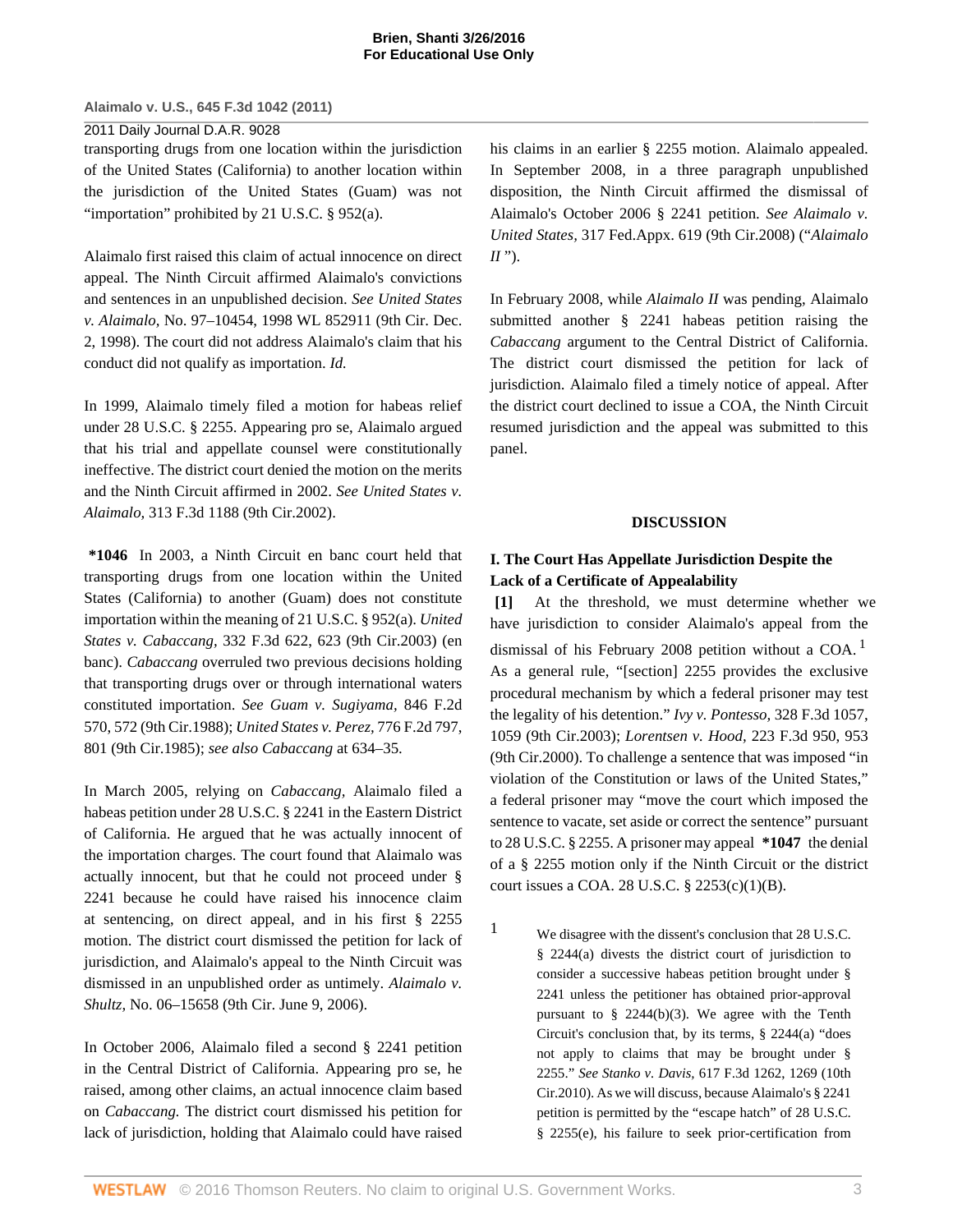2011 Daily Journal D.A.R. 9028 the Court of Appeals did not divest the district court of jurisdiction in this case.

**[2]** However, a federal prisoner may file a habeas petition under [§ 2241](http://www.westlaw.com/Link/Document/FullText?findType=L&pubNum=1000546&cite=28USCAS2241&originatingDoc=I5835fa969cae11e0a8a2938374af9660&refType=LQ&originationContext=document&vr=3.0&rs=cblt1.0&transitionType=DocumentItem&contextData=(sc.Keycite)) if the remedy provided by [§ 2255](http://www.westlaw.com/Link/Document/FullText?findType=L&pubNum=1000546&cite=28USCAS2255&originatingDoc=I5835fa969cae11e0a8a2938374af9660&refType=LQ&originationContext=document&vr=3.0&rs=cblt1.0&transitionType=DocumentItem&contextData=(sc.Keycite)) is "inadequate or ineffective to test the legality of his detention." [28 U.S.C](http://www.westlaw.com/Link/Document/FullText?findType=L&pubNum=1000546&cite=28USCAS2255&originatingDoc=I5835fa969cae11e0a8a2938374af9660&refType=RB&originationContext=document&vr=3.0&rs=cblt1.0&transitionType=DocumentItem&contextData=(sc.Keycite)#co_pp_7fdd00001ca15) [§ 2255\(e\)](http://www.westlaw.com/Link/Document/FullText?findType=L&pubNum=1000546&cite=28USCAS2255&originatingDoc=I5835fa969cae11e0a8a2938374af9660&refType=RB&originationContext=document&vr=3.0&rs=cblt1.0&transitionType=DocumentItem&contextData=(sc.Keycite)#co_pp_7fdd00001ca15); *see also [Harrison v. Ollison,](http://www.westlaw.com/Link/Document/FullText?findType=Y&serNum=2015526100&pubNum=506&originatingDoc=I5835fa969cae11e0a8a2938374af9660&refType=RP&fi=co_pp_sp_506_956&originationContext=document&vr=3.0&rs=cblt1.0&transitionType=DocumentItem&contextData=(sc.Keycite)#co_pp_sp_506_956)* 519 F.3d 952, [956 \(9th Cir.2008\)](http://www.westlaw.com/Link/Document/FullText?findType=Y&serNum=2015526100&pubNum=506&originatingDoc=I5835fa969cae11e0a8a2938374af9660&refType=RP&fi=co_pp_sp_506_956&originationContext=document&vr=3.0&rs=cblt1.0&transitionType=DocumentItem&contextData=(sc.Keycite)#co_pp_sp_506_956). This is called the "savings clause" or "escape hatch" of [§ 2255.](http://www.westlaw.com/Link/Document/FullText?findType=L&pubNum=1000546&cite=28USCAS2255&originatingDoc=I5835fa969cae11e0a8a2938374af9660&refType=LQ&originationContext=document&vr=3.0&rs=cblt1.0&transitionType=DocumentItem&contextData=(sc.Keycite)) *Harrison,* [519 F.3d at 956.](http://www.westlaw.com/Link/Document/FullText?findType=Y&serNum=2015526100&pubNum=506&originatingDoc=I5835fa969cae11e0a8a2938374af9660&refType=RP&fi=co_pp_sp_506_956&originationContext=document&vr=3.0&rs=cblt1.0&transitionType=DocumentItem&contextData=(sc.Keycite)#co_pp_sp_506_956) A petition meets the escape hatch criteria where a petitioner "(1) makes a claim of actual innocence, and (2) has not had an unobstructed procedural shot at presenting that claim." *Stephens v. Herrera,* [464 F.3d 895, 898 \(9th Cir.2006\)](http://www.westlaw.com/Link/Document/FullText?findType=Y&serNum=2010271702&pubNum=506&originatingDoc=I5835fa969cae11e0a8a2938374af9660&refType=RP&fi=co_pp_sp_506_898&originationContext=document&vr=3.0&rs=cblt1.0&transitionType=DocumentItem&contextData=(sc.Keycite)#co_pp_sp_506_898) (internal quotation marks omitted).

**[3] [4]** Where a petition purportedly brought under [§](http://www.westlaw.com/Link/Document/FullText?findType=L&pubNum=1000546&cite=28USCAS2241&originatingDoc=I5835fa969cae11e0a8a2938374af9660&refType=LQ&originationContext=document&vr=3.0&rs=cblt1.0&transitionType=DocumentItem&contextData=(sc.Keycite)) [2241](http://www.westlaw.com/Link/Document/FullText?findType=L&pubNum=1000546&cite=28USCAS2241&originatingDoc=I5835fa969cae11e0a8a2938374af9660&refType=LQ&originationContext=document&vr=3.0&rs=cblt1.0&transitionType=DocumentItem&contextData=(sc.Keycite)) is merely a "disguised" [§ 2255](http://www.westlaw.com/Link/Document/FullText?findType=L&pubNum=1000546&cite=28USCAS2255&originatingDoc=I5835fa969cae11e0a8a2938374af9660&refType=LQ&originationContext=document&vr=3.0&rs=cblt1.0&transitionType=DocumentItem&contextData=(sc.Keycite)) motion, the petitioner cannot appeal the denial of that petition absent a COA; a valid [§ 2241](http://www.westlaw.com/Link/Document/FullText?findType=L&pubNum=1000546&cite=28USCAS2241&originatingDoc=I5835fa969cae11e0a8a2938374af9660&refType=LQ&originationContext=document&vr=3.0&rs=cblt1.0&transitionType=DocumentItem&contextData=(sc.Keycite)) petition, however, *must* be considered, even absent a COA. *Harrison,* [519 F.3d at 958–59.](http://www.westlaw.com/Link/Document/FullText?findType=Y&serNum=2015526100&pubNum=506&originatingDoc=I5835fa969cae11e0a8a2938374af9660&refType=RP&fi=co_pp_sp_506_958&originationContext=document&vr=3.0&rs=cblt1.0&transitionType=DocumentItem&contextData=(sc.Keycite)#co_pp_sp_506_958) Because we "retain jurisdiction to determine our jurisdiction," we proceed to consider whether "the district court was correct in determining that [Alaimalo's] pleading, framed as a [§ 2241](http://www.westlaw.com/Link/Document/FullText?findType=L&pubNum=1000546&cite=28USCAS2241&originatingDoc=I5835fa969cae11e0a8a2938374af9660&refType=LQ&originationContext=document&vr=3.0&rs=cblt1.0&transitionType=DocumentItem&contextData=(sc.Keycite)) petition, did not qualify for the escape hatch of [§ 2255](http://www.westlaw.com/Link/Document/FullText?findType=L&pubNum=1000546&cite=28USCAS2255&originatingDoc=I5835fa969cae11e0a8a2938374af9660&refType=LQ&originationContext=document&vr=3.0&rs=cblt1.0&transitionType=DocumentItem&contextData=(sc.Keycite))." *Harrison,* [519 F.3d at 959](http://www.westlaw.com/Link/Document/FullText?findType=Y&serNum=2015526100&pubNum=506&originatingDoc=I5835fa969cae11e0a8a2938374af9660&refType=RP&fi=co_pp_sp_506_959&originationContext=document&vr=3.0&rs=cblt1.0&transitionType=DocumentItem&contextData=(sc.Keycite)#co_pp_sp_506_959) (quotation marks omitted). We review the dismissal of a habeas petition de novo. *Ivy,* [328](http://www.westlaw.com/Link/Document/FullText?findType=Y&serNum=2003322856&pubNum=506&originatingDoc=I5835fa969cae11e0a8a2938374af9660&refType=RP&fi=co_pp_sp_506_1059&originationContext=document&vr=3.0&rs=cblt1.0&transitionType=DocumentItem&contextData=(sc.Keycite)#co_pp_sp_506_1059) [F.3d at 1059](http://www.westlaw.com/Link/Document/FullText?findType=Y&serNum=2003322856&pubNum=506&originatingDoc=I5835fa969cae11e0a8a2938374af9660&refType=RP&fi=co_pp_sp_506_1059&originationContext=document&vr=3.0&rs=cblt1.0&transitionType=DocumentItem&contextData=(sc.Keycite)#co_pp_sp_506_1059).

### **A. Actual Innocence**

**[5] [6]** To establish actual innocence for the purposes of habeas relief, a petitioner "must demonstrate that, in light of all the evidence, it is more likely than not that no reasonable juror would have convicted him." *Stephens,* [464 F.3d at 898](http://www.westlaw.com/Link/Document/FullText?findType=Y&serNum=2010271702&pubNum=506&originatingDoc=I5835fa969cae11e0a8a2938374af9660&refType=RP&fi=co_pp_sp_506_898&originationContext=document&vr=3.0&rs=cblt1.0&transitionType=DocumentItem&contextData=(sc.Keycite)#co_pp_sp_506_898) (quoting *[Bousley v. United States,](http://www.westlaw.com/Link/Document/FullText?findType=Y&serNum=1998108681&pubNum=708&originatingDoc=I5835fa969cae11e0a8a2938374af9660&refType=RP&originationContext=document&vr=3.0&rs=cblt1.0&transitionType=DocumentItem&contextData=(sc.Keycite))* 523 U.S. 614, 623, 118 [S.Ct. 1604, 140 L.Ed.2d 828 \(1998\)\)](http://www.westlaw.com/Link/Document/FullText?findType=Y&serNum=1998108681&pubNum=708&originatingDoc=I5835fa969cae11e0a8a2938374af9660&refType=RP&originationContext=document&vr=3.0&rs=cblt1.0&transitionType=DocumentItem&contextData=(sc.Keycite)). A petitioner is actually innocent when he was convicted for conduct not prohibited by law. *See [Reyes–Requena v. United States,](http://www.westlaw.com/Link/Document/FullText?findType=Y&serNum=2001189503&pubNum=506&originatingDoc=I5835fa969cae11e0a8a2938374af9660&refType=RP&fi=co_pp_sp_506_904&originationContext=document&vr=3.0&rs=cblt1.0&transitionType=DocumentItem&contextData=(sc.Keycite)#co_pp_sp_506_904)* 243 F.3d 893, [904 \(5th Cir.2001\)](http://www.westlaw.com/Link/Document/FullText?findType=Y&serNum=2001189503&pubNum=506&originatingDoc=I5835fa969cae11e0a8a2938374af9660&refType=RP&fi=co_pp_sp_506_904&originationContext=document&vr=3.0&rs=cblt1.0&transitionType=DocumentItem&contextData=(sc.Keycite)#co_pp_sp_506_904) (summarizing the tests employed by the circuit courts to determine actual innocence).

Alaimalo has made a showing of actual innocence. He was convicted of importing methamphetamine from California to Guam, which *[Cabaccang](http://www.westlaw.com/Link/Document/FullText?findType=Y&serNum=2003401323&originatingDoc=I5835fa969cae11e0a8a2938374af9660&refType=RP&originationContext=document&vr=3.0&rs=cblt1.0&transitionType=DocumentItem&contextData=(sc.Keycite))* held is not a crime. *[Cabaccang,](http://www.westlaw.com/Link/Document/FullText?findType=Y&serNum=2003401323&pubNum=506&originatingDoc=I5835fa969cae11e0a8a2938374af9660&refType=RP&fi=co_pp_sp_506_637&originationContext=document&vr=3.0&rs=cblt1.0&transitionType=DocumentItem&contextData=(sc.Keycite)#co_pp_sp_506_637)* 332 [F.3d at 637.](http://www.westlaw.com/Link/Document/FullText?findType=Y&serNum=2003401323&pubNum=506&originatingDoc=I5835fa969cae11e0a8a2938374af9660&refType=RP&fi=co_pp_sp_506_637&originationContext=document&vr=3.0&rs=cblt1.0&transitionType=DocumentItem&contextData=(sc.Keycite)#co_pp_sp_506_637) Further, we note that the government does not contest Alaimalo's actual innocence.

# **B. Prior Opportunities to Raise Actual Innocence Claim**

**[7]** We turn to the question of whether Alaimalo's actual innocence claim was unavailable to him during his direct appeal and his first [§ 2255](http://www.westlaw.com/Link/Document/FullText?findType=L&pubNum=1000546&cite=28USCAS2255&originatingDoc=I5835fa969cae11e0a8a2938374af9660&refType=LQ&originationContext=document&vr=3.0&rs=cblt1.0&transitionType=DocumentItem&contextData=(sc.Keycite)) motion. In making this determination, we consider "(1) whether the legal basis for petitioner's claim did not arise until after he had exhausted his direct appeal and first [§ 2255](http://www.westlaw.com/Link/Document/FullText?findType=L&pubNum=1000546&cite=28USCAS2255&originatingDoc=I5835fa969cae11e0a8a2938374af9660&refType=LQ&originationContext=document&vr=3.0&rs=cblt1.0&transitionType=DocumentItem&contextData=(sc.Keycite)) motion; and (2) whether the law changed in any way relevant to petitioner's claim after that first [§ 2255](http://www.westlaw.com/Link/Document/FullText?findType=L&pubNum=1000546&cite=28USCAS2255&originatingDoc=I5835fa969cae11e0a8a2938374af9660&refType=LQ&originationContext=document&vr=3.0&rs=cblt1.0&transitionType=DocumentItem&contextData=(sc.Keycite)) motion." *Harrison,* [519 F.3d at 960](http://www.westlaw.com/Link/Document/FullText?findType=Y&serNum=2015526100&pubNum=506&originatingDoc=I5835fa969cae11e0a8a2938374af9660&refType=RP&fi=co_pp_sp_506_960&originationContext=document&vr=3.0&rs=cblt1.0&transitionType=DocumentItem&contextData=(sc.Keycite)#co_pp_sp_506_960) (internal quotation marks omitted).

**[8]** An intervening court decision must "effect a material change in the applicable law" to establish unavailability. *Harrison,* [519 F.3d at 960.](http://www.westlaw.com/Link/Document/FullText?findType=Y&serNum=2015526100&pubNum=506&originatingDoc=I5835fa969cae11e0a8a2938374af9660&refType=RP&fi=co_pp_sp_506_960&originationContext=document&vr=3.0&rs=cblt1.0&transitionType=DocumentItem&contextData=(sc.Keycite)#co_pp_sp_506_960) *See also [In re Davenport,](http://www.westlaw.com/Link/Document/FullText?findType=Y&serNum=1998128480&pubNum=506&originatingDoc=I5835fa969cae11e0a8a2938374af9660&refType=RP&fi=co_pp_sp_506_607&originationContext=document&vr=3.0&rs=cblt1.0&transitionType=DocumentItem&contextData=(sc.Keycite)#co_pp_sp_506_607)* 147 [F.3d 605, 607, 610 \(7th Cir.1998\)](http://www.westlaw.com/Link/Document/FullText?findType=Y&serNum=1998128480&pubNum=506&originatingDoc=I5835fa969cae11e0a8a2938374af9660&refType=RP&fi=co_pp_sp_506_607&originationContext=document&vr=3.0&rs=cblt1.0&transitionType=DocumentItem&contextData=(sc.Keycite)#co_pp_sp_506_607) (holding that the Supreme Court's decision in *[Bailey v. United States,](http://www.westlaw.com/Link/Document/FullText?findType=Y&serNum=1995238890&pubNum=708&originatingDoc=I5835fa969cae11e0a8a2938374af9660&refType=RP&originationContext=document&vr=3.0&rs=cblt1.0&transitionType=DocumentItem&contextData=(sc.Keycite))* 516 U.S. 137, [116 S.Ct. 501, 133 L.Ed.2d 472 \(1995\)](http://www.westlaw.com/Link/Document/FullText?findType=Y&serNum=1995238890&pubNum=708&originatingDoc=I5835fa969cae11e0a8a2938374af9660&refType=RP&originationContext=document&vr=3.0&rs=cblt1.0&transitionType=DocumentItem&contextData=(sc.Keycite)), effected a material change in the law because the circuit previously held that accessability of a firearm was enough to support an inference that a firearm was used in a drug crime, whereas *[Bailey](http://www.westlaw.com/Link/Document/FullText?findType=Y&serNum=1995238890&originatingDoc=I5835fa969cae11e0a8a2938374af9660&refType=RP&originationContext=document&vr=3.0&rs=cblt1.0&transitionType=DocumentItem&contextData=(sc.Keycite))* required active employment of the firearm); *[Triestman v.](http://www.westlaw.com/Link/Document/FullText?findType=Y&serNum=1997179383&pubNum=506&originatingDoc=I5835fa969cae11e0a8a2938374af9660&refType=RP&originationContext=document&vr=3.0&rs=cblt1.0&transitionType=DocumentItem&contextData=(sc.Keycite)) United States,* [124 F.3d 361 \(2d Cir.1997\)](http://www.westlaw.com/Link/Document/FullText?findType=Y&serNum=1997179383&pubNum=506&originatingDoc=I5835fa969cae11e0a8a2938374af9660&refType=RP&originationContext=document&vr=3.0&rs=cblt1.0&transitionType=DocumentItem&contextData=(sc.Keycite)); **\*1048** *[In](http://www.westlaw.com/Link/Document/FullText?findType=Y&serNum=1997155460&pubNum=506&originatingDoc=I5835fa969cae11e0a8a2938374af9660&refType=RP&originationContext=document&vr=3.0&rs=cblt1.0&transitionType=DocumentItem&contextData=(sc.Keycite)) re Dorsainvil,* [119 F.3d 245 \(3d Cir.1997\)](http://www.westlaw.com/Link/Document/FullText?findType=Y&serNum=1997155460&pubNum=506&originatingDoc=I5835fa969cae11e0a8a2938374af9660&refType=RP&originationContext=document&vr=3.0&rs=cblt1.0&transitionType=DocumentItem&contextData=(sc.Keycite)). In contrast, a decision that simply "provides further clarification" of the statute of conviction without "materially vary [ing] from the statutory construction set forth" in previous case law does not effect such a change. *See Harrison,* [519 F.3d at 960](http://www.westlaw.com/Link/Document/FullText?findType=Y&serNum=2015526100&pubNum=506&originatingDoc=I5835fa969cae11e0a8a2938374af9660&refType=RP&fi=co_pp_sp_506_960&originationContext=document&vr=3.0&rs=cblt1.0&transitionType=DocumentItem&contextData=(sc.Keycite)#co_pp_sp_506_960) (holding that the Supreme Court's decision in *[Jones v. United States,](http://www.westlaw.com/Link/Document/FullText?findType=Y&serNum=2000358278&pubNum=708&originatingDoc=I5835fa969cae11e0a8a2938374af9660&refType=RP&originationContext=document&vr=3.0&rs=cblt1.0&transitionType=DocumentItem&contextData=(sc.Keycite))* [529 U.S. 848, 120 S.Ct. 1904, 146 L.Ed.2d 902 \(2000\),](http://www.westlaw.com/Link/Document/FullText?findType=Y&serNum=2000358278&pubNum=708&originatingDoc=I5835fa969cae11e0a8a2938374af9660&refType=RP&originationContext=document&vr=3.0&rs=cblt1.0&transitionType=DocumentItem&contextData=(sc.Keycite)) did not effect a material change in the law but only clarified a prior Supreme Court decision and two Ninth Circuit opinions consistent with *[Jones](http://www.westlaw.com/Link/Document/FullText?findType=Y&serNum=2000358278&originatingDoc=I5835fa969cae11e0a8a2938374af9660&refType=RP&originationContext=document&vr=3.0&rs=cblt1.0&transitionType=DocumentItem&contextData=(sc.Keycite))*'s holding).

**[9]** We hold that *[Cabaccang](http://www.westlaw.com/Link/Document/FullText?findType=Y&serNum=2003401323&originatingDoc=I5835fa969cae11e0a8a2938374af9660&refType=RP&originationContext=document&vr=3.0&rs=cblt1.0&transitionType=DocumentItem&contextData=(sc.Keycite))* effected a material change in the law applicable to Alaimalo's case, such that the legal basis for his actual innocence claim did not become available until *[Cabaccang](http://www.westlaw.com/Link/Document/FullText?findType=Y&serNum=2003401323&originatingDoc=I5835fa969cae11e0a8a2938374af9660&refType=RP&originationContext=document&vr=3.0&rs=cblt1.0&transitionType=DocumentItem&contextData=(sc.Keycite))* was decided. Prior to *[Cabaccang,](http://www.westlaw.com/Link/Document/FullText?findType=Y&serNum=2003401323&originatingDoc=I5835fa969cae11e0a8a2938374af9660&refType=RP&originationContext=document&vr=3.0&rs=cblt1.0&transitionType=DocumentItem&contextData=(sc.Keycite))* the Ninth Circuit twice held that transporting drugs between Guam and another United States territory constituted "importation" because it required traveling through international waters or airspace. *See Sugiyama,* [846 F.2d at 572;](http://www.westlaw.com/Link/Document/FullText?findType=Y&serNum=1988064538&pubNum=350&originatingDoc=I5835fa969cae11e0a8a2938374af9660&refType=RP&fi=co_pp_sp_350_572&originationContext=document&vr=3.0&rs=cblt1.0&transitionType=DocumentItem&contextData=(sc.Keycite)#co_pp_sp_350_572) *Perez,* [776 F.2d](http://www.westlaw.com/Link/Document/FullText?findType=Y&serNum=1985156211&pubNum=350&originatingDoc=I5835fa969cae11e0a8a2938374af9660&refType=RP&fi=co_pp_sp_350_801&originationContext=document&vr=3.0&rs=cblt1.0&transitionType=DocumentItem&contextData=(sc.Keycite)#co_pp_sp_350_801) [at 801.](http://www.westlaw.com/Link/Document/FullText?findType=Y&serNum=1985156211&pubNum=350&originatingDoc=I5835fa969cae11e0a8a2938374af9660&refType=RP&fi=co_pp_sp_350_801&originationContext=document&vr=3.0&rs=cblt1.0&transitionType=DocumentItem&contextData=(sc.Keycite)#co_pp_sp_350_801) *[Cabaccang](http://www.westlaw.com/Link/Document/FullText?findType=Y&serNum=2003401323&originatingDoc=I5835fa969cae11e0a8a2938374af9660&refType=RP&originationContext=document&vr=3.0&rs=cblt1.0&transitionType=DocumentItem&contextData=(sc.Keycite))* expressly overruled settled law. [332 F.3d](http://www.westlaw.com/Link/Document/FullText?findType=Y&serNum=2003401323&pubNum=506&originatingDoc=I5835fa969cae11e0a8a2938374af9660&refType=RP&fi=co_pp_sp_506_635&originationContext=document&vr=3.0&rs=cblt1.0&transitionType=DocumentItem&contextData=(sc.Keycite)#co_pp_sp_506_635) [at 635](http://www.westlaw.com/Link/Document/FullText?findType=Y&serNum=2003401323&pubNum=506&originatingDoc=I5835fa969cae11e0a8a2938374af9660&refType=RP&fi=co_pp_sp_506_635&originationContext=document&vr=3.0&rs=cblt1.0&transitionType=DocumentItem&contextData=(sc.Keycite)#co_pp_sp_506_635) ("To the extent that *[Sugiyama](http://www.westlaw.com/Link/Document/FullText?findType=Y&serNum=1988064538&originatingDoc=I5835fa969cae11e0a8a2938374af9660&refType=RP&originationContext=document&vr=3.0&rs=cblt1.0&transitionType=DocumentItem&contextData=(sc.Keycite))* and *[Perez](http://www.westlaw.com/Link/Document/FullText?findType=Y&serNum=1985156211&originatingDoc=I5835fa969cae11e0a8a2938374af9660&refType=RP&originationContext=document&vr=3.0&rs=cblt1.0&transitionType=DocumentItem&contextData=(sc.Keycite))* address the transport of drugs through international airspace on a nonstop domestic flight, they are overruled.").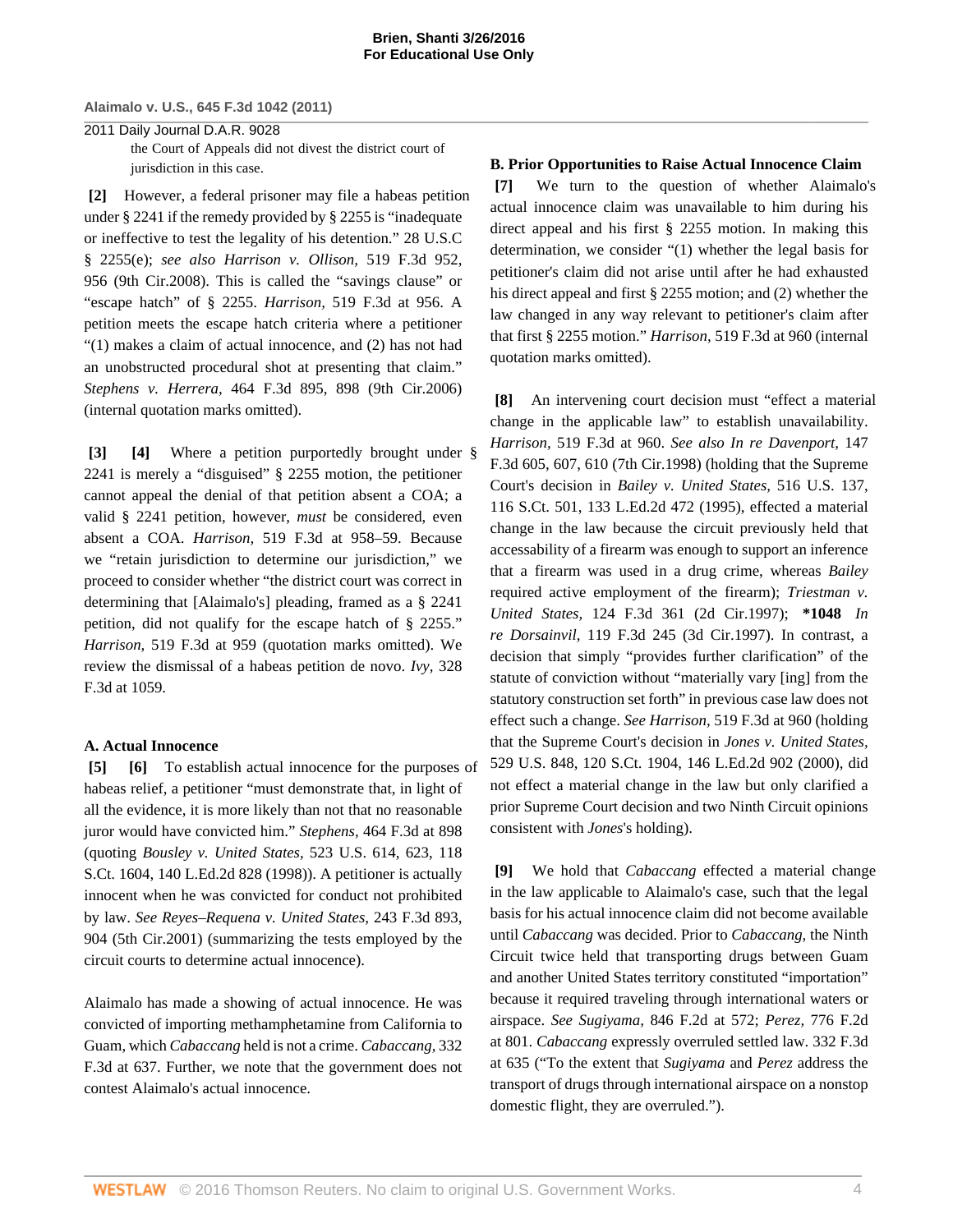### 2011 Daily Journal D.A.R. 9028

Alaimalo could not have raised his claim of innocence in an effective fashion prior to *[Cabaccang,](http://www.westlaw.com/Link/Document/FullText?findType=Y&serNum=2003401323&originatingDoc=I5835fa969cae11e0a8a2938374af9660&refType=RP&originationContext=document&vr=3.0&rs=cblt1.0&transitionType=DocumentItem&contextData=(sc.Keycite))* at which point he had already exhausted his direct appeal and [§ 2255](http://www.westlaw.com/Link/Document/FullText?findType=L&pubNum=1000546&cite=28USCAS2255&originatingDoc=I5835fa969cae11e0a8a2938374af9660&refType=LQ&originationContext=document&vr=3.0&rs=cblt1.0&transitionType=DocumentItem&contextData=(sc.Keycite)) motion. *See Triestman* [124 F.3d at 379;](http://www.westlaw.com/Link/Document/FullText?findType=Y&serNum=1997179383&pubNum=506&originatingDoc=I5835fa969cae11e0a8a2938374af9660&refType=RP&fi=co_pp_sp_506_379&originationContext=document&vr=3.0&rs=cblt1.0&transitionType=DocumentItem&contextData=(sc.Keycite)#co_pp_sp_506_379) *Davenport,* [147 F.3d at](http://www.westlaw.com/Link/Document/FullText?findType=Y&serNum=1998128480&pubNum=506&originatingDoc=I5835fa969cae11e0a8a2938374af9660&refType=RP&fi=co_pp_sp_506_610&originationContext=document&vr=3.0&rs=cblt1.0&transitionType=DocumentItem&contextData=(sc.Keycite)#co_pp_sp_506_610) [610;](http://www.westlaw.com/Link/Document/FullText?findType=Y&serNum=1998128480&pubNum=506&originatingDoc=I5835fa969cae11e0a8a2938374af9660&refType=RP&fi=co_pp_sp_506_610&originationContext=document&vr=3.0&rs=cblt1.0&transitionType=DocumentItem&contextData=(sc.Keycite)#co_pp_sp_506_610) *contra Harrison,* [519 F.3d at 961](http://www.westlaw.com/Link/Document/FullText?findType=Y&serNum=2015526100&pubNum=506&originatingDoc=I5835fa969cae11e0a8a2938374af9660&refType=RP&fi=co_pp_sp_506_961&originationContext=document&vr=3.0&rs=cblt1.0&transitionType=DocumentItem&contextData=(sc.Keycite)#co_pp_sp_506_961) (noting that case law at the time of petitioner's direct appeal and first [§ 2255](http://www.westlaw.com/Link/Document/FullText?findType=L&pubNum=1000546&cite=28USCAS2255&originatingDoc=I5835fa969cae11e0a8a2938374af9660&refType=LQ&originationContext=document&vr=3.0&rs=cblt1.0&transitionType=DocumentItem&contextData=(sc.Keycite)) "invited the very argument" raised in the purported [§ 2241](http://www.westlaw.com/Link/Document/FullText?findType=L&pubNum=1000546&cite=28USCAS2241&originatingDoc=I5835fa969cae11e0a8a2938374af9660&refType=LQ&originationContext=document&vr=3.0&rs=cblt1.0&transitionType=DocumentItem&contextData=(sc.Keycite)) petition); *Abdullah v. Hedrick,* [392 F.3d 957, 958, 963 \(8th](http://www.westlaw.com/Link/Document/FullText?findType=Y&serNum=2005788035&pubNum=506&originatingDoc=I5835fa969cae11e0a8a2938374af9660&refType=RP&fi=co_pp_sp_506_958&originationContext=document&vr=3.0&rs=cblt1.0&transitionType=DocumentItem&contextData=(sc.Keycite)#co_pp_sp_506_958) [Cir.2004\)](http://www.westlaw.com/Link/Document/FullText?findType=Y&serNum=2005788035&pubNum=506&originatingDoc=I5835fa969cae11e0a8a2938374af9660&refType=RP&fi=co_pp_sp_506_958&originationContext=document&vr=3.0&rs=cblt1.0&transitionType=DocumentItem&contextData=(sc.Keycite)#co_pp_sp_506_958) (holding that where petitioner's [§ 2255](http://www.westlaw.com/Link/Document/FullText?findType=L&pubNum=1000546&cite=28USCAS2255&originatingDoc=I5835fa969cae11e0a8a2938374af9660&refType=LQ&originationContext=document&vr=3.0&rs=cblt1.0&transitionType=DocumentItem&contextData=(sc.Keycite)) motion was still pending at the time the Supreme Court effected a material change in the applicable law, he had an unobstructed chance to raise his actual innocence claim in the pending petition).

The government argues that Alaimalo's actual innocence claim was available after 1996, when the First Circuit held that transporting drugs over international waters did not constitute "importation" within the meaning of [21 U.S.C. §](http://www.westlaw.com/Link/Document/FullText?findType=L&pubNum=1000546&cite=21USCAS952&originatingDoc=I5835fa969cae11e0a8a2938374af9660&refType=RB&originationContext=document&vr=3.0&rs=cblt1.0&transitionType=DocumentItem&contextData=(sc.Keycite)#co_pp_8b3b0000958a4) [952\(a\)](http://www.westlaw.com/Link/Document/FullText?findType=L&pubNum=1000546&cite=21USCAS952&originatingDoc=I5835fa969cae11e0a8a2938374af9660&refType=RB&originationContext=document&vr=3.0&rs=cblt1.0&transitionType=DocumentItem&contextData=(sc.Keycite)#co_pp_8b3b0000958a4). *See [United States v. Ramirez–Ferrer,](http://www.westlaw.com/Link/Document/FullText?findType=Y&serNum=1996075779&pubNum=506&originatingDoc=I5835fa969cae11e0a8a2938374af9660&refType=RP&fi=co_pp_sp_506_1144&originationContext=document&vr=3.0&rs=cblt1.0&transitionType=DocumentItem&contextData=(sc.Keycite)#co_pp_sp_506_1144)* 82 F.3d 1131, [1144 \(1st Cir.1996\)](http://www.westlaw.com/Link/Document/FullText?findType=Y&serNum=1996075779&pubNum=506&originatingDoc=I5835fa969cae11e0a8a2938374af9660&refType=RP&fi=co_pp_sp_506_1144&originationContext=document&vr=3.0&rs=cblt1.0&transitionType=DocumentItem&contextData=(sc.Keycite)#co_pp_sp_506_1144) (en banc). We disagree. For the purposes of determining whether a claim was unavailable under [§ 2241,](http://www.westlaw.com/Link/Document/FullText?findType=L&pubNum=1000546&cite=28USCAS2241&originatingDoc=I5835fa969cae11e0a8a2938374af9660&refType=LQ&originationContext=document&vr=3.0&rs=cblt1.0&transitionType=DocumentItem&contextData=(sc.Keycite)) we look to whether controlling law in *this* circuit foreclosed petitioner's argument. *See, e.g., In re Jones,* [226 F.3d 328,](http://www.westlaw.com/Link/Document/FullText?findType=Y&serNum=2000447499&pubNum=506&originatingDoc=I5835fa969cae11e0a8a2938374af9660&refType=RP&fi=co_pp_sp_506_333&originationContext=document&vr=3.0&rs=cblt1.0&transitionType=DocumentItem&contextData=(sc.Keycite)#co_pp_sp_506_333) [333–34 \(4th Cir.2000\)](http://www.westlaw.com/Link/Document/FullText?findType=Y&serNum=2000447499&pubNum=506&originatingDoc=I5835fa969cae11e0a8a2938374af9660&refType=RP&fi=co_pp_sp_506_333&originationContext=document&vr=3.0&rs=cblt1.0&transitionType=DocumentItem&contextData=(sc.Keycite)#co_pp_sp_506_333) (a claim is not available when "settled law of *this circuit* or the Supreme Court established the legality of conviction....") (emphasis added); *[Davenport,](http://www.westlaw.com/Link/Document/FullText?findType=Y&serNum=1998128480&pubNum=506&originatingDoc=I5835fa969cae11e0a8a2938374af9660&refType=RP&fi=co_pp_sp_506_610&originationContext=document&vr=3.0&rs=cblt1.0&transitionType=DocumentItem&contextData=(sc.Keycite)#co_pp_sp_506_610)* 147 [F.3d at 610](http://www.westlaw.com/Link/Document/FullText?findType=Y&serNum=1998128480&pubNum=506&originatingDoc=I5835fa969cae11e0a8a2938374af9660&refType=RP&fi=co_pp_sp_506_610&originationContext=document&vr=3.0&rs=cblt1.0&transitionType=DocumentItem&contextData=(sc.Keycite)#co_pp_sp_506_610) (holding that when "the law of the circuit was so firmly against him," petitioner did not have to raise an issue to preserve it as a basis for collateral attack later on).

The mere possibility that the Ninth Circuit would overrule its previous holdings en banc did not make Alaimalo's actual innocence claim "available" to him for the purposes of [§](http://www.westlaw.com/Link/Document/FullText?findType=L&pubNum=1000546&cite=28USCAS2241&originatingDoc=I5835fa969cae11e0a8a2938374af9660&refType=LQ&originationContext=document&vr=3.0&rs=cblt1.0&transitionType=DocumentItem&contextData=(sc.Keycite)) [2241](http://www.westlaw.com/Link/Document/FullText?findType=L&pubNum=1000546&cite=28USCAS2241&originatingDoc=I5835fa969cae11e0a8a2938374af9660&refType=LQ&originationContext=document&vr=3.0&rs=cblt1.0&transitionType=DocumentItem&contextData=(sc.Keycite)). If it did, there would be a legal basis for *any* actual innocence claim that is currently foreclosed by binding Ninth Circuit law, as there is always the infinitesimally small possibility of sudden en banc reversal.<sup>[2](#page-4-0)</sup> Requiring a petitioner to raise all theoretically possible actual innocence claims in his first [§ 2255](http://www.westlaw.com/Link/Document/FullText?findType=L&pubNum=1000546&cite=28USCAS2255&originatingDoc=I5835fa969cae11e0a8a2938374af9660&refType=LQ&originationContext=document&vr=3.0&rs=cblt1.0&transitionType=DocumentItem&contextData=(sc.Keycite)) motion would put an unreasonable burden **\*1049** on petitioners and the courts. "It would just clog the judicial pipes to require defendants, on pain of forfeiting all right to benefit from future changes in the law, to include challenges to settled law in their briefs on appeal and in postconviction filings." *Davenport,* [147 F.3d at 610](http://www.westlaw.com/Link/Document/FullText?findType=Y&serNum=1998128480&pubNum=506&originatingDoc=I5835fa969cae11e0a8a2938374af9660&refType=RP&fi=co_pp_sp_506_610&originationContext=document&vr=3.0&rs=cblt1.0&transitionType=DocumentItem&contextData=(sc.Keycite)#co_pp_sp_506_610).

<span id="page-4-0"></span>[2](#page-4-1) Of the 4,337 cases decided on the merits by the Ninth Circuit Court of Appeals in 1998 (the year this court affirmed Alaimalo's convictions on direct appeal), only 16 were heard en banc.

In sum, because Alaimalo did not have an unobstructed chance to present his innocence claim in his first [§ 2255](http://www.westlaw.com/Link/Document/FullText?findType=L&pubNum=1000546&cite=28USCAS2255&originatingDoc=I5835fa969cae11e0a8a2938374af9660&refType=LQ&originationContext=document&vr=3.0&rs=cblt1.0&transitionType=DocumentItem&contextData=(sc.Keycite)) motion, he may now raise that claim in a [§ 2241](http://www.westlaw.com/Link/Document/FullText?findType=L&pubNum=1000546&cite=28USCAS2241&originatingDoc=I5835fa969cae11e0a8a2938374af9660&refType=LQ&originationContext=document&vr=3.0&rs=cblt1.0&transitionType=DocumentItem&contextData=(sc.Keycite)) petition without a certificate of appealability. We have jurisdiction over Alaimalo's appeal of the dismissal of his February 2008 [§ 2241](http://www.westlaw.com/Link/Document/FullText?findType=L&pubNum=1000546&cite=28USCAS2241&originatingDoc=I5835fa969cae11e0a8a2938374af9660&refType=LQ&originationContext=document&vr=3.0&rs=cblt1.0&transitionType=DocumentItem&contextData=(sc.Keycite)) petition.

# **II. Neither the Abuse of the Writ Doctrine Nor the Law of the Case Precludes Consideration of Alaimalo's Successive [§ 2241](http://www.westlaw.com/Link/Document/FullText?findType=L&pubNum=1000546&cite=28USCAS2241&originatingDoc=I5835fa969cae11e0a8a2938374af9660&refType=LQ&originationContext=document&vr=3.0&rs=cblt1.0&transitionType=DocumentItem&contextData=(sc.Keycite)) Petition**

We next consider whether this court's denial of Alaimalo's second [§ 2241](http://www.westlaw.com/Link/Document/FullText?findType=L&pubNum=1000546&cite=28USCAS2241&originatingDoc=I5835fa969cae11e0a8a2938374af9660&refType=LQ&originationContext=document&vr=3.0&rs=cblt1.0&transitionType=DocumentItem&contextData=(sc.Keycite)) petition in *Alaimalo II* bars consideration of his subsequent [§ 2241](http://www.westlaw.com/Link/Document/FullText?findType=L&pubNum=1000546&cite=28USCAS2241&originatingDoc=I5835fa969cae11e0a8a2938374af9660&refType=LQ&originationContext=document&vr=3.0&rs=cblt1.0&transitionType=DocumentItem&contextData=(sc.Keycite)) petition for habeas relief. We consider two common law doctrines that may apply here: abuse of the writ and the law of the case. We conclude that neither doctrine bars consideration of Alaimalo's petition.

**[10] [11] [12]** The doctrine of abuse of the writ generally "forbids the reconsideration of claims that were or could have been raised in a prior habeas petition." *[Calderon v.](http://www.westlaw.com/Link/Document/FullText?findType=Y&serNum=1998246898&pubNum=506&originatingDoc=I5835fa969cae11e0a8a2938374af9660&refType=RP&fi=co_pp_sp_506_538&originationContext=document&vr=3.0&rs=cblt1.0&transitionType=DocumentItem&contextData=(sc.Keycite)#co_pp_sp_506_538) [United States Dist. Ct. \(Kelly\),](http://www.westlaw.com/Link/Document/FullText?findType=Y&serNum=1998246898&pubNum=506&originatingDoc=I5835fa969cae11e0a8a2938374af9660&refType=RP&fi=co_pp_sp_506_538&originationContext=document&vr=3.0&rs=cblt1.0&transitionType=DocumentItem&contextData=(sc.Keycite)#co_pp_sp_506_538)* 163 F.3d 530, 538 (9th [Cir.1998\)](http://www.westlaw.com/Link/Document/FullText?findType=Y&serNum=1998246898&pubNum=506&originatingDoc=I5835fa969cae11e0a8a2938374af9660&refType=RP&fi=co_pp_sp_506_538&originationContext=document&vr=3.0&rs=cblt1.0&transitionType=DocumentItem&contextData=(sc.Keycite)#co_pp_sp_506_538) (en banc), *overruled in part on other grounds by Woodford v. Garceau,* [538 U.S. 202, 123 S.Ct. 1398, 155](http://www.westlaw.com/Link/Document/FullText?findType=Y&serNum=2003236137&pubNum=708&originatingDoc=I5835fa969cae11e0a8a2938374af9660&refType=RP&originationContext=document&vr=3.0&rs=cblt1.0&transitionType=DocumentItem&contextData=(sc.Keycite)) [L.Ed.2d 363 \(2003\).](http://www.westlaw.com/Link/Document/FullText?findType=Y&serNum=2003236137&pubNum=708&originatingDoc=I5835fa969cae11e0a8a2938374af9660&refType=RP&originationContext=document&vr=3.0&rs=cblt1.0&transitionType=DocumentItem&contextData=(sc.Keycite)) Under the abuse of the writ doctrine, a successive petition that raises identical grounds for relief as a prior petition must be dismissed unless the petitioner can show (1) cause for bringing a successive petition and that prejudice would result or (2) that a fundamental miscarriage of justice would result from failure to entertain the claim. *See McCleskey v. Zant,* [499 U.S. 467, 494–95, 111 S.Ct. 1454,](http://www.westlaw.com/Link/Document/FullText?findType=Y&serNum=1991074185&pubNum=708&originatingDoc=I5835fa969cae11e0a8a2938374af9660&refType=RP&originationContext=document&vr=3.0&rs=cblt1.0&transitionType=DocumentItem&contextData=(sc.Keycite)) [113 L.Ed.2d 517 \(1991\)](http://www.westlaw.com/Link/Document/FullText?findType=Y&serNum=1991074185&pubNum=708&originatingDoc=I5835fa969cae11e0a8a2938374af9660&refType=RP&originationContext=document&vr=3.0&rs=cblt1.0&transitionType=DocumentItem&contextData=(sc.Keycite)); *[Sanders v. United States,](http://www.westlaw.com/Link/Document/FullText?findType=Y&serNum=1963125341&pubNum=708&originatingDoc=I5835fa969cae11e0a8a2938374af9660&refType=RP&originationContext=document&vr=3.0&rs=cblt1.0&transitionType=DocumentItem&contextData=(sc.Keycite))* 373 U.S. [1, 15, 83 S.Ct. 1068, 10 L.Ed.2d 148 \(1963\)](http://www.westlaw.com/Link/Document/FullText?findType=Y&serNum=1963125341&pubNum=708&originatingDoc=I5835fa969cae11e0a8a2938374af9660&refType=RP&originationContext=document&vr=3.0&rs=cblt1.0&transitionType=DocumentItem&contextData=(sc.Keycite)). The government bears the burden of pleading abuse of the writ, *[McCleskey,](http://www.westlaw.com/Link/Document/FullText?findType=Y&serNum=1991074185&pubNum=708&originatingDoc=I5835fa969cae11e0a8a2938374af9660&refType=RP&originationContext=document&vr=3.0&rs=cblt1.0&transitionType=DocumentItem&contextData=(sc.Keycite))* [499 U.S. at 477, 111 S.Ct. 1454,](http://www.westlaw.com/Link/Document/FullText?findType=Y&serNum=1991074185&pubNum=708&originatingDoc=I5835fa969cae11e0a8a2938374af9660&refType=RP&originationContext=document&vr=3.0&rs=cblt1.0&transitionType=DocumentItem&contextData=(sc.Keycite)) but it did not do so here. Therefore, we do not reach this issue.

<span id="page-4-1"></span>**[13] [14] [15]** "The law of the case doctrine states that the decision of an appellate court on a legal issue must be followed in all subsequent proceedings in the same case." *[In](http://www.westlaw.com/Link/Document/FullText?findType=Y&serNum=1996054014&pubNum=506&originatingDoc=I5835fa969cae11e0a8a2938374af9660&refType=RP&fi=co_pp_sp_506_281&originationContext=document&vr=3.0&rs=cblt1.0&transitionType=DocumentItem&contextData=(sc.Keycite)#co_pp_sp_506_281) re Rainbow Magazine, Inc.,* [77 F.3d 278, 281 \(9th Cir.1996\).](http://www.westlaw.com/Link/Document/FullText?findType=Y&serNum=1996054014&pubNum=506&originatingDoc=I5835fa969cae11e0a8a2938374af9660&refType=RP&fi=co_pp_sp_506_281&originationContext=document&vr=3.0&rs=cblt1.0&transitionType=DocumentItem&contextData=(sc.Keycite)#co_pp_sp_506_281) An appellate court is not required to follow the law of the case; whether to do so is discretionary. *[United States v. Lewis,](http://www.westlaw.com/Link/Document/FullText?findType=Y&serNum=2022560613&pubNum=506&originatingDoc=I5835fa969cae11e0a8a2938374af9660&refType=RP&fi=co_pp_sp_506_1179&originationContext=document&vr=3.0&rs=cblt1.0&transitionType=DocumentItem&contextData=(sc.Keycite)#co_pp_sp_506_1179)* [611 F.3d 1172, 1179 \(9th Cir.2010\)](http://www.westlaw.com/Link/Document/FullText?findType=Y&serNum=2022560613&pubNum=506&originatingDoc=I5835fa969cae11e0a8a2938374af9660&refType=RP&fi=co_pp_sp_506_1179&originationContext=document&vr=3.0&rs=cblt1.0&transitionType=DocumentItem&contextData=(sc.Keycite)#co_pp_sp_506_1179) (citing *[Messinger v.](http://www.westlaw.com/Link/Document/FullText?findType=Y&serNum=1912100437&pubNum=708&originatingDoc=I5835fa969cae11e0a8a2938374af9660&refType=RP&originationContext=document&vr=3.0&rs=cblt1.0&transitionType=DocumentItem&contextData=(sc.Keycite)) Anderson,* [225 U.S. 436, 444, 32 S.Ct. 739, 56 L.Ed. 1152](http://www.westlaw.com/Link/Document/FullText?findType=Y&serNum=1912100437&pubNum=708&originatingDoc=I5835fa969cae11e0a8a2938374af9660&refType=RP&originationContext=document&vr=3.0&rs=cblt1.0&transitionType=DocumentItem&contextData=(sc.Keycite))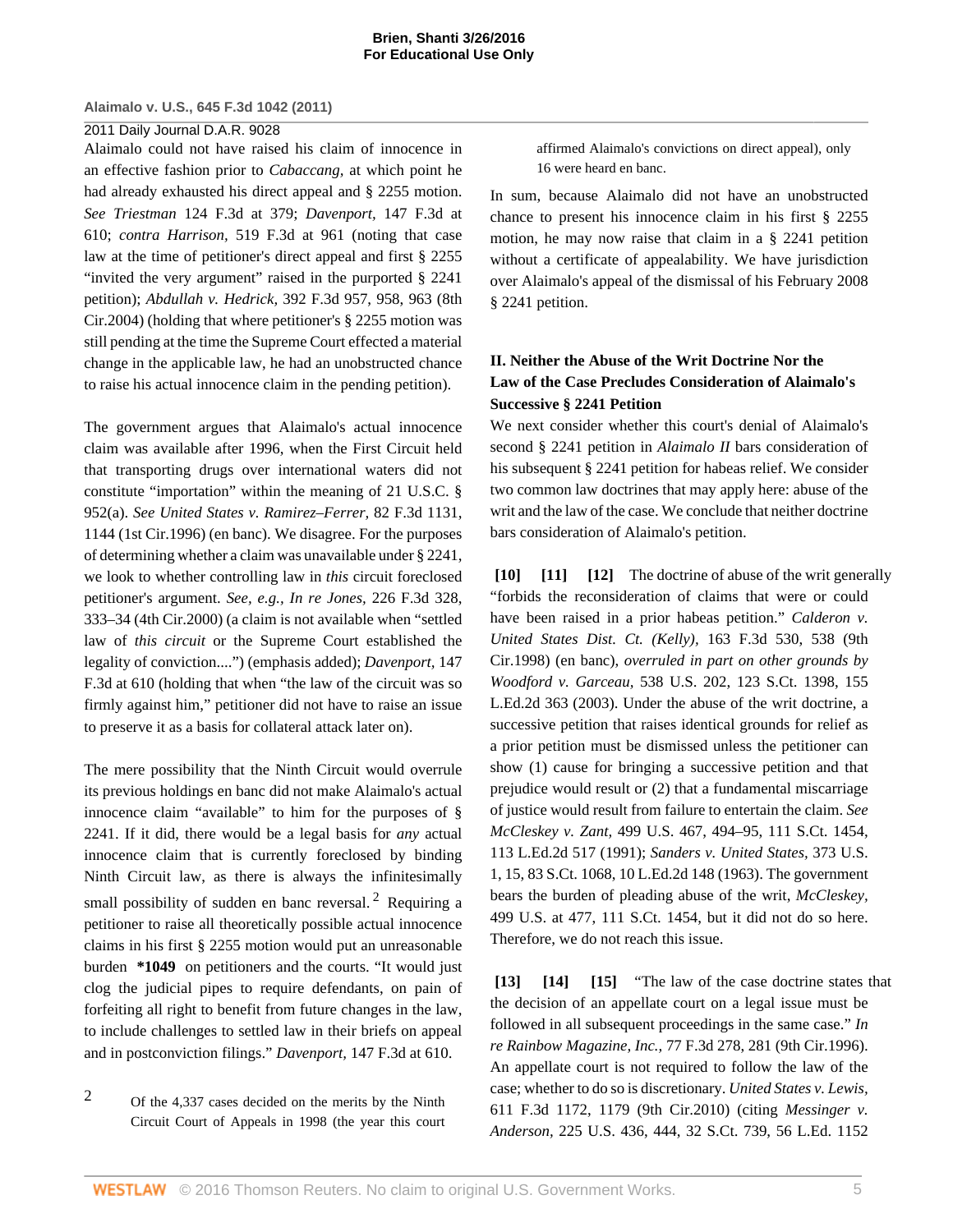# 2011 Daily Journal D.A.R. 9028

[\(1912\)\)](http://www.westlaw.com/Link/Document/FullText?findType=Y&serNum=1912100437&pubNum=708&originatingDoc=I5835fa969cae11e0a8a2938374af9660&refType=RP&originationContext=document&vr=3.0&rs=cblt1.0&transitionType=DocumentItem&contextData=(sc.Keycite)). According to the doctrine, however, a prior decision should be followed unless (1) the decision is clearly erroneous and its enforcement would work a manifest injustice; (2) intervening controlling authority makes reconsideration appropriate; or (3) substantially different evidence was adduced at a subsequent trial. *[Hegler v. Borg,](http://www.westlaw.com/Link/Document/FullText?findType=Y&serNum=1995073034&pubNum=506&originatingDoc=I5835fa969cae11e0a8a2938374af9660&refType=RP&fi=co_pp_sp_506_1475&originationContext=document&vr=3.0&rs=cblt1.0&transitionType=DocumentItem&contextData=(sc.Keycite)#co_pp_sp_506_1475)* 50 F.3d 1472, [1475 \(9th Cir.1995\).](http://www.westlaw.com/Link/Document/FullText?findType=Y&serNum=1995073034&pubNum=506&originatingDoc=I5835fa969cae11e0a8a2938374af9660&refType=RP&fi=co_pp_sp_506_1475&originationContext=document&vr=3.0&rs=cblt1.0&transitionType=DocumentItem&contextData=(sc.Keycite)#co_pp_sp_506_1475)

Although it is clear that the law of the case doctrine applies to subsequent proceedings on the same habeas petition, this circuit has not applied it to claims in successive habeas petitions. *Compare Phelps v. Alameida,* [569 F.3d 1120, 1140](http://www.westlaw.com/Link/Document/FullText?findType=Y&serNum=2019204403&pubNum=506&originatingDoc=I5835fa969cae11e0a8a2938374af9660&refType=RP&fi=co_pp_sp_506_1140&originationContext=document&vr=3.0&rs=cblt1.0&transitionType=DocumentItem&contextData=(sc.Keycite)#co_pp_sp_506_1140) [n. 23 \(9th Cir.2009\)](http://www.westlaw.com/Link/Document/FullText?findType=Y&serNum=2019204403&pubNum=506&originatingDoc=I5835fa969cae11e0a8a2938374af9660&refType=RP&fi=co_pp_sp_506_1140&originationContext=document&vr=3.0&rs=cblt1.0&transitionType=DocumentItem&contextData=(sc.Keycite)#co_pp_sp_506_1140) (recognizing that a previous panel's review of the same habeas petition is the law of the case) *and United States v. Garcia,* [77 F.3d 274, 276 \(9th Cir.1996\)](http://www.westlaw.com/Link/Document/FullText?findType=Y&serNum=1996047603&pubNum=506&originatingDoc=I5835fa969cae11e0a8a2938374af9660&refType=RP&fi=co_pp_sp_506_276&originationContext=document&vr=3.0&rs=cblt1.0&transitionType=DocumentItem&contextData=(sc.Keycite)#co_pp_sp_506_276) (same), *with Barapind v. Reno,* [225 F.3d 1100, 1110–12 \(9th](http://www.westlaw.com/Link/Document/FullText?findType=Y&serNum=2000489298&pubNum=506&originatingDoc=I5835fa969cae11e0a8a2938374af9660&refType=RP&fi=co_pp_sp_506_1110&originationContext=document&vr=3.0&rs=cblt1.0&transitionType=DocumentItem&contextData=(sc.Keycite)#co_pp_sp_506_1110) [Cir.2000\)](http://www.westlaw.com/Link/Document/FullText?findType=Y&serNum=2000489298&pubNum=506&originatingDoc=I5835fa969cae11e0a8a2938374af9660&refType=RP&fi=co_pp_sp_506_1110&originationContext=document&vr=3.0&rs=cblt1.0&transitionType=DocumentItem&contextData=(sc.Keycite)#co_pp_sp_506_1110) (considering the applicability of the abuse of the writ doctrine, not the law of the case, to a habeas petition brought under [§ 2241\)](http://www.westlaw.com/Link/Document/FullText?findType=L&pubNum=1000546&cite=28USCAS2241&originatingDoc=I5835fa969cae11e0a8a2938374af9660&refType=LQ&originationContext=document&vr=3.0&rs=cblt1.0&transitionType=DocumentItem&contextData=(sc.Keycite)), *and* **\*1050** *[Farmer v. McDaniel,](http://www.westlaw.com/Link/Document/FullText?findType=Y&serNum=1996241715&pubNum=506&originatingDoc=I5835fa969cae11e0a8a2938374af9660&refType=RP&fi=co_pp_sp_506_1557&originationContext=document&vr=3.0&rs=cblt1.0&transitionType=DocumentItem&contextData=(sc.Keycite)#co_pp_sp_506_1557)* [98 F.3d 1548, 1557–58 \(9th Cir.1996\)](http://www.westlaw.com/Link/Document/FullText?findType=Y&serNum=1996241715&pubNum=506&originatingDoc=I5835fa969cae11e0a8a2938374af9660&refType=RP&fi=co_pp_sp_506_1557&originationContext=document&vr=3.0&rs=cblt1.0&transitionType=DocumentItem&contextData=(sc.Keycite)#co_pp_sp_506_1557) (applying abuse of the writ to a third habeas petition), *abrogated on other grounds by Slack v. McDaniel,* [529 U.S. 473, 120 S.Ct. 1595, 146](http://www.westlaw.com/Link/Document/FullText?findType=Y&serNum=2000112482&pubNum=708&originatingDoc=I5835fa969cae11e0a8a2938374af9660&refType=RP&originationContext=document&vr=3.0&rs=cblt1.0&transitionType=DocumentItem&contextData=(sc.Keycite)) [L.Ed.2d 542 \(2000\)](http://www.westlaw.com/Link/Document/FullText?findType=Y&serNum=2000112482&pubNum=708&originatingDoc=I5835fa969cae11e0a8a2938374af9660&refType=RP&originationContext=document&vr=3.0&rs=cblt1.0&transitionType=DocumentItem&contextData=(sc.Keycite)). We also note that there is a split among our sister circuits as to whether to apply the law of the case to successive habeas petitions. *Compare [Rosales–Garcia v.](http://www.westlaw.com/Link/Document/FullText?findType=Y&serNum=2003197538&pubNum=506&originatingDoc=I5835fa969cae11e0a8a2938374af9660&refType=RP&fi=co_pp_sp_506_398&originationContext=document&vr=3.0&rs=cblt1.0&transitionType=DocumentItem&contextData=(sc.Keycite)#co_pp_sp_506_398) Holland,* [322 F.3d 386, 398 n. 11 \(6th Cir.2003\)](http://www.westlaw.com/Link/Document/FullText?findType=Y&serNum=2003197538&pubNum=506&originatingDoc=I5835fa969cae11e0a8a2938374af9660&refType=RP&fi=co_pp_sp_506_398&originationContext=document&vr=3.0&rs=cblt1.0&transitionType=DocumentItem&contextData=(sc.Keycite)#co_pp_sp_506_398) (en banc) ("Whether successive habeas petitions constitute stages in a single, continuing lawsuit is a question that should be carefully considered ... [We] think it likely that each habeas petition is a separate and distinct case."), *and [Lacy v. Gardino,](http://www.westlaw.com/Link/Document/FullText?findType=Y&serNum=1986127212&pubNum=350&originatingDoc=I5835fa969cae11e0a8a2938374af9660&refType=RP&fi=co_pp_sp_350_984&originationContext=document&vr=3.0&rs=cblt1.0&transitionType=DocumentItem&contextData=(sc.Keycite)#co_pp_sp_350_984)* [791 F.2d 980, 984 \(1st Cir.1986\)](http://www.westlaw.com/Link/Document/FullText?findType=Y&serNum=1986127212&pubNum=350&originatingDoc=I5835fa969cae11e0a8a2938374af9660&refType=RP&fi=co_pp_sp_350_984&originationContext=document&vr=3.0&rs=cblt1.0&transitionType=DocumentItem&contextData=(sc.Keycite)#co_pp_sp_350_984) ("It is by no means clear that these two [successive] habeas petitions are part of the same case"), *with [Shore v. Warden, Stateville Prison,](http://www.westlaw.com/Link/Document/FullText?findType=Y&serNum=1991148145&pubNum=350&originatingDoc=I5835fa969cae11e0a8a2938374af9660&refType=RP&fi=co_pp_sp_350_1123&originationContext=document&vr=3.0&rs=cblt1.0&transitionType=DocumentItem&contextData=(sc.Keycite)#co_pp_sp_350_1123)* 942 [F.2d 1117, 1123 \(7th Cir.1991\)](http://www.westlaw.com/Link/Document/FullText?findType=Y&serNum=1991148145&pubNum=350&originatingDoc=I5835fa969cae11e0a8a2938374af9660&refType=RP&fi=co_pp_sp_350_1123&originationContext=document&vr=3.0&rs=cblt1.0&transitionType=DocumentItem&contextData=(sc.Keycite)#co_pp_sp_350_1123) (applying the law of the case doctrine to successive habeas petitions) *and [Raulerson v.](http://www.westlaw.com/Link/Document/FullText?findType=Y&serNum=1985105396&pubNum=350&originatingDoc=I5835fa969cae11e0a8a2938374af9660&refType=RP&fi=co_pp_sp_350_875&originationContext=document&vr=3.0&rs=cblt1.0&transitionType=DocumentItem&contextData=(sc.Keycite)#co_pp_sp_350_875) Wainwright,* [753 F.2d 869, 875 \(11th Cir.1985\)](http://www.westlaw.com/Link/Document/FullText?findType=Y&serNum=1985105396&pubNum=350&originatingDoc=I5835fa969cae11e0a8a2938374af9660&refType=RP&fi=co_pp_sp_350_875&originationContext=document&vr=3.0&rs=cblt1.0&transitionType=DocumentItem&contextData=(sc.Keycite)#co_pp_sp_350_875) (same).

Ultimately, we need not resolve whether the law of the case applies to successive petitions for habeas relief under [§ 2241.](http://www.westlaw.com/Link/Document/FullText?findType=L&pubNum=1000546&cite=28USCAS2241&originatingDoc=I5835fa969cae11e0a8a2938374af9660&refType=LQ&originationContext=document&vr=3.0&rs=cblt1.0&transitionType=DocumentItem&contextData=(sc.Keycite)) Even assuming that the law of the case applies here, we do not follow *Alaimalo II,* which was clearly wrong as a matter of law, because failure to entertain Alaimalo's claim would result in manifest injustice. The Supreme Court has made clear that federal courts must be mindful of the "ends of justice" before dismissing a successive habeas petition. *See Kuhlmann v. Wilson,* [477 U.S. 436, 451, 106 S.Ct. 2616, 91](http://www.westlaw.com/Link/Document/FullText?findType=Y&serNum=1986132788&pubNum=708&originatingDoc=I5835fa969cae11e0a8a2938374af9660&refType=RP&originationContext=document&vr=3.0&rs=cblt1.0&transitionType=DocumentItem&contextData=(sc.Keycite)) [L.Ed.2d 364 \(1986\)](http://www.westlaw.com/Link/Document/FullText?findType=Y&serNum=1986132788&pubNum=708&originatingDoc=I5835fa969cae11e0a8a2938374af9660&refType=RP&originationContext=document&vr=3.0&rs=cblt1.0&transitionType=DocumentItem&contextData=(sc.Keycite)) (plurality opinion, Powell, J., joined by

Burger, Rehnquist, and O'Connor, J.J.); *id.* [at 468–69, 106](http://www.westlaw.com/Link/Document/FullText?findType=Y&serNum=1986132788&pubNum=708&originatingDoc=I5835fa969cae11e0a8a2938374af9660&refType=RP&originationContext=document&vr=3.0&rs=cblt1.0&transitionType=DocumentItem&contextData=(sc.Keycite)) [S.Ct. 2616](http://www.westlaw.com/Link/Document/FullText?findType=Y&serNum=1986132788&pubNum=708&originatingDoc=I5835fa969cae11e0a8a2938374af9660&refType=RP&originationContext=document&vr=3.0&rs=cblt1.0&transitionType=DocumentItem&contextData=(sc.Keycite)) (Brennan, J., dissenting); *id.* [at 476–77, 106 S.Ct.](http://www.westlaw.com/Link/Document/FullText?findType=Y&serNum=1986132788&pubNum=708&originatingDoc=I5835fa969cae11e0a8a2938374af9660&refType=RP&originationContext=document&vr=3.0&rs=cblt1.0&transitionType=DocumentItem&contextData=(sc.Keycite)) [2616](http://www.westlaw.com/Link/Document/FullText?findType=Y&serNum=1986132788&pubNum=708&originatingDoc=I5835fa969cae11e0a8a2938374af9660&refType=RP&originationContext=document&vr=3.0&rs=cblt1.0&transitionType=DocumentItem&contextData=(sc.Keycite)) (Stevens, J., dissenting). Alaimalo's convictions and punishment on the importation charges "are for an act that the law does not make criminal. There can be no room for doubt that such a circumstance inherently results in a complete miscarriage of justice." *Bousley,* [523 U.S. at 626, 118 S.Ct.](http://www.westlaw.com/Link/Document/FullText?findType=Y&serNum=1998108681&pubNum=708&originatingDoc=I5835fa969cae11e0a8a2938374af9660&refType=RP&originationContext=document&vr=3.0&rs=cblt1.0&transitionType=DocumentItem&contextData=(sc.Keycite)) [1604](http://www.westlaw.com/Link/Document/FullText?findType=Y&serNum=1998108681&pubNum=708&originatingDoc=I5835fa969cae11e0a8a2938374af9660&refType=RP&originationContext=document&vr=3.0&rs=cblt1.0&transitionType=DocumentItem&contextData=(sc.Keycite)) (quoting *[Davis v. United States,](http://www.westlaw.com/Link/Document/FullText?findType=Y&serNum=1974127209&pubNum=708&originatingDoc=I5835fa969cae11e0a8a2938374af9660&refType=RP&originationContext=document&vr=3.0&rs=cblt1.0&transitionType=DocumentItem&contextData=(sc.Keycite))* 417 U.S. 333, 346– [347, 94 S.Ct. 2298, 41 L.Ed.2d 109 \(1974\)\)](http://www.westlaw.com/Link/Document/FullText?findType=Y&serNum=1974127209&pubNum=708&originatingDoc=I5835fa969cae11e0a8a2938374af9660&refType=RP&originationContext=document&vr=3.0&rs=cblt1.0&transitionType=DocumentItem&contextData=(sc.Keycite)) (quotation marks omitted); *see also Engle v. Isaac,* [456 U.S. 107, 135, 102 S.Ct.](http://www.westlaw.com/Link/Document/FullText?findType=Y&serNum=1982115446&pubNum=708&originatingDoc=I5835fa969cae11e0a8a2938374af9660&refType=RP&originationContext=document&vr=3.0&rs=cblt1.0&transitionType=DocumentItem&contextData=(sc.Keycite)) [1558, 71 L.Ed.2d 783 \(1982\)](http://www.westlaw.com/Link/Document/FullText?findType=Y&serNum=1982115446&pubNum=708&originatingDoc=I5835fa969cae11e0a8a2938374af9660&refType=RP&originationContext=document&vr=3.0&rs=cblt1.0&transitionType=DocumentItem&contextData=(sc.Keycite)) (stating that the principles of comity and finality "must yield to the imperative of correcting a fundamentally unjust incarceration").

It is probable that vacating Alaimalo's convictions for importation of methamphetamine will not reduce the length of his confinement; vacating these convictions, however, removes the possibility that he will be subject to their adverse collateral consequences. *See [Ball v. United States,](http://www.westlaw.com/Link/Document/FullText?findType=Y&serNum=1985115399&pubNum=708&originatingDoc=I5835fa969cae11e0a8a2938374af9660&refType=RP&originationContext=document&vr=3.0&rs=cblt1.0&transitionType=DocumentItem&contextData=(sc.Keycite))* 470 U.S. [856, 864–65, 105 S.Ct. 1668, 84 L.Ed.2d 740 \(1985\)](http://www.westlaw.com/Link/Document/FullText?findType=Y&serNum=1985115399&pubNum=708&originatingDoc=I5835fa969cae11e0a8a2938374af9660&refType=RP&originationContext=document&vr=3.0&rs=cblt1.0&transitionType=DocumentItem&contextData=(sc.Keycite)) ("[A] separate *conviction,* apart from the concurrent sentence, has potential adverse collateral consequences that may not be ignored.") (emphasis in original); *[Spencer v. Kemna,](http://www.westlaw.com/Link/Document/FullText?findType=Y&serNum=1998061324&pubNum=708&originatingDoc=I5835fa969cae11e0a8a2938374af9660&refType=RP&originationContext=document&vr=3.0&rs=cblt1.0&transitionType=DocumentItem&contextData=(sc.Keycite))* 523 [U.S. 1, 12, 118 S.Ct. 978, 140 L.Ed.2d 43 \(1998\)](http://www.westlaw.com/Link/Document/FullText?findType=Y&serNum=1998061324&pubNum=708&originatingDoc=I5835fa969cae11e0a8a2938374af9660&refType=RP&originationContext=document&vr=3.0&rs=cblt1.0&transitionType=DocumentItem&contextData=(sc.Keycite)) (presuming significant collateral consequences in the context of criminal convictions); *[United States v. Kincaid,](http://www.westlaw.com/Link/Document/FullText?findType=Y&serNum=1990050739&pubNum=350&originatingDoc=I5835fa969cae11e0a8a2938374af9660&refType=RP&fi=co_pp_sp_350_112&originationContext=document&vr=3.0&rs=cblt1.0&transitionType=DocumentItem&contextData=(sc.Keycite)#co_pp_sp_350_112)* 898 F.2d 110, 112 (9th [Cir.1990\).](http://www.westlaw.com/Link/Document/FullText?findType=Y&serNum=1990050739&pubNum=350&originatingDoc=I5835fa969cae11e0a8a2938374af9660&refType=RP&fi=co_pp_sp_350_112&originationContext=document&vr=3.0&rs=cblt1.0&transitionType=DocumentItem&contextData=(sc.Keycite)#co_pp_sp_350_112) *Cf. [Holloway v. United States,](http://www.westlaw.com/Link/Document/FullText?findType=Y&serNum=1968117357&pubNum=350&originatingDoc=I5835fa969cae11e0a8a2938374af9660&refType=RP&fi=co_pp_sp_350_732&originationContext=document&vr=3.0&rs=cblt1.0&transitionType=DocumentItem&contextData=(sc.Keycite)#co_pp_sp_350_732)* 393 F.2d 731, 732 [\(9th Cir.1968\)](http://www.westlaw.com/Link/Document/FullText?findType=Y&serNum=1968117357&pubNum=350&originatingDoc=I5835fa969cae11e0a8a2938374af9660&refType=RP&fi=co_pp_sp_350_732&originationContext=document&vr=3.0&rs=cblt1.0&transitionType=DocumentItem&contextData=(sc.Keycite)#co_pp_sp_350_732) ("Coram nobis must be kept available as a post-conviction remedy to prevent 'manifest injustice' even where the removal of a prior conviction will have little present effect on the petitioner.").

We REVERSE and REMAND to the district court with instructions to issue the writ of habeas corpus, and vacate Alaimalo's convictions for importation.

# KORMAN, District Judge, dissenting:

This appeal from the denial of a petition for a writ of habeas corpus pursuant to [28 U.S.C. § 2241](http://www.westlaw.com/Link/Document/FullText?findType=L&pubNum=1000546&cite=28USCAS2241&originatingDoc=I5835fa969cae11e0a8a2938374af9660&refType=LQ&originationContext=document&vr=3.0&rs=cblt1.0&transitionType=DocumentItem&contextData=(sc.Keycite)), however decided, will have no practical consequence. While the majority **\*1051** orders the district court to issue the writ, it will not result in the release of petitioner, a serial drug dealer, who is serving a life sentence for distribution of methamphetamines. The life sentence was mandatory because of two prior drug convictions in California. The judgment of conviction for the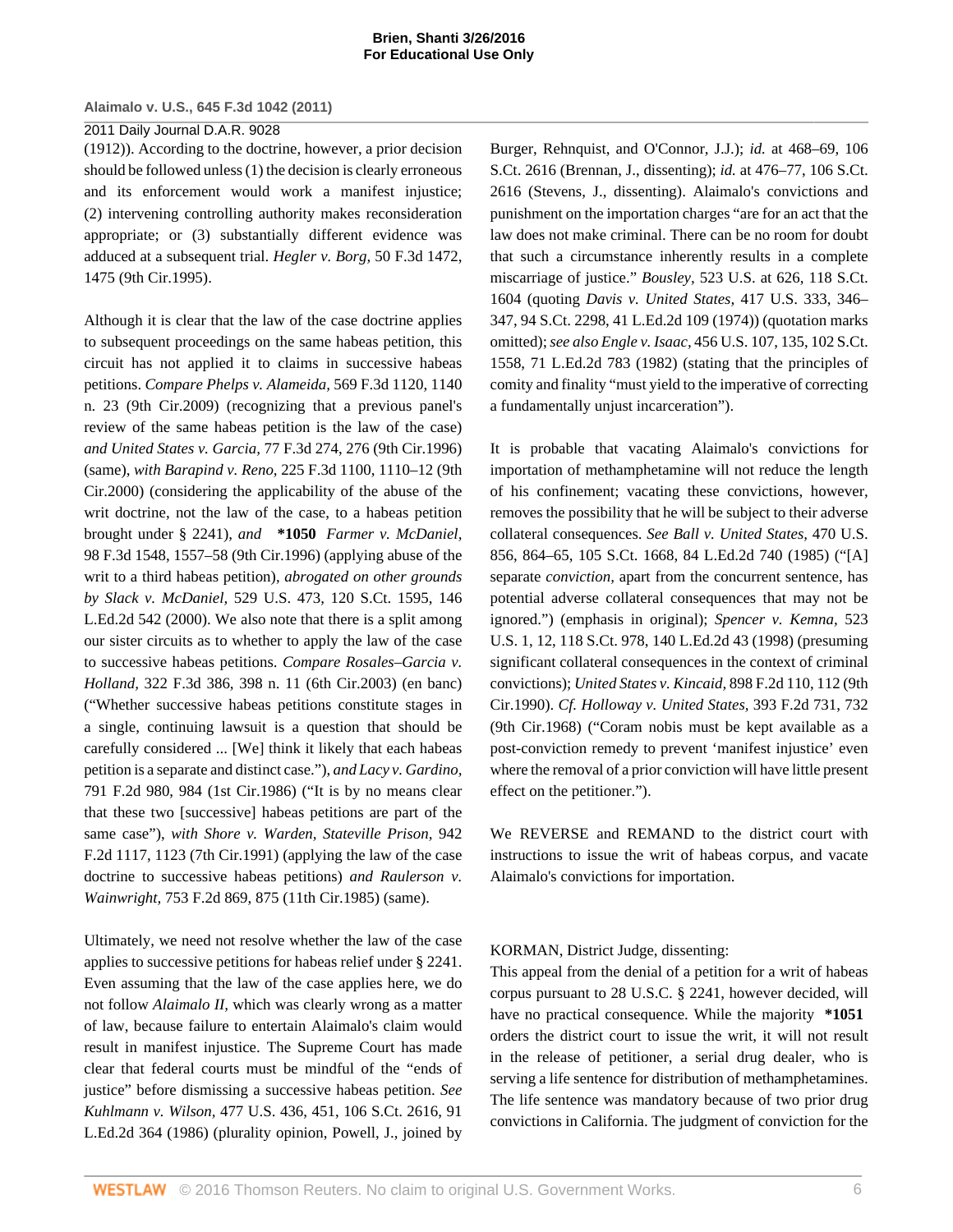#### 2011 Daily Journal D.A.R. 9028

offense on which he is serving the foregoing life sentence and the judgments of conviction for the predicate offenses are final and concededly not subject to challenge.

Nevertheless, the majority orders the district court to grant the petition with respect to three counts of importing methamphetamines into the United States from Guam—a ground for relief that was considered and rejected in two prior petitions for a writ of habeas corpus pursuant to [28](http://www.westlaw.com/Link/Document/FullText?findType=L&pubNum=1000546&cite=28USCAS2241&originatingDoc=I5835fa969cae11e0a8a2938374af9660&refType=LQ&originationContext=document&vr=3.0&rs=cblt1.0&transitionType=DocumentItem&contextData=(sc.Keycite)) [U.S.C. § 2241.](http://www.westlaw.com/Link/Document/FullText?findType=L&pubNum=1000546&cite=28USCAS2241&originatingDoc=I5835fa969cae11e0a8a2938374af9660&refType=LQ&originationContext=document&vr=3.0&rs=cblt1.0&transitionType=DocumentItem&contextData=(sc.Keycite)) Petitioner did not timely file an appeal from the denial of his first petition, and the appeal was dismissed. *Alaimalo v. Shultz,* No. 06–15658 (9th Cir. June 9, 2006). The denial of his second petition was unanimously affirmed in an unpublished memorandum that expressly "note[d] that ... even if Alaimalo were successful in his actual innocence claim, his life sentence would not be affected." *[Alaimalo v.](http://www.westlaw.com/Link/Document/FullText?findType=Y&serNum=2017121712&pubNum=6538&originatingDoc=I5835fa969cae11e0a8a2938374af9660&refType=RP&fi=co_pp_sp_6538_620&originationContext=document&vr=3.0&rs=cblt1.0&transitionType=DocumentItem&contextData=(sc.Keycite)#co_pp_sp_6538_620) United States,* [317 Fed.Appx. 619, 620 \(9th Cir.2008\).](http://www.westlaw.com/Link/Document/FullText?findType=Y&serNum=2017121712&pubNum=6538&originatingDoc=I5835fa969cae11e0a8a2938374af9660&refType=RP&fi=co_pp_sp_6538_620&originationContext=document&vr=3.0&rs=cblt1.0&transitionType=DocumentItem&contextData=(sc.Keycite)#co_pp_sp_6538_620) In sum, while we may all agree that "the principle[ ] of ... finality 'must yield to the imperative of correcting a fundamentally unjust incarceration,' " Majority Op. at 1050 (quoting *[Engle](http://www.westlaw.com/Link/Document/FullText?findType=Y&serNum=1982115446&pubNum=708&originatingDoc=I5835fa969cae11e0a8a2938374af9660&refType=RP&originationContext=document&vr=3.0&rs=cblt1.0&transitionType=DocumentItem&contextData=(sc.Keycite)) v. Isaac,* [456 U.S. 107, 135, 102 S.Ct. 1558, 71 L.Ed.2d 783](http://www.westlaw.com/Link/Document/FullText?findType=Y&serNum=1982115446&pubNum=708&originatingDoc=I5835fa969cae11e0a8a2938374af9660&refType=RP&originationContext=document&vr=3.0&rs=cblt1.0&transitionType=DocumentItem&contextData=(sc.Keycite)) [\(1982\)\)](http://www.westlaw.com/Link/Document/FullText?findType=Y&serNum=1982115446&pubNum=708&originatingDoc=I5835fa969cae11e0a8a2938374af9660&refType=RP&originationContext=document&vr=3.0&rs=cblt1.0&transitionType=DocumentItem&contextData=(sc.Keycite)), the writ the majority orders the district court to issue on his fourth [§ 2241](http://www.westlaw.com/Link/Document/FullText?findType=L&pubNum=1000546&cite=28USCAS2241&originatingDoc=I5835fa969cae11e0a8a2938374af9660&refType=LQ&originationContext=document&vr=3.0&rs=cblt1.0&transitionType=DocumentItem&contextData=(sc.Keycite)) petition is a meaningless piece of paper that will provide Alaimalo with no relief.

A holding having no practical effect would not normally invite a dissenting opinion. Nevertheless, the holding of the majority that a habeas corpus petitioner may commence an unending number of successive petitions pursuant to [28](http://www.westlaw.com/Link/Document/FullText?findType=L&pubNum=1000546&cite=28USCAS2241&originatingDoc=I5835fa969cae11e0a8a2938374af9660&refType=LQ&originationContext=document&vr=3.0&rs=cblt1.0&transitionType=DocumentItem&contextData=(sc.Keycite)) [U.S.C. § 2241](http://www.westlaw.com/Link/Document/FullText?findType=L&pubNum=1000546&cite=28USCAS2241&originatingDoc=I5835fa969cae11e0a8a2938374af9660&refType=LQ&originationContext=document&vr=3.0&rs=cblt1.0&transitionType=DocumentItem&contextData=(sc.Keycite)) until he succeeds, even where success amounts to nothing, makes bad law in an easy case. Such a precedent should not go unchallenged.

### **BACKGROUND**

In *United States v. Cabaccang,* [332 F.3d 622 \(9th Cir.2003\)](http://www.westlaw.com/Link/Document/FullText?findType=Y&serNum=2003401323&pubNum=506&originatingDoc=I5835fa969cae11e0a8a2938374af9660&refType=RP&originationContext=document&vr=3.0&rs=cblt1.0&transitionType=DocumentItem&contextData=(sc.Keycite)) (*en banc* ), by a six to five vote, over a compelling dissenting opinion of Judge Kozinski, this court overruled two previous panel decisions, *Guam v. Sugiyama,* [846 F.2d 570 \(9th](http://www.westlaw.com/Link/Document/FullText?findType=Y&serNum=1988064538&pubNum=350&originatingDoc=I5835fa969cae11e0a8a2938374af9660&refType=RP&originationContext=document&vr=3.0&rs=cblt1.0&transitionType=DocumentItem&contextData=(sc.Keycite)) [Cir.1988\),](http://www.westlaw.com/Link/Document/FullText?findType=Y&serNum=1988064538&pubNum=350&originatingDoc=I5835fa969cae11e0a8a2938374af9660&refType=RP&originationContext=document&vr=3.0&rs=cblt1.0&transitionType=DocumentItem&contextData=(sc.Keycite)) and *[United States v. Perez,](http://www.westlaw.com/Link/Document/FullText?findType=Y&serNum=1985156211&pubNum=350&originatingDoc=I5835fa969cae11e0a8a2938374af9660&refType=RP&originationContext=document&vr=3.0&rs=cblt1.0&transitionType=DocumentItem&contextData=(sc.Keycite))* 776 F.2d 797 (9th [Cir.1985\),](http://www.westlaw.com/Link/Document/FullText?findType=Y&serNum=1985156211&pubNum=350&originatingDoc=I5835fa969cae11e0a8a2938374af9660&refType=RP&originationContext=document&vr=3.0&rs=cblt1.0&transitionType=DocumentItem&contextData=(sc.Keycite)) and held that transporting controlled substances over international waters by plane from Guam to the continental United States did not constitute the importation of a controlled substance. Petitioner here, Vaatausili Alaimalo, had raised this issue on his direct appeal from the judgment of

conviction. The conviction was affirmed, without discussion of the issue, presumably because of the then-binding Ninth Circuit precedent. *[United States v. Alaimalo,](http://www.westlaw.com/Link/Document/FullText?findType=Y&serNum=1998248494&pubNum=0000999&originatingDoc=I5835fa969cae11e0a8a2938374af9660&refType=RP&originationContext=document&vr=3.0&rs=cblt1.0&transitionType=DocumentItem&contextData=(sc.Keycite))* No. 97–10454, [1998 WL 852911 \(9th Cir. Dec. 2, 1998\)](http://www.westlaw.com/Link/Document/FullText?findType=Y&serNum=1998248494&pubNum=0000999&originatingDoc=I5835fa969cae11e0a8a2938374af9660&refType=RP&originationContext=document&vr=3.0&rs=cblt1.0&transitionType=DocumentItem&contextData=(sc.Keycite)). Alaimalo then filed a motion pursuant to [28 U.S.C. § 2255,](http://www.westlaw.com/Link/Document/FullText?findType=L&pubNum=1000546&cite=28USCAS2255&originatingDoc=I5835fa969cae11e0a8a2938374af9660&refType=LQ&originationContext=document&vr=3.0&rs=cblt1.0&transitionType=DocumentItem&contextData=(sc.Keycite)) challenging his conviction on a number of grounds, although not on the ground that his conviction for three counts of conspiracy to import methamphetamine into the United States was invalid.

I pause here to provide the overlapping chronology of that challenge and the *[Cabaccang](http://www.westlaw.com/Link/Document/FullText?findType=Y&serNum=2003401323&originatingDoc=I5835fa969cae11e0a8a2938374af9660&refType=RP&originationContext=document&vr=3.0&rs=cblt1.0&transitionType=DocumentItem&contextData=(sc.Keycite))* appeal, because it provides necessary background relevant to a discussion of one of the principal issues on this appeal. Alaimalo filed his [§ 2255](http://www.westlaw.com/Link/Document/FullText?findType=L&pubNum=1000546&cite=28USCAS2255&originatingDoc=I5835fa969cae11e0a8a2938374af9660&refType=LQ&originationContext=document&vr=3.0&rs=cblt1.0&transitionType=DocumentItem&contextData=(sc.Keycite)) motion on December 2, 1999, eighteen days before the first of the three *Cabaccang* defendants filed his brief on appeal raising the issue on which they would ultimately prevail. The petition was denied on February 15, 2000. **\*1052** *Alaimalo v. United States,* No. 99–cv–106 (D.Guam Feb. 15, 2000). On July 5, 2001, while Alaimalo's appeal was pending, we affirmed the conviction in *Cabaccang* on all issues except one sentencing issue not relevant here. *[United States v.](http://www.westlaw.com/Link/Document/FullText?findType=Y&serNum=2001572033&pubNum=6538&originatingDoc=I5835fa969cae11e0a8a2938374af9660&refType=RP&originationContext=document&vr=3.0&rs=cblt1.0&transitionType=DocumentItem&contextData=(sc.Keycite)) Cabaccang,* [16 Fed.Appx. 566 \(9th Cir.2001\)](http://www.westlaw.com/Link/Document/FullText?findType=Y&serNum=2001572033&pubNum=6538&originatingDoc=I5835fa969cae11e0a8a2938374af9660&refType=RP&originationContext=document&vr=3.0&rs=cblt1.0&transitionType=DocumentItem&contextData=(sc.Keycite)).

Subsequently, apparently *sua sponte,* we ordered the parties to address the issue whether the case should be heard *en banc* with respect to whether transporting drugs from California to Guam constituted importation within the meaning of [21](http://www.westlaw.com/Link/Document/FullText?findType=L&pubNum=1000546&cite=21USCAS952&originatingDoc=I5835fa969cae11e0a8a2938374af9660&refType=LQ&originationContext=document&vr=3.0&rs=cblt1.0&transitionType=DocumentItem&contextData=(sc.Keycite)) [U.S.C. § 952](http://www.westlaw.com/Link/Document/FullText?findType=L&pubNum=1000546&cite=21USCAS952&originatingDoc=I5835fa969cae11e0a8a2938374af9660&refType=LQ&originationContext=document&vr=3.0&rs=cblt1.0&transitionType=DocumentItem&contextData=(sc.Keycite)). This order was entered on August 2, 2002, shortly after we had filed a supplemental memorandum addressing the one issue left unresolved in the earlier order affirming the conviction. *[United States v. Cabaccang,](http://www.westlaw.com/Link/Document/FullText?findType=Y&serNum=2002350591&pubNum=6538&originatingDoc=I5835fa969cae11e0a8a2938374af9660&refType=RP&originationContext=document&vr=3.0&rs=cblt1.0&transitionType=DocumentItem&contextData=(sc.Keycite))* 36 [Fed.Appx. 234 \(9th Cir.2002\).](http://www.westlaw.com/Link/Document/FullText?findType=Y&serNum=2002350591&pubNum=6538&originatingDoc=I5835fa969cae11e0a8a2938374af9660&refType=RP&originationContext=document&vr=3.0&rs=cblt1.0&transitionType=DocumentItem&contextData=(sc.Keycite)) Then, on November 6, 2002, two days after Alaimalo's appeal was argued, an order was entered directing that the *Cabaccang* case be reheard *en banc. [United States v. Cabaccang,](http://www.westlaw.com/Link/Document/FullText?findType=Y&serNum=2002714481&pubNum=506&originatingDoc=I5835fa969cae11e0a8a2938374af9660&refType=RP&originationContext=document&vr=3.0&rs=cblt1.0&transitionType=DocumentItem&contextData=(sc.Keycite))* 309 F.3d 1209 (9th [Cir.2002\)](http://www.westlaw.com/Link/Document/FullText?findType=Y&serNum=2002714481&pubNum=506&originatingDoc=I5835fa969cae11e0a8a2938374af9660&refType=RP&originationContext=document&vr=3.0&rs=cblt1.0&transitionType=DocumentItem&contextData=(sc.Keycite)) (order granting *en banc* rehearing). We affirmed the denial of Alaimalo's petition on December 20, 2002, *United States v. Alaimalo,* [313 F.3d 1188 \(9th Cir.2002\)](http://www.westlaw.com/Link/Document/FullText?findType=Y&serNum=2002790929&pubNum=506&originatingDoc=I5835fa969cae11e0a8a2938374af9660&refType=RP&originationContext=document&vr=3.0&rs=cblt1.0&transitionType=DocumentItem&contextData=(sc.Keycite)), eleven days before the *en banc* hearing in *Cabaccang.* Coincidentally, Alaimalo was represented on his appeal by Sarah Courageous, the attorney who represented Roy Cabaccang, one of the defendants in that case. Nevertheless, she did not file any motion on Alaimalo's behalf seeking to stay the proceedings in his appeal pending the outcome of the *en banc* hearing in *Cabaccang.*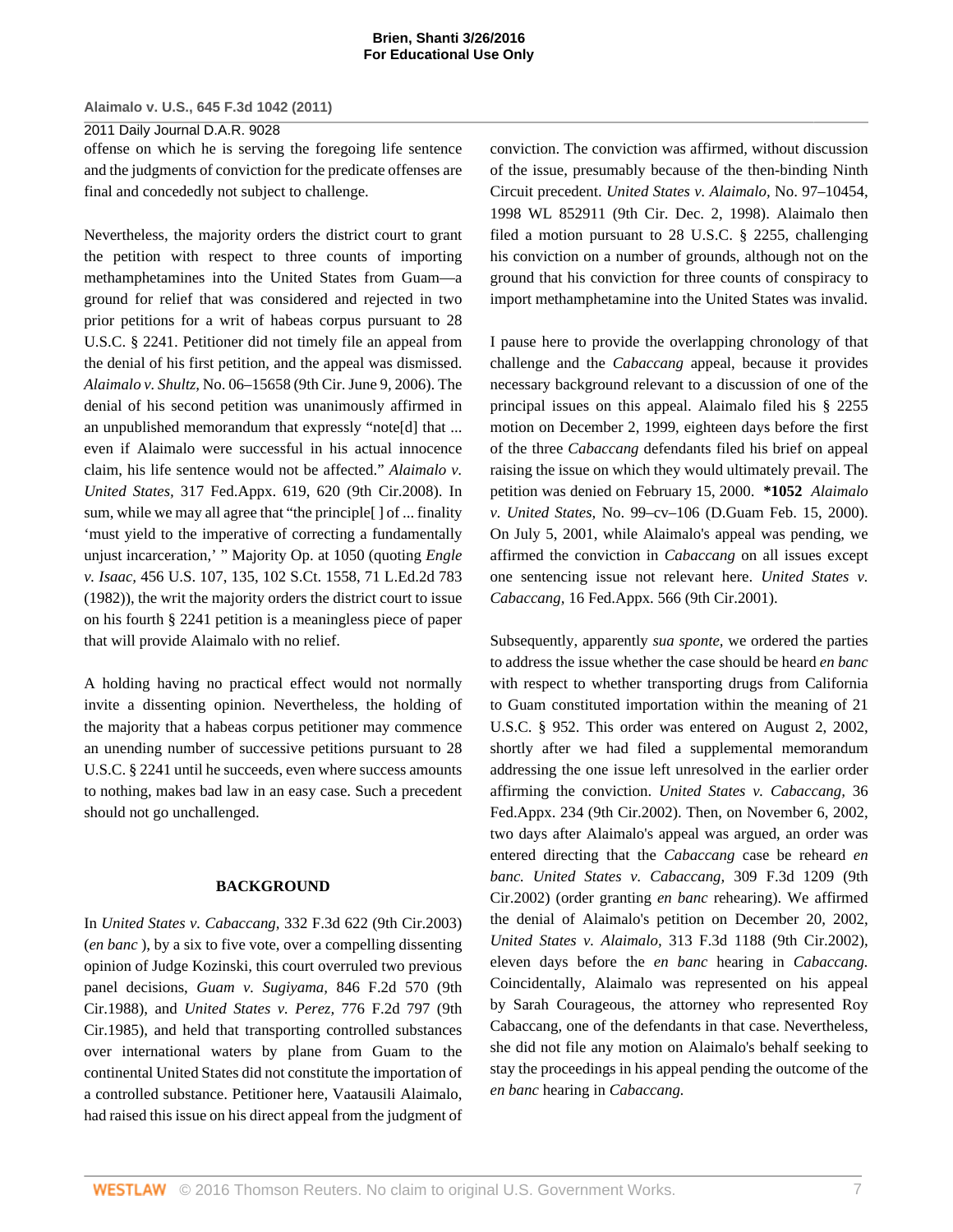# 2011 Daily Journal D.A.R. 9028

Alaimalo filed his first petition for habeas corpus pursuant to [28 U.S.C. § 2241](http://www.westlaw.com/Link/Document/FullText?findType=L&pubNum=1000546&cite=28USCAS2241&originatingDoc=I5835fa969cae11e0a8a2938374af9660&refType=LQ&originationContext=document&vr=3.0&rs=cblt1.0&transitionType=DocumentItem&contextData=(sc.Keycite)) in March 2005. The district court denied the petition on the ground that Alaimalo could have raised the *Cabaccang* issue in his previous [§ 2255](http://www.westlaw.com/Link/Document/FullText?findType=L&pubNum=1000546&cite=28USCAS2255&originatingDoc=I5835fa969cae11e0a8a2938374af9660&refType=LQ&originationContext=document&vr=3.0&rs=cblt1.0&transitionType=DocumentItem&contextData=(sc.Keycite)) petition. *Alaimalo v. Shultz,* No. 05–cv–300 (E.D.Cal. Sept. 29, 2005). Consequently, he could not take advantage of [§ 2255\(e\)](http://www.westlaw.com/Link/Document/FullText?findType=L&pubNum=1000546&cite=28USCAS2255&originatingDoc=I5835fa969cae11e0a8a2938374af9660&refType=RB&originationContext=document&vr=3.0&rs=cblt1.0&transitionType=DocumentItem&contextData=(sc.Keycite)#co_pp_7fdd00001ca15), which compels a federal prisoner to file a collateral attack on his conviction pursuant to [§ 2255](http://www.westlaw.com/Link/Document/FullText?findType=L&pubNum=1000546&cite=28USCAS2255&originatingDoc=I5835fa969cae11e0a8a2938374af9660&refType=LQ&originationContext=document&vr=3.0&rs=cblt1.0&transitionType=DocumentItem&contextData=(sc.Keycite)), unless the remedy there provided was "inadequate or ineffective to test the legality of his detention." The latter clause is known as the so-called "escape hatch," which permits a prisoner to file an application for a writ of habeas corpus pursuant to [28 U.S.C. §](http://www.westlaw.com/Link/Document/FullText?findType=L&pubNum=1000546&cite=28USCAS2241&originatingDoc=I5835fa969cae11e0a8a2938374af9660&refType=LQ&originationContext=document&vr=3.0&rs=cblt1.0&transitionType=DocumentItem&contextData=(sc.Keycite)) [2241](http://www.westlaw.com/Link/Document/FullText?findType=L&pubNum=1000546&cite=28USCAS2241&originatingDoc=I5835fa969cae11e0a8a2938374af9660&refType=LQ&originationContext=document&vr=3.0&rs=cblt1.0&transitionType=DocumentItem&contextData=(sc.Keycite)). Alaimalo's appeal of the denial of his first petition was dismissed on the ground that it was not timely filed. *Alaimalo v. Shultz,* No. 06–15658 (9th Cir. June 9, 2006). Undeterred, on October 27, 2006, Alaimalo filed a second petition for a writ of habeas corpus pursuant to [§ 2241](http://www.westlaw.com/Link/Document/FullText?findType=L&pubNum=1000546&cite=28USCAS2241&originatingDoc=I5835fa969cae11e0a8a2938374af9660&refType=LQ&originationContext=document&vr=3.0&rs=cblt1.0&transitionType=DocumentItem&contextData=(sc.Keycite)) raising the same ground as his first petition. This second petition was likewise denied on the same ground as the first. *Alaimalo v. United States,* No. 06–cv–6872 (C.D.Cal. Sept. 25, 2007). This time, Alaimalo filed a timely appeal. A panel composed of Judges Tashima, Silverman and N.R. Smith unanimously affirmed in an unpublished memorandum. *[Alaimalo v. United States,](http://www.westlaw.com/Link/Document/FullText?findType=Y&serNum=2017121712&pubNum=6538&originatingDoc=I5835fa969cae11e0a8a2938374af9660&refType=RP&originationContext=document&vr=3.0&rs=cblt1.0&transitionType=DocumentItem&contextData=(sc.Keycite))* [317 Fed.Appx. 619 \(9th Cir.2008\)](http://www.westlaw.com/Link/Document/FullText?findType=Y&serNum=2017121712&pubNum=6538&originatingDoc=I5835fa969cae11e0a8a2938374af9660&refType=RP&originationContext=document&vr=3.0&rs=cblt1.0&transitionType=DocumentItem&contextData=(sc.Keycite)). Specifically addressing Alaimalo's argument on appeal, the panel held:

> Alaimalo contends that the district court erred in failing to address on the merits his claim that under *[United](http://www.westlaw.com/Link/Document/FullText?findType=Y&serNum=2003401323&pubNum=506&originatingDoc=I5835fa969cae11e0a8a2938374af9660&refType=RP&originationContext=document&vr=3.0&rs=cblt1.0&transitionType=DocumentItem&contextData=(sc.Keycite)) [States v. Cabaccang,](http://www.westlaw.com/Link/Document/FullText?findType=Y&serNum=2003401323&pubNum=506&originatingDoc=I5835fa969cae11e0a8a2938374af9660&refType=RP&originationContext=document&vr=3.0&rs=cblt1.0&transitionType=DocumentItem&contextData=(sc.Keycite))* 332 F.3d 622 [\(9th Cir.2003\)](http://www.westlaw.com/Link/Document/FullText?findType=Y&serNum=2003401323&pubNum=506&originatingDoc=I5835fa969cae11e0a8a2938374af9660&refType=RP&originationContext=document&vr=3.0&rs=cblt1.0&transitionType=DocumentItem&contextData=(sc.Keycite)) (*en banc* ), he is actually innocent of importation because the methamphetamine involved in the offenses had traveled inside United States territory between California and Guam. The district court correctly concluded that [28 U.S.C. § 2255](http://www.westlaw.com/Link/Document/FullText?findType=L&pubNum=1000546&cite=28USCAS2255&originatingDoc=I5835fa969cae11e0a8a2938374af9660&refType=LQ&originationContext=document&vr=3.0&rs=cblt1.0&transitionType=DocumentItem&contextData=(sc.Keycite)) was not an inadequate or ineffective remedy so as to allow Alaimalo to proceed under [§ 2241.](http://www.westlaw.com/Link/Document/FullText?findType=L&pubNum=1000546&cite=28USCAS2241&originatingDoc=I5835fa969cae11e0a8a2938374af9660&refType=LQ&originationContext=document&vr=3.0&rs=cblt1.0&transitionType=DocumentItem&contextData=(sc.Keycite)) *See [Harrison](http://www.westlaw.com/Link/Document/FullText?findType=Y&serNum=2015526100&pubNum=506&originatingDoc=I5835fa969cae11e0a8a2938374af9660&refType=RP&fi=co_pp_sp_506_959&originationContext=document&vr=3.0&rs=cblt1.0&transitionType=DocumentItem&contextData=(sc.Keycite)#co_pp_sp_506_959) v. Ollison,* [519 F.3d 952, 959 \(9th](http://www.westlaw.com/Link/Document/FullText?findType=Y&serNum=2015526100&pubNum=506&originatingDoc=I5835fa969cae11e0a8a2938374af9660&refType=RP&fi=co_pp_sp_506_959&originationContext=document&vr=3.0&rs=cblt1.0&transitionType=DocumentItem&contextData=(sc.Keycite)#co_pp_sp_506_959) [Cir.2008\)](http://www.westlaw.com/Link/Document/FullText?findType=Y&serNum=2015526100&pubNum=506&originatingDoc=I5835fa969cae11e0a8a2938374af9660&refType=RP&fi=co_pp_sp_506_959&originationContext=document&vr=3.0&rs=cblt1.0&transitionType=DocumentItem&contextData=(sc.Keycite)#co_pp_sp_506_959) (stating that [§ 2255](http://www.westlaw.com/Link/Document/FullText?findType=L&pubNum=1000546&cite=28USCAS2255&originatingDoc=I5835fa969cae11e0a8a2938374af9660&refType=LQ&originationContext=document&vr=3.0&rs=cblt1.0&transitionType=DocumentItem&contextData=(sc.Keycite)) escape hatch criteria met when petitioner claims actual innocence and he has not had unobstructed procedural shot at presenting that claim). We note that, **\*1053** as stated in the answering

brief, even if Alaimalo were successful in his actual innocence claim, his life sentence would not be affected.

*Id.* [at 620.](http://www.westlaw.com/Link/Document/FullText?findType=Y&serNum=2017121712&originatingDoc=I5835fa969cae11e0a8a2938374af9660&refType=RP&originationContext=document&vr=3.0&rs=cblt1.0&transitionType=DocumentItem&contextData=(sc.Keycite))

While that appeal was pending, Alaimalo filed a third petition pursuant to [§ 2241](http://www.westlaw.com/Link/Document/FullText?findType=L&pubNum=1000546&cite=28USCAS2241&originatingDoc=I5835fa969cae11e0a8a2938374af9660&refType=LQ&originationContext=document&vr=3.0&rs=cblt1.0&transitionType=DocumentItem&contextData=(sc.Keycite)) on September 27, 2007. This petition made no mention of the *[Cabaccang](http://www.westlaw.com/Link/Document/FullText?findType=Y&serNum=2003401323&originatingDoc=I5835fa969cae11e0a8a2938374af9660&refType=RP&originationContext=document&vr=3.0&rs=cblt1.0&transitionType=DocumentItem&contextData=(sc.Keycite))* argument. The petition was dismissed for lack of jurisdiction, *Alaimalo v. Norwood,* No. 07–cv–6313 (C.D.Cal. May 9, 2008), and we denied a motion for a certificate of appealability, *Alaimalo v. Norwood,* No. 08–56128 (9th Cir. Apr. 1, 2009). Finally, before his appeal from his second [§ 2241](http://www.westlaw.com/Link/Document/FullText?findType=L&pubNum=1000546&cite=28USCAS2241&originatingDoc=I5835fa969cae11e0a8a2938374af9660&refType=LQ&originationContext=document&vr=3.0&rs=cblt1.0&transitionType=DocumentItem&contextData=(sc.Keycite)) petition was decided and before his third petition was denied by the district court, Alaimalo filed his fourth petition pursuant to [§ 2241](http://www.westlaw.com/Link/Document/FullText?findType=L&pubNum=1000546&cite=28USCAS2241&originatingDoc=I5835fa969cae11e0a8a2938374af9660&refType=LQ&originationContext=document&vr=3.0&rs=cblt1.0&transitionType=DocumentItem&contextData=(sc.Keycite)), again raising the *[Cabaccang](http://www.westlaw.com/Link/Document/FullText?findType=Y&serNum=2003401323&originatingDoc=I5835fa969cae11e0a8a2938374af9660&refType=RP&originationContext=document&vr=3.0&rs=cblt1.0&transitionType=DocumentItem&contextData=(sc.Keycite))* issue, and which is the subject of this appeal.

# **DISCUSSION**

The foregoing chronology spares the reader any discussion of the numerous motions pursuant to [§ 2255](http://www.westlaw.com/Link/Document/FullText?findType=L&pubNum=1000546&cite=28USCAS2255&originatingDoc=I5835fa969cae11e0a8a2938374af9660&refType=LQ&originationContext=document&vr=3.0&rs=cblt1.0&transitionType=DocumentItem&contextData=(sc.Keycite)) and Rule 60(b) that Alaimalo filed while he was bombarding various district court judges with his [§ 2241](http://www.westlaw.com/Link/Document/FullText?findType=L&pubNum=1000546&cite=28USCAS2241&originatingDoc=I5835fa969cae11e0a8a2938374af9660&refType=LQ&originationContext=document&vr=3.0&rs=cblt1.0&transitionType=DocumentItem&contextData=(sc.Keycite)) petitions. Nevertheless, it provides a sufficient backdrop for the threshold issues presented in this case, namely, whether Alaimalo could raise the *[Cabaccang](http://www.westlaw.com/Link/Document/FullText?findType=Y&serNum=2003401323&originatingDoc=I5835fa969cae11e0a8a2938374af9660&refType=RP&originationContext=document&vr=3.0&rs=cblt1.0&transitionType=DocumentItem&contextData=(sc.Keycite))* issue in a petition for a writ of habeas corpus pursuant to [§ 2241](http://www.westlaw.com/Link/Document/FullText?findType=L&pubNum=1000546&cite=28USCAS2241&originatingDoc=I5835fa969cae11e0a8a2938374af9660&refType=LQ&originationContext=document&vr=3.0&rs=cblt1.0&transitionType=DocumentItem&contextData=(sc.Keycite)) and whether he could continue to file successive petitions after his initial petition was denied—a ruling from which he failed to take a timely appeal.

### **I. The Jurisdiction of the District Court**

I address first the issue of the jurisdiction of the district court to consider Alaimalo's third successive petition without a certificate issued by the Court of Appeals authorizing him to do so. While the issue is "not free from doubt," *[Wofford](http://www.westlaw.com/Link/Document/FullText?findType=Y&serNum=1999140763&pubNum=506&originatingDoc=I5835fa969cae11e0a8a2938374af9660&refType=RP&fi=co_pp_sp_506_1241&originationContext=document&vr=3.0&rs=cblt1.0&transitionType=DocumentItem&contextData=(sc.Keycite)#co_pp_sp_506_1241) v. Scott,* [177 F.3d 1236, 1241 \(11th Cir.1999\)](http://www.westlaw.com/Link/Document/FullText?findType=Y&serNum=1999140763&pubNum=506&originatingDoc=I5835fa969cae11e0a8a2938374af9660&refType=RP&fi=co_pp_sp_506_1241&originationContext=document&vr=3.0&rs=cblt1.0&transitionType=DocumentItem&contextData=(sc.Keycite)#co_pp_sp_506_1241), I accept for present purposes the majority's holding that Alaimalo was entitled to file *a* petition for a writ of habeas corpus pursuant to [28 U.S.C. § 2241](http://www.westlaw.com/Link/Document/FullText?findType=L&pubNum=1000546&cite=28USCAS2241&originatingDoc=I5835fa969cae11e0a8a2938374af9660&refType=LQ&originationContext=document&vr=3.0&rs=cblt1.0&transitionType=DocumentItem&contextData=(sc.Keycite)) without obtaining such a certificate. This he has already done. The issue here turns on the jurisdiction of the district court to entertain his *fourth* petition raising the same issue as two of his previous petitions, without a certificate authorizing its filing. [Section 2244](http://www.westlaw.com/Link/Document/FullText?findType=L&pubNum=1000546&cite=28USCAS2244&originatingDoc=I5835fa969cae11e0a8a2938374af9660&refType=LQ&originationContext=document&vr=3.0&rs=cblt1.0&transitionType=DocumentItem&contextData=(sc.Keycite)) provides that: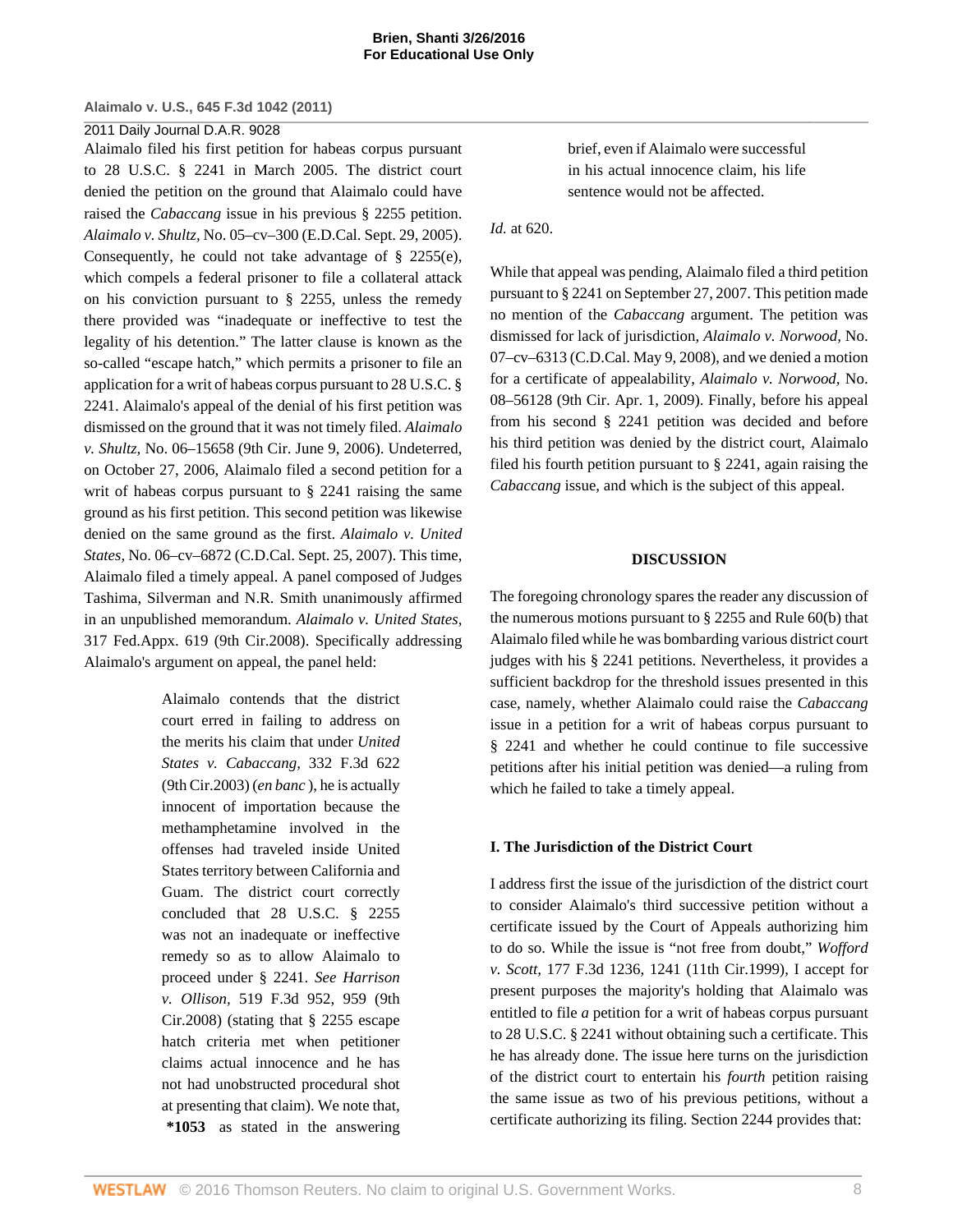# 2011 Daily Journal D.A.R. 9028

No circuit or district judge shall be required to entertain an application for a writ of habeas corpus to inquire into the detention of a person pursuant to a judgment of a court of the United States if it appears that the legality of such detention has been determined by a judge or court of the United States on a prior application for a writ of habeas corpus, *except as provided in [section](http://www.westlaw.com/Link/Document/FullText?findType=L&pubNum=1000546&cite=28USCAS2255&originatingDoc=I5835fa969cae11e0a8a2938374af9660&refType=LQ&originationContext=document&vr=3.0&rs=cblt1.0&transitionType=DocumentItem&contextData=(sc.Keycite)) [2255](http://www.westlaw.com/Link/Document/FullText?findType=L&pubNum=1000546&cite=28USCAS2255&originatingDoc=I5835fa969cae11e0a8a2938374af9660&refType=LQ&originationContext=document&vr=3.0&rs=cblt1.0&transitionType=DocumentItem&contextData=(sc.Keycite)).*

# [28 U.S.C. § 2244\(a\)](http://www.westlaw.com/Link/Document/FullText?findType=L&pubNum=1000546&cite=28USCAS2244&originatingDoc=I5835fa969cae11e0a8a2938374af9660&refType=RB&originationContext=document&vr=3.0&rs=cblt1.0&transitionType=DocumentItem&contextData=(sc.Keycite)#co_pp_8b3b0000958a4) (emphasis added).

On its face and subject to the "except clause," [§ 2244\(a\)](http://www.westlaw.com/Link/Document/FullText?findType=L&pubNum=1000546&cite=28USCAS2244&originatingDoc=I5835fa969cae11e0a8a2938374af9660&refType=RB&originationContext=document&vr=3.0&rs=cblt1.0&transitionType=DocumentItem&contextData=(sc.Keycite)#co_pp_8b3b0000958a4) would appear to grant a district judge discretion to decline a successive application for a writ of habeas corpus, although it does not compel him to do so. Indeed, the Supreme Court so held in *Sanders v. United States* [373 U.S. 1, 12, 83 S.Ct. 1068,](http://www.westlaw.com/Link/Document/FullText?findType=Y&serNum=1963125341&pubNum=708&originatingDoc=I5835fa969cae11e0a8a2938374af9660&refType=RP&originationContext=document&vr=3.0&rs=cblt1.0&transitionType=DocumentItem&contextData=(sc.Keycite)) [10 L.Ed.2d 148 \(1963\),](http://www.westlaw.com/Link/Document/FullText?findType=Y&serNum=1963125341&pubNum=708&originatingDoc=I5835fa969cae11e0a8a2938374af9660&refType=RP&originationContext=document&vr=3.0&rs=cblt1.0&transitionType=DocumentItem&contextData=(sc.Keycite)) although it did so in the context of an earlier version of [§ 2244\(a\)](http://www.westlaw.com/Link/Document/FullText?findType=L&pubNum=1000546&cite=28USCAS2244&originatingDoc=I5835fa969cae11e0a8a2938374af9660&refType=RB&originationContext=document&vr=3.0&rs=cblt1.0&transitionType=DocumentItem&contextData=(sc.Keycite)#co_pp_8b3b0000958a4), amended by the Antiterrorism and Effective Death Penalty Act of 1996 ("AEDPA"), which did not contain the "except as provided in [section 2255"](http://www.westlaw.com/Link/Document/FullText?findType=L&pubNum=1000546&cite=28USCAS2255&originatingDoc=I5835fa969cae11e0a8a2938374af9660&refType=LQ&originationContext=document&vr=3.0&rs=cblt1.0&transitionType=DocumentItem&contextData=(sc.Keycite)) clause. Instead, the discretion of the district court to decline to entertain a second or successive petition raising the same claim was conditioned on a finding that "the ends of justice" would not be served by a consideration of the merits of the **\*1054** petition. [28 U.S.C. § 2244\(a\) \(1994\)](http://www.westlaw.com/Link/Document/FullText?findType=L&pubNum=1000546&cite=28USCAS2244&originatingDoc=I5835fa969cae11e0a8a2938374af9660&refType=RB&originationContext=document&vr=3.0&rs=cblt1.0&transitionType=DocumentItem&contextData=(sc.Keycite)#co_pp_8b3b0000958a4) (amended 1996).

The specific provision of AEDPA that deleted the "ends of justice" clause in [§ 2244\(a\),](http://www.westlaw.com/Link/Document/FullText?findType=L&pubNum=1000546&cite=28USCAS2244&originatingDoc=I5835fa969cae11e0a8a2938374af9660&refType=RB&originationContext=document&vr=3.0&rs=cblt1.0&transitionType=DocumentItem&contextData=(sc.Keycite)#co_pp_8b3b0000958a4) expressly stated that it was making a "conforming amendment" to [§ 2244\(a\)](http://www.westlaw.com/Link/Document/FullText?findType=L&pubNum=1000546&cite=28USCAS2244&originatingDoc=I5835fa969cae11e0a8a2938374af9660&refType=RB&originationContext=document&vr=3.0&rs=cblt1.0&transitionType=DocumentItem&contextData=(sc.Keycite)#co_pp_8b3b0000958a4) to add a cross-reference to [§ 2255](http://www.westlaw.com/Link/Document/FullText?findType=L&pubNum=1000546&cite=28USCAS2255&originatingDoc=I5835fa969cae11e0a8a2938374af9660&refType=LQ&originationContext=document&vr=3.0&rs=cblt1.0&transitionType=DocumentItem&contextData=(sc.Keycite)). *See* AEDPA, 104 P.L. 132, § 106(a), 110 Stat. 1214, 1220 (1996). Significantly, AEDPA amended [§ 2255](http://www.westlaw.com/Link/Document/FullText?findType=L&pubNum=1000546&cite=28USCAS2255&originatingDoc=I5835fa969cae11e0a8a2938374af9660&refType=LQ&originationContext=document&vr=3.0&rs=cblt1.0&transitionType=DocumentItem&contextData=(sc.Keycite)) to delete a provision, comparable to the opening clause of [§ 2244\(a\),](http://www.westlaw.com/Link/Document/FullText?findType=L&pubNum=1000546&cite=28USCAS2244&originatingDoc=I5835fa969cae11e0a8a2938374af9660&refType=RB&originationContext=document&vr=3.0&rs=cblt1.0&transitionType=DocumentItem&contextData=(sc.Keycite)#co_pp_8b3b0000958a4) which gave the sentencing court discretion to decline to "entertain a second or successive petition for similar relief on behalf of the same prisoner," and it added the requirement of a certificate of authorization for second or subsequent petitions, contained in [28 U.S.C. §](http://www.westlaw.com/Link/Document/FullText?findType=L&pubNum=1000546&cite=28USCAS2255&originatingDoc=I5835fa969cae11e0a8a2938374af9660&refType=RB&originationContext=document&vr=3.0&rs=cblt1.0&transitionType=DocumentItem&contextData=(sc.Keycite)#co_pp_f383000077b35) [2255\(h\).](http://www.westlaw.com/Link/Document/FullText?findType=L&pubNum=1000546&cite=28USCAS2255&originatingDoc=I5835fa969cae11e0a8a2938374af9660&refType=RB&originationContext=document&vr=3.0&rs=cblt1.0&transitionType=DocumentItem&contextData=(sc.Keycite)#co_pp_f383000077b35) *See* AEDPA, 104 P.L. 132, § 105, 110 Stat. 1214, 1220 (1996).

These changes suggest that Congress intended to compel a district judge to entertain a second or successive application pursuant to [§ 2241](http://www.westlaw.com/Link/Document/FullText?findType=L&pubNum=1000546&cite=28USCAS2241&originatingDoc=I5835fa969cae11e0a8a2938374af9660&refType=LQ&originationContext=document&vr=3.0&rs=cblt1.0&transitionType=DocumentItem&contextData=(sc.Keycite)) that challenges a judgment of conviction only when the petitioner had obtained a certificate of authorization of the kind that [§ 2255\(h\)](http://www.westlaw.com/Link/Document/FullText?findType=L&pubNum=1000546&cite=28USCAS2255&originatingDoc=I5835fa969cae11e0a8a2938374af9660&refType=RB&originationContext=document&vr=3.0&rs=cblt1.0&transitionType=DocumentItem&contextData=(sc.Keycite)#co_pp_f383000077b35) requires as a condition to the filing of a second or successive petition pursuant to that section. Moreover, the fact that  $\S$  2255(h) applies by its terms to successive motions brought pursuant to [§ 2255](http://www.westlaw.com/Link/Document/FullText?findType=L&pubNum=1000546&cite=28USCAS2255&originatingDoc=I5835fa969cae11e0a8a2938374af9660&refType=LQ&originationContext=document&vr=3.0&rs=cblt1.0&transitionType=DocumentItem&contextData=(sc.Keycite)) is not determinative because Congress incorporated the certificate of authorization requirement by reference in the "except as provided" clause of [§ 2244\(a\)](http://www.westlaw.com/Link/Document/FullText?findType=L&pubNum=1000546&cite=28USCAS2244&originatingDoc=I5835fa969cae11e0a8a2938374af9660&refType=RB&originationContext=document&vr=3.0&rs=cblt1.0&transitionType=DocumentItem&contextData=(sc.Keycite)#co_pp_8b3b0000958a4).

A contrary holding, which would allow the filing of a second or successive challenge to a judgment of conviction pursuant to [§ 2241,](http://www.westlaw.com/Link/Document/FullText?findType=L&pubNum=1000546&cite=28USCAS2241&originatingDoc=I5835fa969cae11e0a8a2938374af9660&refType=LQ&originationContext=document&vr=3.0&rs=cblt1.0&transitionType=DocumentItem&contextData=(sc.Keycite)) without a certificate of authorization, would lead to an extraordinarily anomalous, if not absurd, result. This is so because the normal, if not exclusive, procedure for a federal prisoner to challenge the validity of a judgment of conviction is by a motion pursuant to [§ 2255.](http://www.westlaw.com/Link/Document/FullText?findType=L&pubNum=1000546&cite=28USCAS2255&originatingDoc=I5835fa969cae11e0a8a2938374af9660&refType=LQ&originationContext=document&vr=3.0&rs=cblt1.0&transitionType=DocumentItem&contextData=(sc.Keycite)) A second or successive [§ 2255](http://www.westlaw.com/Link/Document/FullText?findType=L&pubNum=1000546&cite=28USCAS2255&originatingDoc=I5835fa969cae11e0a8a2938374af9660&refType=LQ&originationContext=document&vr=3.0&rs=cblt1.0&transitionType=DocumentItem&contextData=(sc.Keycite)) petition may not be considered by the district court unless petitioner obtains a certificate authorizing the district court to do so. [28 U.S.C. § 2255\(h\)](http://www.westlaw.com/Link/Document/FullText?findType=L&pubNum=1000546&cite=28USCAS2255&originatingDoc=I5835fa969cae11e0a8a2938374af9660&refType=RB&originationContext=document&vr=3.0&rs=cblt1.0&transitionType=DocumentItem&contextData=(sc.Keycite)#co_pp_f383000077b35). The scope of the [§ 2241](http://www.westlaw.com/Link/Document/FullText?findType=L&pubNum=1000546&cite=28USCAS2241&originatingDoc=I5835fa969cae11e0a8a2938374af9660&refType=LQ&originationContext=document&vr=3.0&rs=cblt1.0&transitionType=DocumentItem&contextData=(sc.Keycite)) remedy, as it relates to challenges to the validity of a judgment of conviction, is the same as the scope of the [§ 2255](http://www.westlaw.com/Link/Document/FullText?findType=L&pubNum=1000546&cite=28USCAS2255&originatingDoc=I5835fa969cae11e0a8a2938374af9660&refType=LQ&originationContext=document&vr=3.0&rs=cblt1.0&transitionType=DocumentItem&contextData=(sc.Keycite)) remedy. *Compare* [28 U.S.C. § 2241\(c\)](http://www.westlaw.com/Link/Document/FullText?findType=L&pubNum=1000546&cite=28USCAS2241&originatingDoc=I5835fa969cae11e0a8a2938374af9660&refType=RB&originationContext=document&vr=3.0&rs=cblt1.0&transitionType=DocumentItem&contextData=(sc.Keycite)#co_pp_b1b5000051ac5) [\(3\)](http://www.westlaw.com/Link/Document/FullText?findType=L&pubNum=1000546&cite=28USCAS2241&originatingDoc=I5835fa969cae11e0a8a2938374af9660&refType=RB&originationContext=document&vr=3.0&rs=cblt1.0&transitionType=DocumentItem&contextData=(sc.Keycite)#co_pp_b1b5000051ac5) *with* [28 U.S.C. § 2255\(b\);](http://www.westlaw.com/Link/Document/FullText?findType=L&pubNum=1000546&cite=28USCAS2255&originatingDoc=I5835fa969cae11e0a8a2938374af9660&refType=RB&originationContext=document&vr=3.0&rs=cblt1.0&transitionType=DocumentItem&contextData=(sc.Keycite)#co_pp_a83b000018c76) *and see [Kinder v. Purdy,](http://www.westlaw.com/Link/Document/FullText?findType=Y&serNum=2000470565&pubNum=506&originatingDoc=I5835fa969cae11e0a8a2938374af9660&refType=RP&fi=co_pp_sp_506_214&originationContext=document&vr=3.0&rs=cblt1.0&transitionType=DocumentItem&contextData=(sc.Keycite)#co_pp_sp_506_214)* 222 [F.3d 209, 214 \(5th Cir.2000\);](http://www.westlaw.com/Link/Document/FullText?findType=Y&serNum=2000470565&pubNum=506&originatingDoc=I5835fa969cae11e0a8a2938374af9660&refType=RP&fi=co_pp_sp_506_214&originationContext=document&vr=3.0&rs=cblt1.0&transitionType=DocumentItem&contextData=(sc.Keycite)#co_pp_sp_506_214) *Wofford,* [177 F.3d at 1239.](http://www.westlaw.com/Link/Document/FullText?findType=Y&serNum=1999140763&pubNum=506&originatingDoc=I5835fa969cae11e0a8a2938374af9660&refType=RP&fi=co_pp_sp_506_1239&originationContext=document&vr=3.0&rs=cblt1.0&transitionType=DocumentItem&contextData=(sc.Keycite)#co_pp_sp_506_1239) Indeed, the Supreme Court has held that [§ 2255](http://www.westlaw.com/Link/Document/FullText?findType=L&pubNum=1000546&cite=28USCAS2255&originatingDoc=I5835fa969cae11e0a8a2938374af9660&refType=LQ&originationContext=document&vr=3.0&rs=cblt1.0&transitionType=DocumentItem&contextData=(sc.Keycite)) "was intended simply to provide in the sentencing court a remedy exactly commensurate with that which had previously been available by habeas corpus in the court of the district where the prisoner was confined." *Hill v. United States,* [368 U.S. 424, 427, 82](http://www.westlaw.com/Link/Document/FullText?findType=Y&serNum=1962127566&pubNum=708&originatingDoc=I5835fa969cae11e0a8a2938374af9660&refType=RP&originationContext=document&vr=3.0&rs=cblt1.0&transitionType=DocumentItem&contextData=(sc.Keycite)) [S.Ct. 468, 7 L.Ed.2d 417 \(1962\).](http://www.westlaw.com/Link/Document/FullText?findType=Y&serNum=1962127566&pubNum=708&originatingDoc=I5835fa969cae11e0a8a2938374af9660&refType=RP&originationContext=document&vr=3.0&rs=cblt1.0&transitionType=DocumentItem&contextData=(sc.Keycite)) "[T]he sole purpose [of [§](http://www.westlaw.com/Link/Document/FullText?findType=L&pubNum=1000546&cite=28USCAS2255&originatingDoc=I5835fa969cae11e0a8a2938374af9660&refType=LQ&originationContext=document&vr=3.0&rs=cblt1.0&transitionType=DocumentItem&contextData=(sc.Keycite)) [2255](http://www.westlaw.com/Link/Document/FullText?findType=L&pubNum=1000546&cite=28USCAS2255&originatingDoc=I5835fa969cae11e0a8a2938374af9660&refType=LQ&originationContext=document&vr=3.0&rs=cblt1.0&transitionType=DocumentItem&contextData=(sc.Keycite))] was to minimize the difficulties encountered in habeas corpus hearings by affording the same rights in another and more convenient forum." *[United States v. Hayman,](http://www.westlaw.com/Link/Document/FullText?findType=Y&serNum=1952119672&pubNum=708&originatingDoc=I5835fa969cae11e0a8a2938374af9660&refType=RP&originationContext=document&vr=3.0&rs=cblt1.0&transitionType=DocumentItem&contextData=(sc.Keycite))* 342 U.S. [205, 219, 72 S.Ct. 263, 96 L.Ed. 232 \(1952\)](http://www.westlaw.com/Link/Document/FullText?findType=Y&serNum=1952119672&pubNum=708&originatingDoc=I5835fa969cae11e0a8a2938374af9660&refType=RP&originationContext=document&vr=3.0&rs=cblt1.0&transitionType=DocumentItem&contextData=(sc.Keycite)). Under these circumstances, there would be no logical reason for Congress to distinguish between [§ 2255](http://www.westlaw.com/Link/Document/FullText?findType=L&pubNum=1000546&cite=28USCAS2255&originatingDoc=I5835fa969cae11e0a8a2938374af9660&refType=LQ&originationContext=document&vr=3.0&rs=cblt1.0&transitionType=DocumentItem&contextData=(sc.Keycite)) motions and [§ 2241](http://www.westlaw.com/Link/Document/FullText?findType=L&pubNum=1000546&cite=28USCAS2241&originatingDoc=I5835fa969cae11e0a8a2938374af9660&refType=LQ&originationContext=document&vr=3.0&rs=cblt1.0&transitionType=DocumentItem&contextData=(sc.Keycite)) habeas corpus applications for the purpose of permitting a prisoner to file a second or successive petition challenging his conviction without a certificate of authorization. *See [Sanders v. United](http://www.westlaw.com/Link/Document/FullText?findType=Y&serNum=1963125341&pubNum=708&originatingDoc=I5835fa969cae11e0a8a2938374af9660&refType=RP&originationContext=document&vr=3.0&rs=cblt1.0&transitionType=DocumentItem&contextData=(sc.Keycite)) States,* [373 U.S. 1, 15, 83 S.Ct. 1068, 10 L.Ed.2d 148 \(1963\)](http://www.westlaw.com/Link/Document/FullText?findType=Y&serNum=1963125341&pubNum=708&originatingDoc=I5835fa969cae11e0a8a2938374af9660&refType=RP&originationContext=document&vr=3.0&rs=cblt1.0&transitionType=DocumentItem&contextData=(sc.Keycite)) ("Since the motion procedure [pursuant to [§ 2255\]](http://www.westlaw.com/Link/Document/FullText?findType=L&pubNum=1000546&cite=28USCAS2255&originatingDoc=I5835fa969cae11e0a8a2938374af9660&refType=LQ&originationContext=document&vr=3.0&rs=cblt1.0&transitionType=DocumentItem&contextData=(sc.Keycite)) is the substantial equivalent of federal habeas corpus, we see no need to differentiate the two for present purposes.").

Consistent with this analysis, the Court of Appeals for the Seventh Circuit has held that the effect of the changes made by AEDPA, particularly the addition of the "except as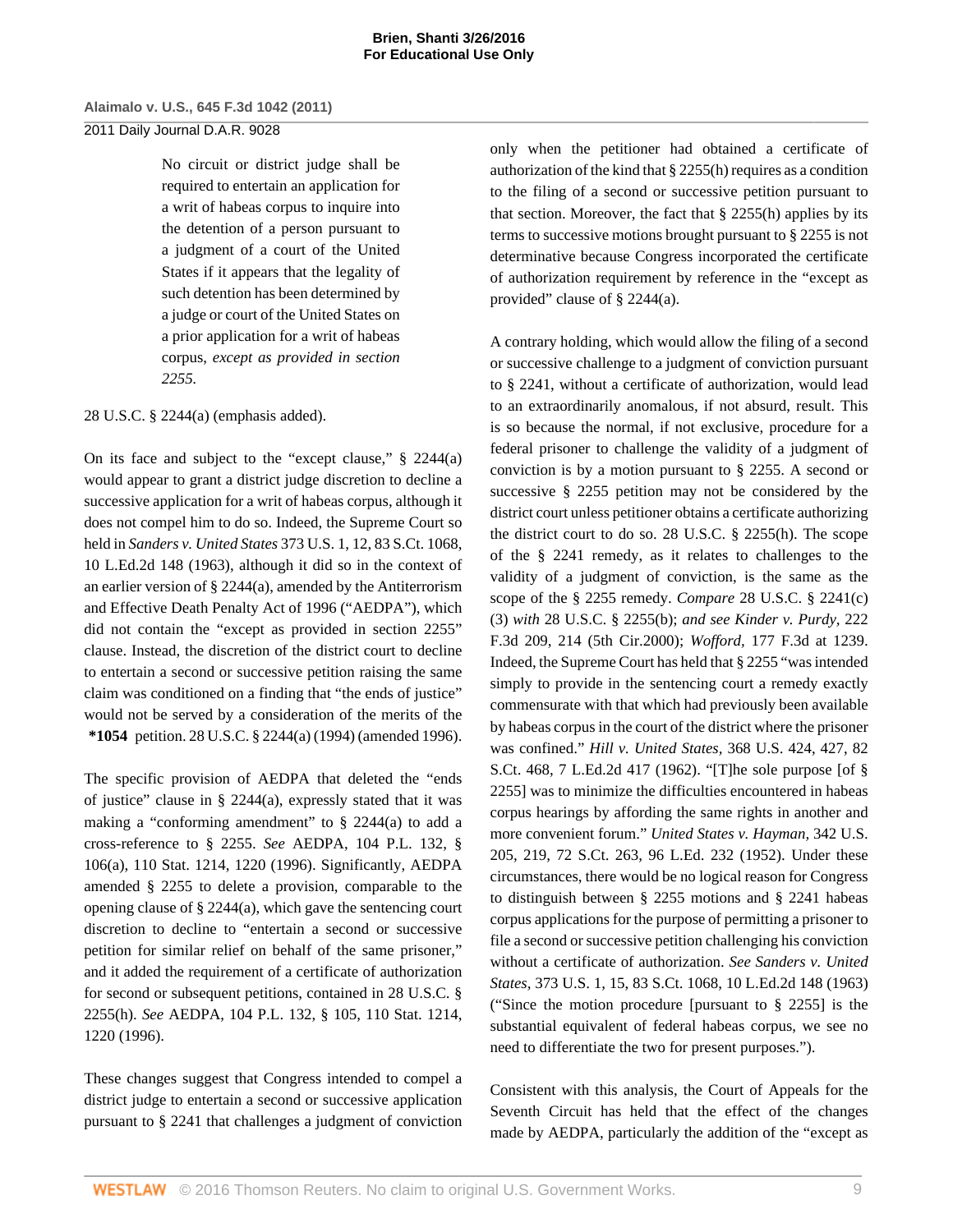# 2011 Daily Journal D.A.R. 9028

provided by [section 2255](http://www.westlaw.com/Link/Document/FullText?findType=L&pubNum=1000546&cite=28USCAS2255&originatingDoc=I5835fa969cae11e0a8a2938374af9660&refType=LQ&originationContext=document&vr=3.0&rs=cblt1.0&transitionType=DocumentItem&contextData=(sc.Keycite))" clause to 2244(a), is to "channel[ ] all successive **\*1055** collateral attacks on a federal court's conviction or sentence into the prior-approval mechanism of [§ 2244\(b\)\(3\).](http://www.westlaw.com/Link/Document/FullText?findType=L&pubNum=1000546&cite=28USCAS2244&originatingDoc=I5835fa969cae11e0a8a2938374af9660&refType=RB&originationContext=document&vr=3.0&rs=cblt1.0&transitionType=DocumentItem&contextData=(sc.Keycite)#co_pp_d801000002763) Collateral attacks that do not address the conviction or sentence are unaffected by this channeling apparatus (although [§ 2244\(a\)](http://www.westlaw.com/Link/Document/FullText?findType=L&pubNum=1000546&cite=28USCAS2244&originatingDoc=I5835fa969cae11e0a8a2938374af9660&refType=RB&originationContext=document&vr=3.0&rs=cblt1.0&transitionType=DocumentItem&contextData=(sc.Keycite)#co_pp_8b3b0000958a4) bars successive petitions under [§ 2241](http://www.westlaw.com/Link/Document/FullText?findType=L&pubNum=1000546&cite=28USCAS2241&originatingDoc=I5835fa969cae11e0a8a2938374af9660&refType=LQ&originationContext=document&vr=3.0&rs=cblt1.0&transitionType=DocumentItem&contextData=(sc.Keycite)) directed to the same issue concerning execution of a sentence)." *[Valona v. United States,](http://www.westlaw.com/Link/Document/FullText?findType=Y&serNum=1998068736&pubNum=506&originatingDoc=I5835fa969cae11e0a8a2938374af9660&refType=RP&fi=co_pp_sp_506_695&originationContext=document&vr=3.0&rs=cblt1.0&transitionType=DocumentItem&contextData=(sc.Keycite)#co_pp_sp_506_695)* 138 F.3d 693, 695 (7th [Cir.1998\)](http://www.westlaw.com/Link/Document/FullText?findType=Y&serNum=1998068736&pubNum=506&originatingDoc=I5835fa969cae11e0a8a2938374af9660&refType=RP&fi=co_pp_sp_506_695&originationContext=document&vr=3.0&rs=cblt1.0&transitionType=DocumentItem&contextData=(sc.Keycite)#co_pp_sp_506_695) (Easterbrook, J.).

Significantly, in *Barapind v. Reno,* [225 F.3d 1100 \(9th](http://www.westlaw.com/Link/Document/FullText?findType=Y&serNum=2000489298&pubNum=506&originatingDoc=I5835fa969cae11e0a8a2938374af9660&refType=RP&originationContext=document&vr=3.0&rs=cblt1.0&transitionType=DocumentItem&contextData=(sc.Keycite)) [Cir.2000\),](http://www.westlaw.com/Link/Document/FullText?findType=Y&serNum=2000489298&pubNum=506&originatingDoc=I5835fa969cae11e0a8a2938374af9660&refType=RP&originationContext=document&vr=3.0&rs=cblt1.0&transitionType=DocumentItem&contextData=(sc.Keycite)) we applied the Seventh Circuit's analysis in *[Valona](http://www.westlaw.com/Link/Document/FullText?findType=Y&serNum=1998068736&originatingDoc=I5835fa969cae11e0a8a2938374af9660&refType=RP&originationContext=document&vr=3.0&rs=cblt1.0&transitionType=DocumentItem&contextData=(sc.Keycite))* in the course of holding that  $\S$  2244(a) did not bar a  $\S$  2241 habeas petition filed by an INS detainee. We observed that, "[a]s noted by the Seventh Circuit, [§ 2244\(a\)](http://www.westlaw.com/Link/Document/FullText?findType=L&pubNum=1000546&cite=28USCAS2244&originatingDoc=I5835fa969cae11e0a8a2938374af9660&refType=RB&originationContext=document&vr=3.0&rs=cblt1.0&transitionType=DocumentItem&contextData=(sc.Keycite)#co_pp_8b3b0000958a4) prevents a federal inmate from using [§ 2241](http://www.westlaw.com/Link/Document/FullText?findType=L&pubNum=1000546&cite=28USCAS2241&originatingDoc=I5835fa969cae11e0a8a2938374af9660&refType=LQ&originationContext=document&vr=3.0&rs=cblt1.0&transitionType=DocumentItem&contextData=(sc.Keycite)) 'to call into question the validity of a conviction or sentence that has already been subject to collateral review.' " *Barapind,* [225 F.3d at 1111](http://www.westlaw.com/Link/Document/FullText?findType=Y&serNum=2000489298&pubNum=506&originatingDoc=I5835fa969cae11e0a8a2938374af9660&refType=RP&fi=co_pp_sp_506_1111&originationContext=document&vr=3.0&rs=cblt1.0&transitionType=DocumentItem&contextData=(sc.Keycite)#co_pp_sp_506_1111) (quoting *Valona,* [138 F.3d at 694\).](http://www.westlaw.com/Link/Document/FullText?findType=Y&serNum=1998068736&pubNum=506&originatingDoc=I5835fa969cae11e0a8a2938374af9660&refType=RP&fi=co_pp_sp_506_694&originationContext=document&vr=3.0&rs=cblt1.0&transitionType=DocumentItem&contextData=(sc.Keycite)#co_pp_sp_506_694) *[Barapind](http://www.westlaw.com/Link/Document/FullText?findType=Y&serNum=2000489298&originatingDoc=I5835fa969cae11e0a8a2938374af9660&refType=RP&originationContext=document&vr=3.0&rs=cblt1.0&transitionType=DocumentItem&contextData=(sc.Keycite))*'s challenge to a decision of the BIA was not precluded because it did not call into question the validity of a conviction or sentence and "because [§ 2244\(a\)](http://www.westlaw.com/Link/Document/FullText?findType=L&pubNum=1000546&cite=28USCAS2244&originatingDoc=I5835fa969cae11e0a8a2938374af9660&refType=RB&originationContext=document&vr=3.0&rs=cblt1.0&transitionType=DocumentItem&contextData=(sc.Keycite)#co_pp_8b3b0000958a4) [only] bars successive petitions seeking review of the propriety of a detention '*pursuant to a judgment of a court of the United States.*' " *Id.* [at 1111](http://www.westlaw.com/Link/Document/FullText?findType=Y&serNum=2000489298&originatingDoc=I5835fa969cae11e0a8a2938374af9660&refType=RP&originationContext=document&vr=3.0&rs=cblt1.0&transitionType=DocumentItem&contextData=(sc.Keycite)) (quoting [28](http://www.westlaw.com/Link/Document/FullText?findType=L&pubNum=1000546&cite=28USCAS2244&originatingDoc=I5835fa969cae11e0a8a2938374af9660&refType=RB&originationContext=document&vr=3.0&rs=cblt1.0&transitionType=DocumentItem&contextData=(sc.Keycite)#co_pp_8b3b0000958a4) [U.S.C. § 2244\(a\)](http://www.westlaw.com/Link/Document/FullText?findType=L&pubNum=1000546&cite=28USCAS2244&originatingDoc=I5835fa969cae11e0a8a2938374af9660&refType=RB&originationContext=document&vr=3.0&rs=cblt1.0&transitionType=DocumentItem&contextData=(sc.Keycite)#co_pp_8b3b0000958a4)).

Subsequently, the Court of Appeals for the Tenth Circuit appeared to have adopted the holding in *[Valona.](http://www.westlaw.com/Link/Document/FullText?findType=Y&serNum=1998068736&originatingDoc=I5835fa969cae11e0a8a2938374af9660&refType=RP&originationContext=document&vr=3.0&rs=cblt1.0&transitionType=DocumentItem&contextData=(sc.Keycite)) See Ackerman v. Novak,* [483 F.3d 647 \(10th Cir.2007\)](http://www.westlaw.com/Link/Document/FullText?findType=Y&serNum=2011685979&pubNum=506&originatingDoc=I5835fa969cae11e0a8a2938374af9660&refType=RP&originationContext=document&vr=3.0&rs=cblt1.0&transitionType=DocumentItem&contextData=(sc.Keycite)) (per curiam). Thus, it observed:

> The reference to [§ 2255](http://www.westlaw.com/Link/Document/FullText?findType=L&pubNum=1000546&cite=28USCAS2255&originatingDoc=I5835fa969cae11e0a8a2938374af9660&refType=LQ&originationContext=document&vr=3.0&rs=cblt1.0&transitionType=DocumentItem&contextData=(sc.Keycite)) in the AEDPA-amended version of [§ 2244\(a\)](http://www.westlaw.com/Link/Document/FullText?findType=L&pubNum=1000546&cite=28USCAS2244&originatingDoc=I5835fa969cae11e0a8a2938374af9660&refType=RB&originationContext=document&vr=3.0&rs=cblt1.0&transitionType=DocumentItem&contextData=(sc.Keycite)#co_pp_8b3b0000958a4) appears to incorporate the appellate pre-authorization gatekeeping requirements of [§](http://www.westlaw.com/Link/Document/FullText?findType=L&pubNum=1000546&cite=28USCAS2255&originatingDoc=I5835fa969cae11e0a8a2938374af9660&refType=LQ&originationContext=document&vr=3.0&rs=cblt1.0&transitionType=DocumentItem&contextData=(sc.Keycite)) [2255](http://www.westlaw.com/Link/Document/FullText?findType=L&pubNum=1000546&cite=28USCAS2255&originatingDoc=I5835fa969cae11e0a8a2938374af9660&refType=LQ&originationContext=document&vr=3.0&rs=cblt1.0&transitionType=DocumentItem&contextData=(sc.Keycite))[h], which sets forth the grounds upon which a circuit court may authorize a second or successive [§](http://www.westlaw.com/Link/Document/FullText?findType=L&pubNum=1000546&cite=28USCAS2255&originatingDoc=I5835fa969cae11e0a8a2938374af9660&refType=LQ&originationContext=document&vr=3.0&rs=cblt1.0&transitionType=DocumentItem&contextData=(sc.Keycite)) [2255](http://www.westlaw.com/Link/Document/FullText?findType=L&pubNum=1000546&cite=28USCAS2255&originatingDoc=I5835fa969cae11e0a8a2938374af9660&refType=LQ&originationContext=document&vr=3.0&rs=cblt1.0&transitionType=DocumentItem&contextData=(sc.Keycite)) motion, and, in turn, incorporates the pre-authorization procedures in [§](http://www.westlaw.com/Link/Document/FullText?findType=L&pubNum=1000546&cite=28USCAS2244&originatingDoc=I5835fa969cae11e0a8a2938374af9660&refType=RB&originationContext=document&vr=3.0&rs=cblt1.0&transitionType=DocumentItem&contextData=(sc.Keycite)#co_pp_d801000002763)  $2244(b)(3)$ .

# *Id.* [at 650.](http://www.westlaw.com/Link/Document/FullText?findType=Y&serNum=2011685979&originatingDoc=I5835fa969cae11e0a8a2938374af9660&refType=RP&originationContext=document&vr=3.0&rs=cblt1.0&transitionType=DocumentItem&contextData=(sc.Keycite))

More recently, however, in *[Stanko v. Davis,](http://www.westlaw.com/Link/Document/FullText?findType=Y&serNum=2022729923&pubNum=506&originatingDoc=I5835fa969cae11e0a8a2938374af9660&refType=RP&originationContext=document&vr=3.0&rs=cblt1.0&transitionType=DocumentItem&contextData=(sc.Keycite))* 617 F.3d [1262 \(10th Cir.2010\)](http://www.westlaw.com/Link/Document/FullText?findType=Y&serNum=2022729923&pubNum=506&originatingDoc=I5835fa969cae11e0a8a2938374af9660&refType=RP&originationContext=document&vr=3.0&rs=cblt1.0&transitionType=DocumentItem&contextData=(sc.Keycite)), the Tenth Circuit declined to follow *[Ackerman](http://www.westlaw.com/Link/Document/FullText?findType=Y&serNum=2011685979&originatingDoc=I5835fa969cae11e0a8a2938374af9660&refType=RP&originationContext=document&vr=3.0&rs=cblt1.0&transitionType=DocumentItem&contextData=(sc.Keycite))* because it involved a challenge to a military court martial and a military court is not a "court of the United States," as the term is used in [§ 2244\(a\)](http://www.westlaw.com/Link/Document/FullText?findType=L&pubNum=1000546&cite=28USCAS2244&originatingDoc=I5835fa969cae11e0a8a2938374af9660&refType=RB&originationContext=document&vr=3.0&rs=cblt1.0&transitionType=DocumentItem&contextData=(sc.Keycite)#co_pp_8b3b0000958a4). "As a consequence, [§ 2244\(a\)](http://www.westlaw.com/Link/Document/FullText?findType=L&pubNum=1000546&cite=28USCAS2244&originatingDoc=I5835fa969cae11e0a8a2938374af9660&refType=RB&originationContext=document&vr=3.0&rs=cblt1.0&transitionType=DocumentItem&contextData=(sc.Keycite)#co_pp_8b3b0000958a4) did not apply to the [§ 2241](http://www.westlaw.com/Link/Document/FullText?findType=L&pubNum=1000546&cite=28USCAS2241&originatingDoc=I5835fa969cae11e0a8a2938374af9660&refType=LQ&originationContext=document&vr=3.0&rs=cblt1.0&transitionType=DocumentItem&contextData=(sc.Keycite)) petition before[the panel], which challenged a military court-martial conviction." *Stanko,* [617 F.3d at 1266.](http://www.westlaw.com/Link/Document/FullText?findType=Y&serNum=2022729923&pubNum=506&originatingDoc=I5835fa969cae11e0a8a2938374af9660&refType=RP&fi=co_pp_sp_506_1266&originationContext=document&vr=3.0&rs=cblt1.0&transitionType=DocumentItem&contextData=(sc.Keycite)#co_pp_sp_506_1266) And *[Ackerman](http://www.westlaw.com/Link/Document/FullText?findType=Y&serNum=2011685979&originatingDoc=I5835fa969cae11e0a8a2938374af9660&refType=RP&originationContext=document&vr=3.0&rs=cblt1.0&transitionType=DocumentItem&contextData=(sc.Keycite))*'s discussion of the pre-authorization issue was dicta. *[Id.](http://www.westlaw.com/Link/Document/FullText?findType=Y&serNum=2011685979&originatingDoc=I5835fa969cae11e0a8a2938374af9660&refType=RP&originationContext=document&vr=3.0&rs=cblt1.0&transitionType=DocumentItem&contextData=(sc.Keycite))*

Significantly, *[Stanko](http://www.westlaw.com/Link/Document/FullText?findType=Y&serNum=2022729923&originatingDoc=I5835fa969cae11e0a8a2938374af9660&refType=RP&originationContext=document&vr=3.0&rs=cblt1.0&transitionType=DocumentItem&contextData=(sc.Keycite))* did not involve a collateral attack on a judgment of conviction or sentence of the kind that *[Valona](http://www.westlaw.com/Link/Document/FullText?findType=Y&serNum=1998068736&originatingDoc=I5835fa969cae11e0a8a2938374af9660&refType=RP&originationContext=document&vr=3.0&rs=cblt1.0&transitionType=DocumentItem&contextData=(sc.Keycite))* and *[Barapind](http://www.westlaw.com/Link/Document/FullText?findType=Y&serNum=2000489298&originatingDoc=I5835fa969cae11e0a8a2938374af9660&refType=RP&originationContext=document&vr=3.0&rs=cblt1.0&transitionType=DocumentItem&contextData=(sc.Keycite))* held required a certificate of authorization. Instead, Stanko alleged that the Bureau of Prisons had improperly determined that he was not qualified to participate in a residential drug abuse program and that, consequently, he was not eligible for a one-year reduction in his sentence under [18 U.S.C. § 3621\(e\)\(2\)\(B\).](http://www.westlaw.com/Link/Document/FullText?findType=L&pubNum=1000546&cite=18USCAS3621&originatingDoc=I5835fa969cae11e0a8a2938374af9660&refType=RB&originationContext=document&vr=3.0&rs=cblt1.0&transitionType=DocumentItem&contextData=(sc.Keycite)#co_pp_43e70000a9743) This relief "challenges the *execution* of a federal prisoner's sentence," *[Jiminian v. Nash,](http://www.westlaw.com/Link/Document/FullText?findType=Y&serNum=2001271564&pubNum=506&originatingDoc=I5835fa969cae11e0a8a2938374af9660&refType=RP&fi=co_pp_sp_506_146&originationContext=document&vr=3.0&rs=cblt1.0&transitionType=DocumentItem&contextData=(sc.Keycite)#co_pp_sp_506_146)* [245 F.3d 144, 146 \(2d Cir.2001\),](http://www.westlaw.com/Link/Document/FullText?findType=Y&serNum=2001271564&pubNum=506&originatingDoc=I5835fa969cae11e0a8a2938374af9660&refType=RP&fi=co_pp_sp_506_146&originationContext=document&vr=3.0&rs=cblt1.0&transitionType=DocumentItem&contextData=(sc.Keycite)#co_pp_sp_506_146) rather than the validity of the judgment of conviction and sentence. Consequently, there was no reason why Congress would have prescribed a certificate of authorization for such challenges. Indeed, the conditions under which a certificate of authorization may be issued, *see* [§ 2255\(h\)](http://www.westlaw.com/Link/Document/FullText?findType=L&pubNum=1000546&cite=28USCAS2255&originatingDoc=I5835fa969cae11e0a8a2938374af9660&refType=RB&originationContext=document&vr=3.0&rs=cblt1.0&transitionType=DocumentItem&contextData=(sc.Keycite)#co_pp_f383000077b35), simply do not lend themselves to challenges to the execution of a federal sentence, which generally relate to "such matters as the administration of parole, computation of a prisoner's sentence by prison officials, prison disciplinary actions, prison transfers, type of detention and prison conditions." *Jiminian,* [245 F.3d at 146](http://www.westlaw.com/Link/Document/FullText?findType=Y&serNum=2001271564&pubNum=506&originatingDoc=I5835fa969cae11e0a8a2938374af9660&refType=RP&fi=co_pp_sp_506_146&originationContext=document&vr=3.0&rs=cblt1.0&transitionType=DocumentItem&contextData=(sc.Keycite)#co_pp_sp_506_146).

**\*1056** Under these circumstances, all that was necessary to resolve the issue of the necessity of prior appellate authorization for Stanko's petition was to say that the relief sought was not the kind of relief, namely, a collateral attack on a judgment of conviction, for which Congress intended to impose the prior-authorization requirement. Indeed in *[Antonelli v. Warden, U.S.P. Atlanta,](http://www.westlaw.com/Link/Document/FullText?findType=Y&serNum=2016996021&pubNum=506&originatingDoc=I5835fa969cae11e0a8a2938374af9660&refType=RP&originationContext=document&vr=3.0&rs=cblt1.0&transitionType=DocumentItem&contextData=(sc.Keycite))* 542 F.3d 1348 (11th [Cir.2008\),](http://www.westlaw.com/Link/Document/FullText?findType=Y&serNum=2016996021&pubNum=506&originatingDoc=I5835fa969cae11e0a8a2938374af9660&refType=RP&originationContext=document&vr=3.0&rs=cblt1.0&transitionType=DocumentItem&contextData=(sc.Keycite)) the Eleventh Circuit so held in a run-of-the-mill case in which a federal prisoner filed a successive petition challenging a decision of the Parol Commission on the same ground that he had raised unsuccessfully in an earlier petition. Just as in *[Stanko,](http://www.westlaw.com/Link/Document/FullText?findType=Y&serNum=2022729923&originatingDoc=I5835fa969cae11e0a8a2938374af9660&refType=RP&originationContext=document&vr=3.0&rs=cblt1.0&transitionType=DocumentItem&contextData=(sc.Keycite))* the habeas corpus application in *[Antonelli](http://www.westlaw.com/Link/Document/FullText?findType=Y&serNum=2016996021&originatingDoc=I5835fa969cae11e0a8a2938374af9660&refType=RP&originationContext=document&vr=3.0&rs=cblt1.0&transitionType=DocumentItem&contextData=(sc.Keycite))* raised claims traditionally cognizable under [§](http://www.westlaw.com/Link/Document/FullText?findType=L&pubNum=1000546&cite=28USCAS2241&originatingDoc=I5835fa969cae11e0a8a2938374af9660&refType=LQ&originationContext=document&vr=3.0&rs=cblt1.0&transitionType=DocumentItem&contextData=(sc.Keycite)) [2241](http://www.westlaw.com/Link/Document/FullText?findType=L&pubNum=1000546&cite=28USCAS2241&originatingDoc=I5835fa969cae11e0a8a2938374af9660&refType=LQ&originationContext=document&vr=3.0&rs=cblt1.0&transitionType=DocumentItem&contextData=(sc.Keycite)). *Id.* [at 1352.](http://www.westlaw.com/Link/Document/FullText?findType=Y&serNum=2016996021&originatingDoc=I5835fa969cae11e0a8a2938374af9660&refType=RP&originationContext=document&vr=3.0&rs=cblt1.0&transitionType=DocumentItem&contextData=(sc.Keycite)) Thus, "it was not subject to gatekeeping in [the Eleventh Circuit]." *[Id.](http://www.westlaw.com/Link/Document/FullText?findType=Y&serNum=2016996021&originatingDoc=I5835fa969cae11e0a8a2938374af9660&refType=RP&originationContext=document&vr=3.0&rs=cblt1.0&transitionType=DocumentItem&contextData=(sc.Keycite))* Nevertheless, it was subject to dismissal, as a second or successive petition because "[s]uccessive [§ 2241](http://www.westlaw.com/Link/Document/FullText?findType=L&pubNum=1000546&cite=28USCAS2241&originatingDoc=I5835fa969cae11e0a8a2938374af9660&refType=LQ&originationContext=document&vr=3.0&rs=cblt1.0&transitionType=DocumentItem&contextData=(sc.Keycite)) petitions by federal prisoners are subject to threshold dismissal in the district court...." *[Id.](http://www.westlaw.com/Link/Document/FullText?findType=Y&serNum=2016996021&originatingDoc=I5835fa969cae11e0a8a2938374af9660&refType=RP&originationContext=document&vr=3.0&rs=cblt1.0&transitionType=DocumentItem&contextData=(sc.Keycite))*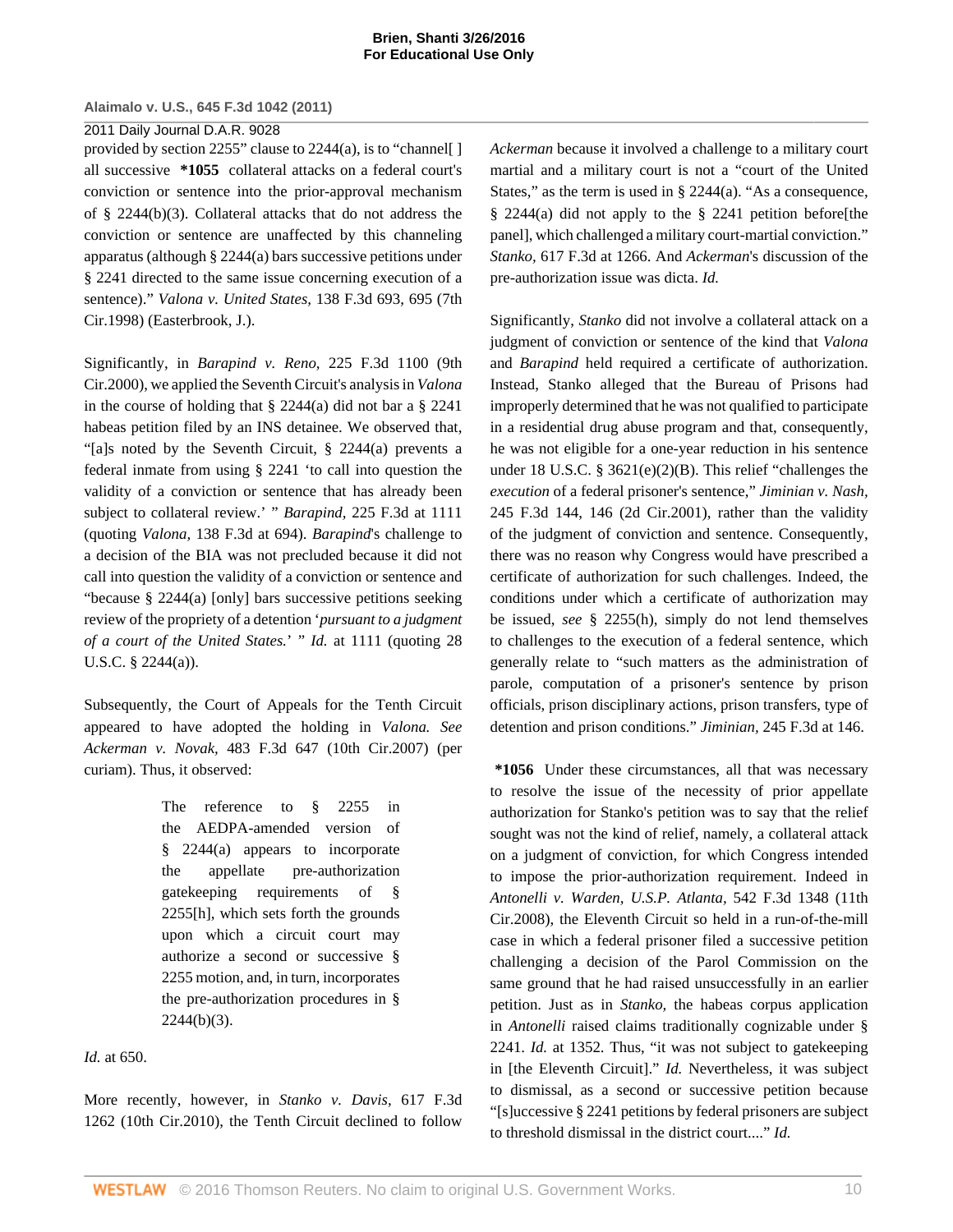2011 Daily Journal D.A.R. 9028

Instead of such a common-sense disposition of the case, *[Stanko](http://www.westlaw.com/Link/Document/FullText?findType=Y&serNum=2022729923&originatingDoc=I5835fa969cae11e0a8a2938374af9660&refType=RP&originationContext=document&vr=3.0&rs=cblt1.0&transitionType=DocumentItem&contextData=(sc.Keycite))* engaged in a protracted discussion of the issue why the "except" clause did not apply to any petition filed pursuant to [§ 2241.](http://www.westlaw.com/Link/Document/FullText?findType=L&pubNum=1000546&cite=28USCAS2241&originatingDoc=I5835fa969cae11e0a8a2938374af9660&refType=LQ&originationContext=document&vr=3.0&rs=cblt1.0&transitionType=DocumentItem&contextData=(sc.Keycite)) Before proceeding to dissect this analysis, I pause to emphasize the fact that the holding in *[Stanko](http://www.westlaw.com/Link/Document/FullText?findType=Y&serNum=2022729923&originatingDoc=I5835fa969cae11e0a8a2938374af9660&refType=RP&originationContext=document&vr=3.0&rs=cblt1.0&transitionType=DocumentItem&contextData=(sc.Keycite))* compels the dismissal of Alaimalo's petition, even if he was not required to obtain authorization to file his fourth [§ 2241](http://www.westlaw.com/Link/Document/FullText?findType=L&pubNum=1000546&cite=28USCAS2241&originatingDoc=I5835fa969cae11e0a8a2938374af9660&refType=LQ&originationContext=document&vr=3.0&rs=cblt1.0&transitionType=DocumentItem&contextData=(sc.Keycite)) application seeking relief on grounds identical to those presented in two of his three prior applications. Thus, *[Stanko](http://www.westlaw.com/Link/Document/FullText?findType=Y&serNum=2022729923&originatingDoc=I5835fa969cae11e0a8a2938374af9660&refType=RP&originationContext=document&vr=3.0&rs=cblt1.0&transitionType=DocumentItem&contextData=(sc.Keycite))* expressly held that "[t]he statutory limitations on a federal inmate's ability to file multiple [§ 2241](http://www.westlaw.com/Link/Document/FullText?findType=L&pubNum=1000546&cite=28USCAS2241&originatingDoc=I5835fa969cae11e0a8a2938374af9660&refType=LQ&originationContext=document&vr=3.0&rs=cblt1.0&transitionType=DocumentItem&contextData=(sc.Keycite)) petitions are contained in [28 U.S.C. § 2244\(a\),](http://www.westlaw.com/Link/Document/FullText?findType=L&pubNum=1000546&cite=28USCAS2244&originatingDoc=I5835fa969cae11e0a8a2938374af9660&refType=RB&originationContext=document&vr=3.0&rs=cblt1.0&transitionType=DocumentItem&contextData=(sc.Keycite)#co_pp_8b3b0000958a4)" [617 F.3d at 1266,](http://www.westlaw.com/Link/Document/FullText?findType=Y&serNum=2022729923&pubNum=506&originatingDoc=I5835fa969cae11e0a8a2938374af9660&refType=RP&fi=co_pp_sp_506_1266&originationContext=document&vr=3.0&rs=cblt1.0&transitionType=DocumentItem&contextData=(sc.Keycite)#co_pp_sp_506_1266) and that those limitations invariably require the dismissal of repetitive [§](http://www.westlaw.com/Link/Document/FullText?findType=L&pubNum=1000546&cite=28USCAS2241&originatingDoc=I5835fa969cae11e0a8a2938374af9660&refType=LQ&originationContext=document&vr=3.0&rs=cblt1.0&transitionType=DocumentItem&contextData=(sc.Keycite)) [2241](http://www.westlaw.com/Link/Document/FullText?findType=L&pubNum=1000546&cite=28USCAS2241&originatingDoc=I5835fa969cae11e0a8a2938374af9660&refType=LQ&originationContext=document&vr=3.0&rs=cblt1.0&transitionType=DocumentItem&contextData=(sc.Keycite)) applications that raise no new issues, *id.* [at 1270.](http://www.westlaw.com/Link/Document/FullText?findType=Y&serNum=2022729923&originatingDoc=I5835fa969cae11e0a8a2938374af9660&refType=RP&originationContext=document&vr=3.0&rs=cblt1.0&transitionType=DocumentItem&contextData=(sc.Keycite)) Indeed, *[Stanko](http://www.westlaw.com/Link/Document/FullText?findType=Y&serNum=2022729923&originatingDoc=I5835fa969cae11e0a8a2938374af9660&refType=RP&originationContext=document&vr=3.0&rs=cblt1.0&transitionType=DocumentItem&contextData=(sc.Keycite))* acknowledged that:

When Congress amended [§ 2244\(a\)](http://www.westlaw.com/Link/Document/FullText?findType=L&pubNum=1000546&cite=28USCAS2244&originatingDoc=I5835fa969cae11e0a8a2938374af9660&refType=RB&originationContext=document&vr=3.0&rs=cblt1.0&transitionType=DocumentItem&contextData=(sc.Keycite)#co_pp_8b3b0000958a4) in 1996 as part of AEDPA, it removed the provision that had previously excepted from the statutory bar petitions raising new claims. In its current form, the plain language of [§ 2244\(a\)](http://www.westlaw.com/Link/Document/FullText?findType=L&pubNum=1000546&cite=28USCAS2244&originatingDoc=I5835fa969cae11e0a8a2938374af9660&refType=RB&originationContext=document&vr=3.0&rs=cblt1.0&transitionType=DocumentItem&contextData=(sc.Keycite)#co_pp_8b3b0000958a4) applies both to petitions that present a claim previously raised and adjudicated and those that raise a new claim. As currently worded, [§ 2244\(a\)](http://www.westlaw.com/Link/Document/FullText?findType=L&pubNum=1000546&cite=28USCAS2244&originatingDoc=I5835fa969cae11e0a8a2938374af9660&refType=RB&originationContext=document&vr=3.0&rs=cblt1.0&transitionType=DocumentItem&contextData=(sc.Keycite)#co_pp_8b3b0000958a4) could be read to bar *any* second or subsequent habeas petition that challenges 'the legality of [the petitioner's] detention' if a court has previously determined that the detention was legal. This could include claims that were raised but not adjudicated in a previous petition and even those that could not have been raised in a previous petition.

# *[Id.](http://www.westlaw.com/Link/Document/FullText?findType=Y&serNum=2022729923&originatingDoc=I5835fa969cae11e0a8a2938374af9660&refType=RP&originationContext=document&vr=3.0&rs=cblt1.0&transitionType=DocumentItem&contextData=(sc.Keycite))*

Notwithstanding its recognition that "[§ 2244\(a\)](http://www.westlaw.com/Link/Document/FullText?findType=L&pubNum=1000546&cite=28USCAS2244&originatingDoc=I5835fa969cae11e0a8a2938374af9660&refType=RB&originationContext=document&vr=3.0&rs=cblt1.0&transitionType=DocumentItem&contextData=(sc.Keycite)#co_pp_8b3b0000958a4) could be read to bar *any* second or subsequent habeas petition," *[Stanko](http://www.westlaw.com/Link/Document/FullText?findType=Y&serNum=2022729923&originatingDoc=I5835fa969cae11e0a8a2938374af9660&refType=RP&originationContext=document&vr=3.0&rs=cblt1.0&transitionType=DocumentItem&contextData=(sc.Keycite))* held, for reasons that are not relevant here, that second or successive petitions that raise claims that had not previously been decided were not subject to such a preclusive reading. Consistent with this holding, *[Stanko](http://www.westlaw.com/Link/Document/FullText?findType=Y&serNum=2022729923&originatingDoc=I5835fa969cae11e0a8a2938374af9660&refType=RP&originationContext=document&vr=3.0&rs=cblt1.0&transitionType=DocumentItem&contextData=(sc.Keycite))* upheld the dismissal of four of the six claims that Stanko raised on the ground that they asserted the same legal grounds as a prior petition. *[Id.](http://www.westlaw.com/Link/Document/FullText?findType=Y&serNum=2022729923&originatingDoc=I5835fa969cae11e0a8a2938374af9660&refType=RP&originationContext=document&vr=3.0&rs=cblt1.0&transitionType=DocumentItem&contextData=(sc.Keycite))* [at 1270;](http://www.westlaw.com/Link/Document/FullText?findType=Y&serNum=2022729923&originatingDoc=I5835fa969cae11e0a8a2938374af9660&refType=RP&originationContext=document&vr=3.0&rs=cblt1.0&transitionType=DocumentItem&contextData=(sc.Keycite)) *accord Antonelli,* [542 F.3d at 1352.](http://www.westlaw.com/Link/Document/FullText?findType=Y&serNum=2016996021&pubNum=506&originatingDoc=I5835fa969cae11e0a8a2938374af9660&refType=RP&fi=co_pp_sp_506_1352&originationContext=document&vr=3.0&rs=cblt1.0&transitionType=DocumentItem&contextData=(sc.Keycite)#co_pp_sp_506_1352) Nevertheless, *[Stanko](http://www.westlaw.com/Link/Document/FullText?findType=Y&serNum=2022729923&originatingDoc=I5835fa969cae11e0a8a2938374af9660&refType=RP&originationContext=document&vr=3.0&rs=cblt1.0&transitionType=DocumentItem&contextData=(sc.Keycite))* held that [§ 2244\(a\)](http://www.westlaw.com/Link/Document/FullText?findType=L&pubNum=1000546&cite=28USCAS2244&originatingDoc=I5835fa969cae11e0a8a2938374af9660&refType=RB&originationContext=document&vr=3.0&rs=cblt1.0&transitionType=DocumentItem&contextData=(sc.Keycite)#co_pp_8b3b0000958a4) did not preclude Stanko from raising the "two remaining claims [that] appear[ed] to be new," [617 F.3d at 1270,](http://www.westlaw.com/Link/Document/FullText?findType=Y&serNum=2022729923&pubNum=506&originatingDoc=I5835fa969cae11e0a8a2938374af9660&refType=RP&fi=co_pp_sp_506_1270&originationContext=document&vr=3.0&rs=cblt1.0&transitionType=DocumentItem&contextData=(sc.Keycite)#co_pp_sp_506_1270) although those claims were subject to dismissal under the common law doctrine of the abuse of the writ, *id.* [at 1272.](http://www.westlaw.com/Link/Document/FullText?findType=Y&serNum=2022729923&originatingDoc=I5835fa969cae11e0a8a2938374af9660&refType=RP&originationContext=document&vr=3.0&rs=cblt1.0&transitionType=DocumentItem&contextData=(sc.Keycite)) Thus, *[Stanko](http://www.westlaw.com/Link/Document/FullText?findType=Y&serNum=2022729923&originatingDoc=I5835fa969cae11e0a8a2938374af9660&refType=RP&originationContext=document&vr=3.0&rs=cblt1.0&transitionType=DocumentItem&contextData=(sc.Keycite))* clearly holds that [§](http://www.westlaw.com/Link/Document/FullText?findType=L&pubNum=1000546&cite=28USCAS2241&originatingDoc=I5835fa969cae11e0a8a2938374af9660&refType=LQ&originationContext=document&vr=3.0&rs=cblt1.0&transitionType=DocumentItem&contextData=(sc.Keycite)) [2241](http://www.westlaw.com/Link/Document/FullText?findType=L&pubNum=1000546&cite=28USCAS2241&originatingDoc=I5835fa969cae11e0a8a2938374af9660&refType=LQ&originationContext=document&vr=3.0&rs=cblt1.0&transitionType=DocumentItem&contextData=(sc.Keycite)) applications raising claims that have been rejected in prior such applications are barred by [§ 2244\(a\)](http://www.westlaw.com/Link/Document/FullText?findType=L&pubNum=1000546&cite=28USCAS2244&originatingDoc=I5835fa969cae11e0a8a2938374af9660&refType=RB&originationContext=document&vr=3.0&rs=cblt1.0&transitionType=DocumentItem&contextData=(sc.Keycite)#co_pp_8b3b0000958a4) and, because the subsection authorizing the filing of successive petitions without authorization does not apply to such applications, **\*1057** they are precluded altogether. As noted above, this holding, if applied here, would require the dismissal of Alaimalo's third successive application.

Nevertheless, the majority ignores the holding in *[Stanko](http://www.westlaw.com/Link/Document/FullText?findType=Y&serNum=2022729923&originatingDoc=I5835fa969cae11e0a8a2938374af9660&refType=RP&originationContext=document&vr=3.0&rs=cblt1.0&transitionType=DocumentItem&contextData=(sc.Keycite))* and its implications for the present case. Instead, it focuses on one aspect of *[Stanko](http://www.westlaw.com/Link/Document/FullText?findType=Y&serNum=2022729923&originatingDoc=I5835fa969cae11e0a8a2938374af9660&refType=RP&originationContext=document&vr=3.0&rs=cblt1.0&transitionType=DocumentItem&contextData=(sc.Keycite))*'s holding, namely, that [§ 2244\(a\)](http://www.westlaw.com/Link/Document/FullText?findType=L&pubNum=1000546&cite=28USCAS2244&originatingDoc=I5835fa969cae11e0a8a2938374af9660&refType=RB&originationContext=document&vr=3.0&rs=cblt1.0&transitionType=DocumentItem&contextData=(sc.Keycite)#co_pp_8b3b0000958a4) does not require authorization by the appropriate court of appeals for a second or successive application pursuant to [§ 2241](http://www.westlaw.com/Link/Document/FullText?findType=L&pubNum=1000546&cite=28USCAS2241&originatingDoc=I5835fa969cae11e0a8a2938374af9660&refType=LQ&originationContext=document&vr=3.0&rs=cblt1.0&transitionType=DocumentItem&contextData=(sc.Keycite)) challenging a judgment of conviction. The majority expressly adopts *[Stanko](http://www.westlaw.com/Link/Document/FullText?findType=Y&serNum=2022729923&originatingDoc=I5835fa969cae11e0a8a2938374af9660&refType=RP&originationContext=document&vr=3.0&rs=cblt1.0&transitionType=DocumentItem&contextData=(sc.Keycite))*'s analysis of the "except" clause of [§ 2244\(a\)](http://www.westlaw.com/Link/Document/FullText?findType=L&pubNum=1000546&cite=28USCAS2244&originatingDoc=I5835fa969cae11e0a8a2938374af9660&refType=RB&originationContext=document&vr=3.0&rs=cblt1.0&transitionType=DocumentItem&contextData=(sc.Keycite)#co_pp_8b3b0000958a4) and holds, without any discussion, much less consideration of either *[Valona](http://www.westlaw.com/Link/Document/FullText?findType=Y&serNum=1998068736&originatingDoc=I5835fa969cae11e0a8a2938374af9660&refType=RP&originationContext=document&vr=3.0&rs=cblt1.0&transitionType=DocumentItem&contextData=(sc.Keycite))* or *[Barapind,](http://www.westlaw.com/Link/Document/FullText?findType=Y&serNum=2000489298&originatingDoc=I5835fa969cae11e0a8a2938374af9660&refType=RP&originationContext=document&vr=3.0&rs=cblt1.0&transitionType=DocumentItem&contextData=(sc.Keycite))* that "because Alaimalo's [§ 2241](http://www.westlaw.com/Link/Document/FullText?findType=L&pubNum=1000546&cite=28USCAS2241&originatingDoc=I5835fa969cae11e0a8a2938374af9660&refType=LQ&originationContext=document&vr=3.0&rs=cblt1.0&transitionType=DocumentItem&contextData=(sc.Keycite)) petition is permitted by the 'escape hatch' of [28 U.S.C. §](http://www.westlaw.com/Link/Document/FullText?findType=L&pubNum=1000546&cite=28USCAS2255&originatingDoc=I5835fa969cae11e0a8a2938374af9660&refType=RB&originationContext=document&vr=3.0&rs=cblt1.0&transitionType=DocumentItem&contextData=(sc.Keycite)#co_pp_7fdd00001ca15) [2255\(e\)](http://www.westlaw.com/Link/Document/FullText?findType=L&pubNum=1000546&cite=28USCAS2255&originatingDoc=I5835fa969cae11e0a8a2938374af9660&refType=RB&originationContext=document&vr=3.0&rs=cblt1.0&transitionType=DocumentItem&contextData=(sc.Keycite)#co_pp_7fdd00001ca15), his failure to seek prior-certification from the Court of Appeals did not divest the district court of jurisdiction in this case." Majority Op. at 1046, n. 1.

This holding conflates two separate issues. The first is whether *an* application for a writ of habeas corpus pursuant to [§ 2241](http://www.westlaw.com/Link/Document/FullText?findType=L&pubNum=1000546&cite=28USCAS2241&originatingDoc=I5835fa969cae11e0a8a2938374af9660&refType=LQ&originationContext=document&vr=3.0&rs=cblt1.0&transitionType=DocumentItem&contextData=(sc.Keycite)) may be filed notwithstanding the general prohibition against such petitions contained in [§ 2255\(e\).](http://www.westlaw.com/Link/Document/FullText?findType=L&pubNum=1000546&cite=28USCAS2255&originatingDoc=I5835fa969cae11e0a8a2938374af9660&refType=RB&originationContext=document&vr=3.0&rs=cblt1.0&transitionType=DocumentItem&contextData=(sc.Keycite)#co_pp_7fdd00001ca15) The second is whether, assuming he may file such a petition at all, a prisoner may file successive applications pursuant to [§ 2241](http://www.westlaw.com/Link/Document/FullText?findType=L&pubNum=1000546&cite=28USCAS2241&originatingDoc=I5835fa969cae11e0a8a2938374af9660&refType=LQ&originationContext=document&vr=3.0&rs=cblt1.0&transitionType=DocumentItem&contextData=(sc.Keycite)) after his initial application was denied—and, as in the present case, the denial was not timely appealed. The fact that [§ 2255\(e\)](http://www.westlaw.com/Link/Document/FullText?findType=L&pubNum=1000546&cite=28USCAS2255&originatingDoc=I5835fa969cae11e0a8a2938374af9660&refType=RB&originationContext=document&vr=3.0&rs=cblt1.0&transitionType=DocumentItem&contextData=(sc.Keycite)#co_pp_7fdd00001ca15) may permit an initial application pursuant to [§ 2241](http://www.westlaw.com/Link/Document/FullText?findType=L&pubNum=1000546&cite=28USCAS2241&originatingDoc=I5835fa969cae11e0a8a2938374af9660&refType=LQ&originationContext=document&vr=3.0&rs=cblt1.0&transitionType=DocumentItem&contextData=(sc.Keycite)) does not answer the question whether he may file successive petitions without the authorization of a court of appeals.

Nor does *[Stanko](http://www.westlaw.com/Link/Document/FullText?findType=Y&serNum=2022729923&originatingDoc=I5835fa969cae11e0a8a2938374af9660&refType=RP&originationContext=document&vr=3.0&rs=cblt1.0&transitionType=DocumentItem&contextData=(sc.Keycite))* provide persuasive grounds for holding that the "except" clause of  $\S$  2244(a) does not incorporate the certificate of authorization requirement of  $\S$  2255(h). First, *[Stanko](http://www.westlaw.com/Link/Document/FullText?findType=Y&serNum=2022729923&originatingDoc=I5835fa969cae11e0a8a2938374af9660&refType=RP&originationContext=document&vr=3.0&rs=cblt1.0&transitionType=DocumentItem&contextData=(sc.Keycite))* correctly observed that "the plain language of [§ 2255\(h\)](http://www.westlaw.com/Link/Document/FullText?findType=L&pubNum=1000546&cite=28USCAS2255&originatingDoc=I5835fa969cae11e0a8a2938374af9660&refType=RB&originationContext=document&vr=3.0&rs=cblt1.0&transitionType=DocumentItem&contextData=(sc.Keycite)#co_pp_f383000077b35) applies only to [§ 2255](http://www.westlaw.com/Link/Document/FullText?findType=L&pubNum=1000546&cite=28USCAS2255&originatingDoc=I5835fa969cae11e0a8a2938374af9660&refType=LQ&originationContext=document&vr=3.0&rs=cblt1.0&transitionType=DocumentItem&contextData=(sc.Keycite)) motions." Specifically, "[s]ubsection (h) states that '[a] second or successive motion must be certified as provided in [section 2244](http://www.westlaw.com/Link/Document/FullText?findType=L&pubNum=1000546&cite=28USCAS2244&originatingDoc=I5835fa969cae11e0a8a2938374af9660&refType=LQ&originationContext=document&vr=3.0&rs=cblt1.0&transitionType=DocumentItem&contextData=(sc.Keycite)) by a panel of the appropriate court of appeals.' " [617 F.3d at 1266](http://www.westlaw.com/Link/Document/FullText?findType=Y&serNum=2022729923&pubNum=506&originatingDoc=I5835fa969cae11e0a8a2938374af9660&refType=RP&fi=co_pp_sp_506_1266&originationContext=document&vr=3.0&rs=cblt1.0&transitionType=DocumentItem&contextData=(sc.Keycite)#co_pp_sp_506_1266) (quoting [§ 2255\(h\)\)](http://www.westlaw.com/Link/Document/FullText?findType=L&pubNum=1000546&cite=28USCAS2255&originatingDoc=I5835fa969cae11e0a8a2938374af9660&refType=RB&originationContext=document&vr=3.0&rs=cblt1.0&transitionType=DocumentItem&contextData=(sc.Keycite)#co_pp_f383000077b35). Nevertheless, as previously noted, the fact that [§ 2255\(h\)](http://www.westlaw.com/Link/Document/FullText?findType=L&pubNum=1000546&cite=28USCAS2255&originatingDoc=I5835fa969cae11e0a8a2938374af9660&refType=RB&originationContext=document&vr=3.0&rs=cblt1.0&transitionType=DocumentItem&contextData=(sc.Keycite)#co_pp_f383000077b35) applies by its terms to successive motions brought pursuant to [§ 2255](http://www.westlaw.com/Link/Document/FullText?findType=L&pubNum=1000546&cite=28USCAS2255&originatingDoc=I5835fa969cae11e0a8a2938374af9660&refType=LQ&originationContext=document&vr=3.0&rs=cblt1.0&transitionType=DocumentItem&contextData=(sc.Keycite)) is not determinative because the certificate of authorization requirement is incorporated by reference in the "except as provided in [§ 2255"](http://www.westlaw.com/Link/Document/FullText?findType=L&pubNum=1000546&cite=28USCAS2255&originatingDoc=I5835fa969cae11e0a8a2938374af9660&refType=LQ&originationContext=document&vr=3.0&rs=cblt1.0&transitionType=DocumentItem&contextData=(sc.Keycite)) clause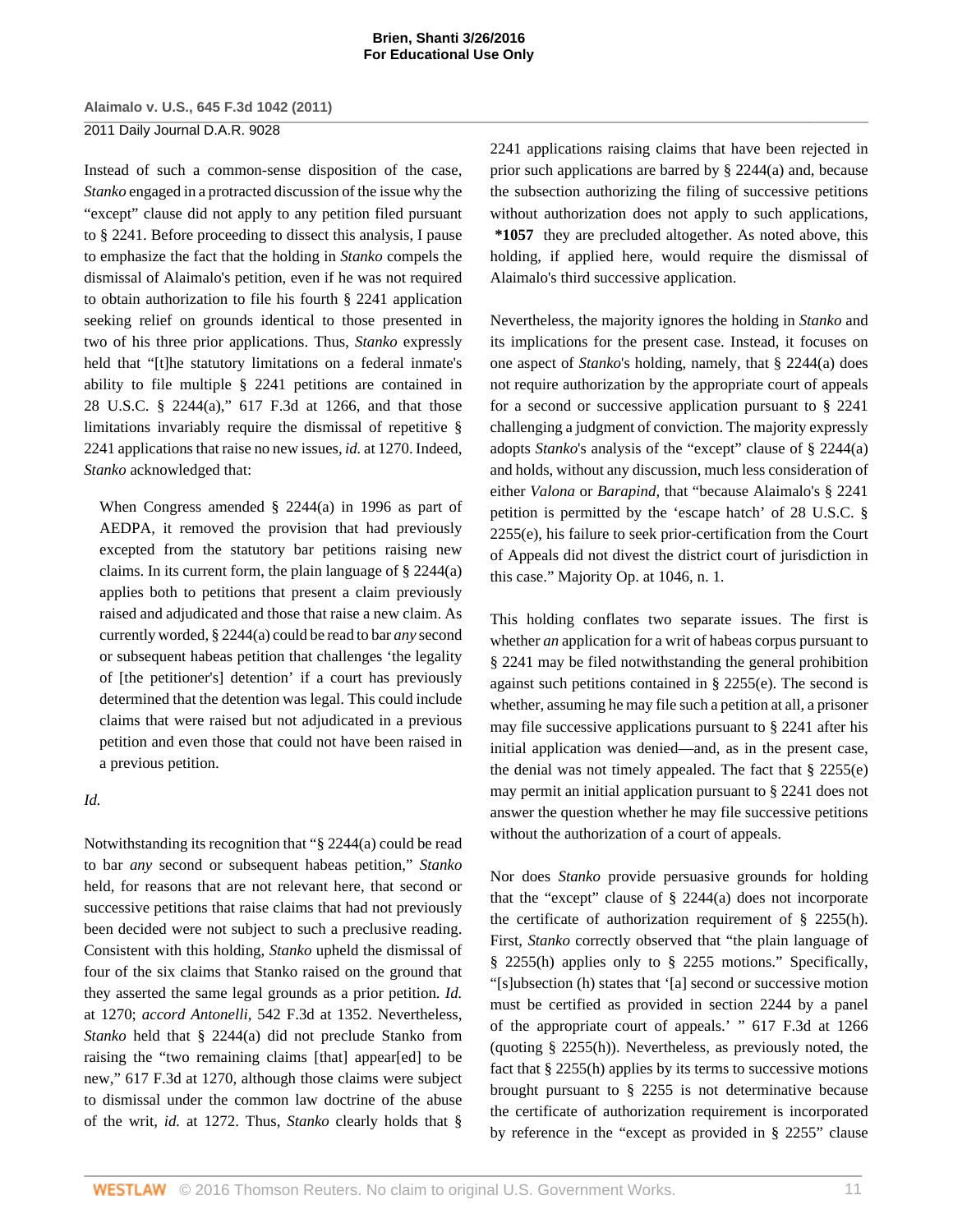### 2011 Daily Journal D.A.R. 9028

of [§ 2244\(a\)](http://www.westlaw.com/Link/Document/FullText?findType=L&pubNum=1000546&cite=28USCAS2244&originatingDoc=I5835fa969cae11e0a8a2938374af9660&refType=RB&originationContext=document&vr=3.0&rs=cblt1.0&transitionType=DocumentItem&contextData=(sc.Keycite)#co_pp_8b3b0000958a4). Indeed, this drafting method—incorporation by cross-reference—was used by Congress in [§ 2255\(h\)](http://www.westlaw.com/Link/Document/FullText?findType=L&pubNum=1000546&cite=28USCAS2255&originatingDoc=I5835fa969cae11e0a8a2938374af9660&refType=RB&originationContext=document&vr=3.0&rs=cblt1.0&transitionType=DocumentItem&contextData=(sc.Keycite)#co_pp_f383000077b35) to incorporate the prior-authorization requirement "as provided in [section 2244](http://www.westlaw.com/Link/Document/FullText?findType=L&pubNum=1000546&cite=28USCAS2244&originatingDoc=I5835fa969cae11e0a8a2938374af9660&refType=LQ&originationContext=document&vr=3.0&rs=cblt1.0&transitionType=DocumentItem&contextData=(sc.Keycite))."

Second, *[Stanko](http://www.westlaw.com/Link/Document/FullText?findType=Y&serNum=2022729923&originatingDoc=I5835fa969cae11e0a8a2938374af9660&refType=RP&originationContext=document&vr=3.0&rs=cblt1.0&transitionType=DocumentItem&contextData=(sc.Keycite))* ignores the plain language of [§ 2244\(a\)](http://www.westlaw.com/Link/Document/FullText?findType=L&pubNum=1000546&cite=28USCAS2244&originatingDoc=I5835fa969cae11e0a8a2938374af9660&refType=RB&originationContext=document&vr=3.0&rs=cblt1.0&transitionType=DocumentItem&contextData=(sc.Keycite)#co_pp_8b3b0000958a4) preceding the "except" clause, which confers discretion on the district court to decline or, conversely, to entertain a second or successive petition for a writ of habeas corpus pursuant to [§ 2241,](http://www.westlaw.com/Link/Document/FullText?findType=L&pubNum=1000546&cite=28USCAS2241&originatingDoc=I5835fa969cae11e0a8a2938374af9660&refType=LQ&originationContext=document&vr=3.0&rs=cblt1.0&transitionType=DocumentItem&contextData=(sc.Keycite)) "except as provided in [§ 2255](http://www.westlaw.com/Link/Document/FullText?findType=L&pubNum=1000546&cite=28USCAS2255&originatingDoc=I5835fa969cae11e0a8a2938374af9660&refType=LQ&originationContext=document&vr=3.0&rs=cblt1.0&transitionType=DocumentItem&contextData=(sc.Keycite))." This clause plainly operates to limit the exercise of that discretion. Thus, if it means anything, it must mean that, just as in the case of [§ 2255,](http://www.westlaw.com/Link/Document/FullText?findType=L&pubNum=1000546&cite=28USCAS2255&originatingDoc=I5835fa969cae11e0a8a2938374af9660&refType=LQ&originationContext=document&vr=3.0&rs=cblt1.0&transitionType=DocumentItem&contextData=(sc.Keycite)) the district court judge must dismiss a petition challenging a judgment of conviction under [§ 2241](http://www.westlaw.com/Link/Document/FullText?findType=L&pubNum=1000546&cite=28USCAS2241&originatingDoc=I5835fa969cae11e0a8a2938374af9660&refType=LQ&originationContext=document&vr=3.0&rs=cblt1.0&transitionType=DocumentItem&contextData=(sc.Keycite)) unless a certificate of authorization is granted by the appropriate court of appeals.

Third, *[Stanko](http://www.westlaw.com/Link/Document/FullText?findType=Y&serNum=2022729923&originatingDoc=I5835fa969cae11e0a8a2938374af9660&refType=RP&originationContext=document&vr=3.0&rs=cblt1.0&transitionType=DocumentItem&contextData=(sc.Keycite))* assumed erroneously that, if the "except" clause of [§ 2244\(a\)](http://www.westlaw.com/Link/Document/FullText?findType=L&pubNum=1000546&cite=28USCAS2244&originatingDoc=I5835fa969cae11e0a8a2938374af9660&refType=RB&originationContext=document&vr=3.0&rs=cblt1.0&transitionType=DocumentItem&contextData=(sc.Keycite)#co_pp_8b3b0000958a4) is construed to require a certificate of authorization, that requirement would apply to any motion for a writ of habeas corpus that could be brought pursuant to [28](http://www.westlaw.com/Link/Document/FullText?findType=L&pubNum=1000546&cite=28USCAS2241&originatingDoc=I5835fa969cae11e0a8a2938374af9660&refType=LQ&originationContext=document&vr=3.0&rs=cblt1.0&transitionType=DocumentItem&contextData=(sc.Keycite)) [U.S.C. § 2241](http://www.westlaw.com/Link/Document/FullText?findType=L&pubNum=1000546&cite=28USCAS2241&originatingDoc=I5835fa969cae11e0a8a2938374af9660&refType=LQ&originationContext=document&vr=3.0&rs=cblt1.0&transitionType=DocumentItem&contextData=(sc.Keycite)), many of which Congress could not possibly have intended to restrict in this way. *See Stanko,* [617 F.3d](http://www.westlaw.com/Link/Document/FullText?findType=Y&serNum=2022729923&pubNum=506&originatingDoc=I5835fa969cae11e0a8a2938374af9660&refType=RP&fi=co_pp_sp_506_1267&originationContext=document&vr=3.0&rs=cblt1.0&transitionType=DocumentItem&contextData=(sc.Keycite)#co_pp_sp_506_1267) [at 1267.](http://www.westlaw.com/Link/Document/FullText?findType=Y&serNum=2022729923&pubNum=506&originatingDoc=I5835fa969cae11e0a8a2938374af9660&refType=RP&fi=co_pp_sp_506_1267&originationContext=document&vr=3.0&rs=cblt1.0&transitionType=DocumentItem&contextData=(sc.Keycite)#co_pp_sp_506_1267) But this argument simply ignores the fact that, as we held in *[Barapind](http://www.westlaw.com/Link/Document/FullText?findType=Y&serNum=2000489298&originatingDoc=I5835fa969cae11e0a8a2938374af9660&refType=RP&originationContext=document&vr=3.0&rs=cblt1.0&transitionType=DocumentItem&contextData=(sc.Keycite))*, [§ 2244\(a\)](http://www.westlaw.com/Link/Document/FullText?findType=L&pubNum=1000546&cite=28USCAS2244&originatingDoc=I5835fa969cae11e0a8a2938374af9660&refType=RB&originationContext=document&vr=3.0&rs=cblt1.0&transitionType=DocumentItem&contextData=(sc.Keycite)#co_pp_8b3b0000958a4) operates only to "prevent[ ] a federal inmate from using [§ 2241](http://www.westlaw.com/Link/Document/FullText?findType=L&pubNum=1000546&cite=28USCAS2241&originatingDoc=I5835fa969cae11e0a8a2938374af9660&refType=LQ&originationContext=document&vr=3.0&rs=cblt1.0&transitionType=DocumentItem&contextData=(sc.Keycite)) to call into question the **\*1058** validity of a conviction or sentence that has already been subject to collateral review." [225 F.3d at 1111](http://www.westlaw.com/Link/Document/FullText?findType=Y&serNum=2000489298&pubNum=506&originatingDoc=I5835fa969cae11e0a8a2938374af9660&refType=RP&fi=co_pp_sp_506_1111&originationContext=document&vr=3.0&rs=cblt1.0&transitionType=DocumentItem&contextData=(sc.Keycite)#co_pp_sp_506_1111) (internal quotation marks omitted); *see also [Vasquez v. Parrott,](http://www.westlaw.com/Link/Document/FullText?findType=Y&serNum=2003117493&pubNum=506&originatingDoc=I5835fa969cae11e0a8a2938374af9660&refType=RP&fi=co_pp_sp_506_391&originationContext=document&vr=3.0&rs=cblt1.0&transitionType=DocumentItem&contextData=(sc.Keycite)#co_pp_sp_506_391)* 318 [F.3d 387, 391–92 \(2d Cir.2003\)](http://www.westlaw.com/Link/Document/FullText?findType=Y&serNum=2003117493&pubNum=506&originatingDoc=I5835fa969cae11e0a8a2938374af9660&refType=RP&fi=co_pp_sp_506_391&originationContext=document&vr=3.0&rs=cblt1.0&transitionType=DocumentItem&contextData=(sc.Keycite)#co_pp_sp_506_391) ("It is manifest that in designing the standards under which a second or successive petition would be allowed, Congress was contemplating only petitions that challenged the lawfulness of the conviction...."); *In re Cain,* [137 F.3d 234, 235 \(5th Cir.1998\)](http://www.westlaw.com/Link/Document/FullText?findType=Y&serNum=1998072184&pubNum=506&originatingDoc=I5835fa969cae11e0a8a2938374af9660&refType=RP&fi=co_pp_sp_506_235&originationContext=document&vr=3.0&rs=cblt1.0&transitionType=DocumentItem&contextData=(sc.Keycite)#co_pp_sp_506_235) (noting that "section 2244—one of the gatekeeping provisions of the AEDPA—was enacted primarily to preclude prisoners from repeatedly attacking the validity of their convictions and sentences.").

Fourth, *[Stanko](http://www.westlaw.com/Link/Document/FullText?findType=Y&serNum=2022729923&originatingDoc=I5835fa969cae11e0a8a2938374af9660&refType=RP&originationContext=document&vr=3.0&rs=cblt1.0&transitionType=DocumentItem&contextData=(sc.Keycite))* suggested that, "if the bar erected by [§ 2244\(a\)](http://www.westlaw.com/Link/Document/FullText?findType=L&pubNum=1000546&cite=28USCAS2244&originatingDoc=I5835fa969cae11e0a8a2938374af9660&refType=RB&originationContext=document&vr=3.0&rs=cblt1.0&transitionType=DocumentItem&contextData=(sc.Keycite)#co_pp_8b3b0000958a4) incorporated the gatekeeping provisions of [§ 2255\(h\),](http://www.westlaw.com/Link/Document/FullText?findType=L&pubNum=1000546&cite=28USCAS2255&originatingDoc=I5835fa969cae11e0a8a2938374af9660&refType=RB&originationContext=document&vr=3.0&rs=cblt1.0&transitionType=DocumentItem&contextData=(sc.Keycite)#co_pp_f383000077b35) federal inmates bringing [§ 2241](http://www.westlaw.com/Link/Document/FullText?findType=L&pubNum=1000546&cite=28USCAS2241&originatingDoc=I5835fa969cae11e0a8a2938374af9660&refType=LQ&originationContext=document&vr=3.0&rs=cblt1.0&transitionType=DocumentItem&contextData=(sc.Keycite)) petitions would inexplicably be subject to far greater restrictions than would other types of inmates who might bring [§ 2241](http://www.westlaw.com/Link/Document/FullText?findType=L&pubNum=1000546&cite=28USCAS2241&originatingDoc=I5835fa969cae11e0a8a2938374af9660&refType=LQ&originationContext=document&vr=3.0&rs=cblt1.0&transitionType=DocumentItem&contextData=(sc.Keycite)) petitions." [617 F.3d at 1268.](http://www.westlaw.com/Link/Document/FullText?findType=Y&serNum=2022729923&pubNum=506&originatingDoc=I5835fa969cae11e0a8a2938374af9660&refType=RP&fi=co_pp_sp_506_1268&originationContext=document&vr=3.0&rs=cblt1.0&transitionType=DocumentItem&contextData=(sc.Keycite)#co_pp_sp_506_1268) This argument inexplicably ignores the fact that AEDPA "incorporates reforms to curb the abuse of the statutory writ of habeas corpus, and to address the acute problems of unnecessary delay and abuse in capital cases." [H.R.Rep. No.](http://www.westlaw.com/Link/Document/FullText?findType=Y&pubNum=0100014&cite=HRREP104-518&originatingDoc=I5835fa969cae11e0a8a2938374af9660&refType=TV&originationContext=document&vr=3.0&rs=cblt1.0&transitionType=DocumentItem&contextData=(sc.Keycite)) [104–518, at 111 \(1996\)](http://www.westlaw.com/Link/Document/FullText?findType=Y&pubNum=0100014&cite=HRREP104-518&originatingDoc=I5835fa969cae11e0a8a2938374af9660&refType=TV&originationContext=document&vr=3.0&rs=cblt1.0&transitionType=DocumentItem&contextData=(sc.Keycite)), *reprinted in* 1996 U.S.C.C.A.N. 944. Consequently, it is not surprising that "AEDPA is designed primarily to preclude petitions brought by prisoners seeking to escape the consequences of their criminal behavior by challenging the validity ... of their convictions or sentences." *In re Cain,* [137 F.3d at 235 n. 1](http://www.westlaw.com/Link/Document/FullText?findType=Y&serNum=1998072184&pubNum=506&originatingDoc=I5835fa969cae11e0a8a2938374af9660&refType=RP&fi=co_pp_sp_506_235&originationContext=document&vr=3.0&rs=cblt1.0&transitionType=DocumentItem&contextData=(sc.Keycite)#co_pp_sp_506_235).

Finally, *[Stanko](http://www.westlaw.com/Link/Document/FullText?findType=Y&serNum=2022729923&originatingDoc=I5835fa969cae11e0a8a2938374af9660&refType=RP&originationContext=document&vr=3.0&rs=cblt1.0&transitionType=DocumentItem&contextData=(sc.Keycite))* argued that subjecting second or successive petitions pursuant to [§ 2241](http://www.westlaw.com/Link/Document/FullText?findType=L&pubNum=1000546&cite=28USCAS2241&originatingDoc=I5835fa969cae11e0a8a2938374af9660&refType=LQ&originationContext=document&vr=3.0&rs=cblt1.0&transitionType=DocumentItem&contextData=(sc.Keycite)) to the gatekeeping mechanism to which all collateral attacks on judgments of conviction are subject would somehow impede the ability of prisoners to obtain habeas corpus relief pursuant to [§ 2241](http://www.westlaw.com/Link/Document/FullText?findType=L&pubNum=1000546&cite=28USCAS2241&originatingDoc=I5835fa969cae11e0a8a2938374af9660&refType=LQ&originationContext=document&vr=3.0&rs=cblt1.0&transitionType=DocumentItem&contextData=(sc.Keycite)) if they came within the escape hatch of [§ 2255](http://www.westlaw.com/Link/Document/FullText?findType=L&pubNum=1000546&cite=28USCAS2255&originatingDoc=I5835fa969cae11e0a8a2938374af9660&refType=LQ&originationContext=document&vr=3.0&rs=cblt1.0&transitionType=DocumentItem&contextData=(sc.Keycite)). This argument, as I have already observed, simply conflates the issue of the availability of the escape hatch, as a means of filing *an* initial petition, with the analytically separate issue of the number of times such a petition may be filed. *See Stanko,* [617 F.3d at 1268](http://www.westlaw.com/Link/Document/FullText?findType=Y&serNum=2022729923&pubNum=506&originatingDoc=I5835fa969cae11e0a8a2938374af9660&refType=RP&fi=co_pp_sp_506_1268&originationContext=document&vr=3.0&rs=cblt1.0&transitionType=DocumentItem&contextData=(sc.Keycite)#co_pp_sp_506_1268).

In sum, a federal prisoner is barred from challenging his conviction in a second or successive habeas corpus application pursuant to [§ 2241](http://www.westlaw.com/Link/Document/FullText?findType=L&pubNum=1000546&cite=28USCAS2241&originatingDoc=I5835fa969cae11e0a8a2938374af9660&refType=LQ&originationContext=document&vr=3.0&rs=cblt1.0&transitionType=DocumentItem&contextData=(sc.Keycite)), without a certificate of authorization, even if the first petition was properly filed pursuant to [§ 2241](http://www.westlaw.com/Link/Document/FullText?findType=L&pubNum=1000546&cite=28USCAS2241&originatingDoc=I5835fa969cae11e0a8a2938374af9660&refType=LQ&originationContext=document&vr=3.0&rs=cblt1.0&transitionType=DocumentItem&contextData=(sc.Keycite)). Alaimalo failed to obtain a certificate authorizing him to file his third successive petition pursuant to [§ 2241](http://www.westlaw.com/Link/Document/FullText?findType=L&pubNum=1000546&cite=28USCAS2241&originatingDoc=I5835fa969cae11e0a8a2938374af9660&refType=LQ&originationContext=document&vr=3.0&rs=cblt1.0&transitionType=DocumentItem&contextData=(sc.Keycite)), the denial of which is the subject of this appeal. Nor could he meet the relevant condition for obtaining such a certificate because his petition does not rely on "a new rule of constitutional law, made retroactive to cases on collateral review by the Supreme Court, that was previously unavailable." [28 U.S.C. § 2255\(h\)\(2\).](http://www.westlaw.com/Link/Document/FullText?findType=L&pubNum=1000546&cite=28USCAS2255&originatingDoc=I5835fa969cae11e0a8a2938374af9660&refType=RB&originationContext=document&vr=3.0&rs=cblt1.0&transitionType=DocumentItem&contextData=(sc.Keycite)#co_pp_1d410000745d2) Nor is it based on newly-discovered evidence of the kind prescribed there. Under these circumstances, the district court did not have jurisdiction to entertain the petition and we have no jurisdiction to hear the appeal. *[Burton v. Stewart,](http://www.westlaw.com/Link/Document/FullText?findType=Y&serNum=2011143141&pubNum=708&originatingDoc=I5835fa969cae11e0a8a2938374af9660&refType=RP&originationContext=document&vr=3.0&rs=cblt1.0&transitionType=DocumentItem&contextData=(sc.Keycite))* 549 U.S. [147, 152–53, 127 S.Ct. 793, 166 L.Ed.2d 628 \(2007\);](http://www.westlaw.com/Link/Document/FullText?findType=Y&serNum=2011143141&pubNum=708&originatingDoc=I5835fa969cae11e0a8a2938374af9660&refType=RP&originationContext=document&vr=3.0&rs=cblt1.0&transitionType=DocumentItem&contextData=(sc.Keycite)) *[United](http://www.westlaw.com/Link/Document/FullText?findType=Y&serNum=2019624295&pubNum=506&originatingDoc=I5835fa969cae11e0a8a2938374af9660&refType=RP&fi=co_pp_sp_506_1061&originationContext=document&vr=3.0&rs=cblt1.0&transitionType=DocumentItem&contextData=(sc.Keycite)#co_pp_sp_506_1061) States v. Lopez,* [577 F.3d 1053, 1061 \(9th Cir.2009\)](http://www.westlaw.com/Link/Document/FullText?findType=Y&serNum=2019624295&pubNum=506&originatingDoc=I5835fa969cae11e0a8a2938374af9660&refType=RP&fi=co_pp_sp_506_1061&originationContext=document&vr=3.0&rs=cblt1.0&transitionType=DocumentItem&contextData=(sc.Keycite)#co_pp_sp_506_1061).

# **II. Other Impediments to The Availability of Relief Pursuant to [§ 2241](http://www.westlaw.com/Link/Document/FullText?findType=L&pubNum=1000546&cite=28USCAS2241&originatingDoc=I5835fa969cae11e0a8a2938374af9660&refType=LQ&originationContext=document&vr=3.0&rs=cblt1.0&transitionType=DocumentItem&contextData=(sc.Keycite))**

While the majority relies on *[Stanko v. Davis,](http://www.westlaw.com/Link/Document/FullText?findType=Y&serNum=2022729923&pubNum=506&originatingDoc=I5835fa969cae11e0a8a2938374af9660&refType=RP&originationContext=document&vr=3.0&rs=cblt1.0&transitionType=DocumentItem&contextData=(sc.Keycite))* 617 F.3d 1262 [\(10th Cir.2010\)](http://www.westlaw.com/Link/Document/FullText?findType=Y&serNum=2022729923&pubNum=506&originatingDoc=I5835fa969cae11e0a8a2938374af9660&refType=RP&originationContext=document&vr=3.0&rs=cblt1.0&transitionType=DocumentItem&contextData=(sc.Keycite)), for its holding that the district court had jurisdiction to entertain Alaimalo's third successive petition, Majority Op. at 1046 n. 1, it ignores both the holding in *[Stanko](http://www.westlaw.com/Link/Document/FullText?findType=Y&serNum=2022729923&originatingDoc=I5835fa969cae11e0a8a2938374af9660&refType=RP&originationContext=document&vr=3.0&rs=cblt1.0&transitionType=DocumentItem&contextData=(sc.Keycite))* that  $\S$  2244(a) bars second or successive  $\S$  2241 petitions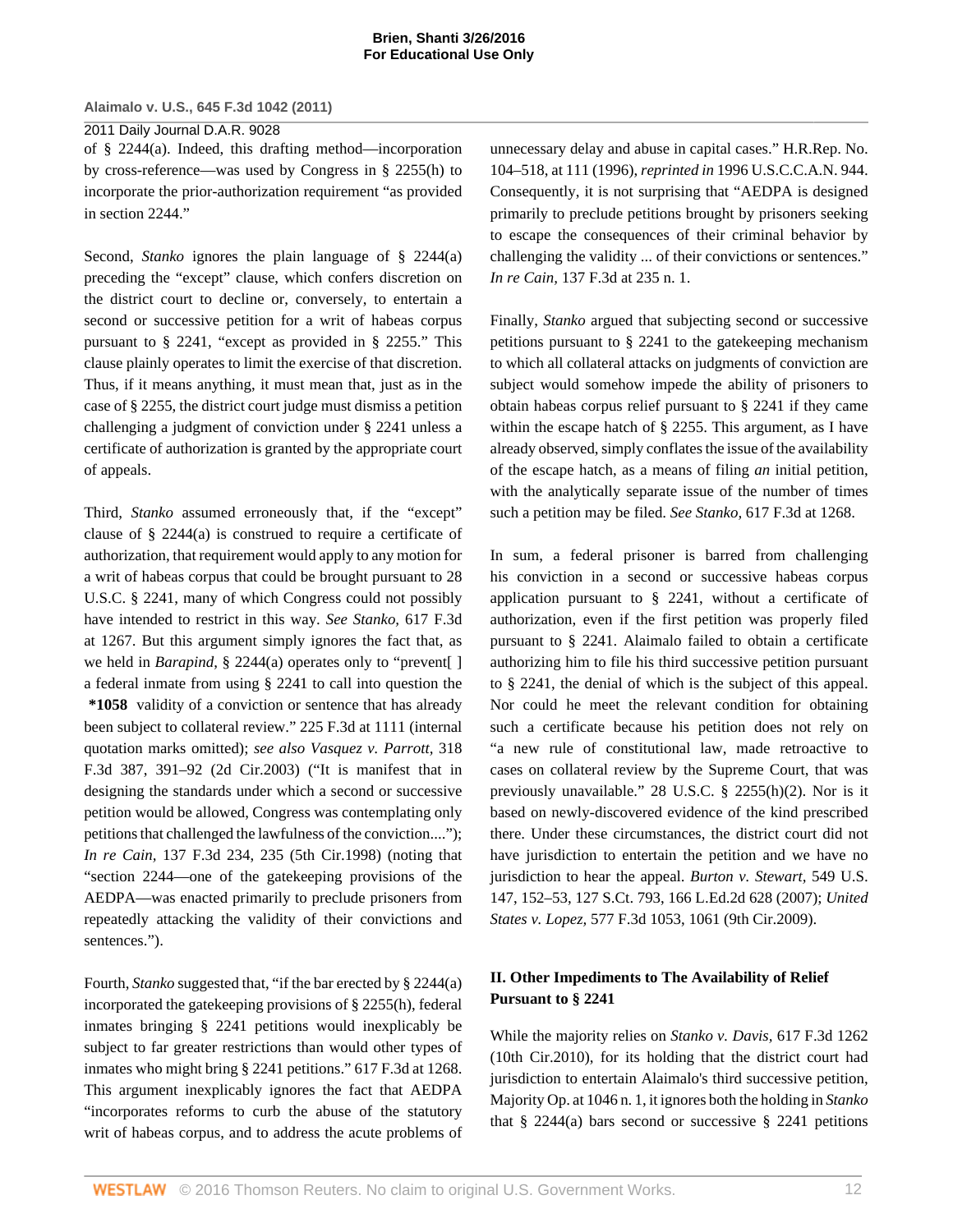### 2011 Daily Journal D.A.R. 9028

raising previously rejected claims and the dismissal of the successive application in *[Stanko](http://www.westlaw.com/Link/Document/FullText?findType=Y&serNum=2022729923&originatingDoc=I5835fa969cae11e0a8a2938374af9660&refType=RP&originationContext=document&vr=3.0&rs=cblt1.0&transitionType=DocumentItem&contextData=(sc.Keycite))* that raised such a claim. **\*1059** Nevertheless, the majority does at least recognize two possible impediments to Alaimalo's current petition: the abuse of the writ doctrine and the law of the case doctrine. The majority holds that the law of the case doctrine is not applicable here because "failure to entertain Alaimalo's claim would result in manifest injustice." Majority Op. at 1050. And the majority rejects the abuse of the writ doctrine on the ground that the government bears the burden to raise it and failed to do so.

I first address the issue of manifest injustice, because it relates both to the law of the case and the abuse of the writ doctrines, although the majority does not rely on it with respect to the latter. I then go on to address separately the other arguments made by the majority with respect to each of those doctrines, namely, that the law of the case established in *[Alaimalo](http://www.westlaw.com/Link/Document/FullText?findType=Y&serNum=2017121712&pubNum=6538&originatingDoc=I5835fa969cae11e0a8a2938374af9660&refType=RP&originationContext=document&vr=3.0&rs=cblt1.0&transitionType=DocumentItem&contextData=(sc.Keycite)) v. United States,* [317 Fed.Appx. 619 \(9th Cir.2008\)](http://www.westlaw.com/Link/Document/FullText?findType=Y&serNum=2017121712&pubNum=6538&originatingDoc=I5835fa969cae11e0a8a2938374af9660&refType=RP&originationContext=document&vr=3.0&rs=cblt1.0&transitionType=DocumentItem&contextData=(sc.Keycite)), was clearly erroneous and that the law of the case doctrine is not applicable here, because the law of the case was not made in the same case as the present proceeding. And then, finally, I address the majority's objection to the application of the abuse of the writ doctrine.

### **A. The Threshold Issue: "Manifest Injustice"**

We have had occasion to observe that "[t]he existence of special circumstances is required before a finding of manifest injustice.... At a minimum, the challenged decision should involve a significant inequity or the extinguishment of a right before being characterized as manifestly unjust." *[Jeffries v.](http://www.westlaw.com/Link/Document/FullText?findType=Y&serNum=1997110546&pubNum=506&originatingDoc=I5835fa969cae11e0a8a2938374af9660&refType=RP&fi=co_pp_sp_506_1492&originationContext=document&vr=3.0&rs=cblt1.0&transitionType=DocumentItem&contextData=(sc.Keycite)#co_pp_sp_506_1492) Wood,* [114 F.3d 1484, 1492 \(9th Cir.1997\)](http://www.westlaw.com/Link/Document/FullText?findType=Y&serNum=1997110546&pubNum=506&originatingDoc=I5835fa969cae11e0a8a2938374af9660&refType=RP&fi=co_pp_sp_506_1492&originationContext=document&vr=3.0&rs=cblt1.0&transitionType=DocumentItem&contextData=(sc.Keycite)#co_pp_sp_506_1492) (*en banc* ) (internal citations omitted). Of course, for reasons already indicated at the outset, the earlier denials of the writ in this case do not satisfy this test because the only relief of which they deprived Alaimalo was a meaningless piece of paper. Indeed, the majority concedes that the writ it orders the district court to grant will have no effect on Alaimalo's sentence. Majority Op. at 1050. Nevertheless, the majority suggests that it is necessary to vacate the challenged counts of conviction in order to remove "the possibility that [Alaimalo] will be subject to their adverse collateral consequences." *Id.* These consequences are not specified.

More significantly, the cases on which the majority relies provide no support for the proposition that failing to eliminate the possibility of any of these consequences would constitute a "fundamental miscarriage of justice" or a "manifest injustice." Instead, those cases arose in an area of law—namely, the "case or controversy" inquiry, under Article III, § 2 of the Constitution—in which the Supreme Court has accepted "the most generalized and hypothetical consequences as sufficient to avoid mootness in challenges to [a] conviction." *Spencer v. Kemna,* [523 U.S. 1, 10, 118 S.Ct.](http://www.westlaw.com/Link/Document/FullText?findType=Y&serNum=1998061324&pubNum=708&originatingDoc=I5835fa969cae11e0a8a2938374af9660&refType=RP&originationContext=document&vr=3.0&rs=cblt1.0&transitionType=DocumentItem&contextData=(sc.Keycite)) [978, 140 L.Ed.2d 43 \(1998\)](http://www.westlaw.com/Link/Document/FullText?findType=Y&serNum=1998061324&pubNum=708&originatingDoc=I5835fa969cae11e0a8a2938374af9660&refType=RP&originationContext=document&vr=3.0&rs=cblt1.0&transitionType=DocumentItem&contextData=(sc.Keycite)). Such speculative possibilities may be sufficient to overcome the doctrine of mootness, *see [id.,](http://www.westlaw.com/Link/Document/FullText?findType=Y&serNum=1998061324&originatingDoc=I5835fa969cae11e0a8a2938374af9660&refType=RP&originationContext=document&vr=3.0&rs=cblt1.0&transitionType=DocumentItem&contextData=(sc.Keycite))* or even the concurrent sentence doctrine, *see [Ball v.](http://www.westlaw.com/Link/Document/FullText?findType=Y&serNum=1985115399&pubNum=708&originatingDoc=I5835fa969cae11e0a8a2938374af9660&refType=RP&originationContext=document&vr=3.0&rs=cblt1.0&transitionType=DocumentItem&contextData=(sc.Keycite)) United States,* [470 U.S. 856, 865, 105 S.Ct. 1668, 84 L.Ed.2d](http://www.westlaw.com/Link/Document/FullText?findType=Y&serNum=1985115399&pubNum=708&originatingDoc=I5835fa969cae11e0a8a2938374af9660&refType=RP&originationContext=document&vr=3.0&rs=cblt1.0&transitionType=DocumentItem&contextData=(sc.Keycite)) [740 \(1985\)](http://www.westlaw.com/Link/Document/FullText?findType=Y&serNum=1985115399&pubNum=708&originatingDoc=I5835fa969cae11e0a8a2938374af9660&refType=RP&originationContext=document&vr=3.0&rs=cblt1.0&transitionType=DocumentItem&contextData=(sc.Keycite)). Nevertheless, the suggestion that they constitute a "fundamental miscarriage of justice" or a "manifest injustice" renders those terms meaningless.

Indeed, in *[Spencer v. Kemna,](http://www.westlaw.com/Link/Document/FullText?findType=Y&serNum=1998061324&originatingDoc=I5835fa969cae11e0a8a2938374af9660&refType=RP&originationContext=document&vr=3.0&rs=cblt1.0&transitionType=DocumentItem&contextData=(sc.Keycite))* the Supreme Court began a retreat from "its earlier willingness to presume adverse consequences sufficient to defeat a claim of mootness." [7](http://www.westlaw.com/Link/Document/FullText?findType=Y&serNum=0335016987&pubNum=0131619&originatingDoc=I5835fa969cae11e0a8a2938374af9660&refType=TS&originationContext=document&vr=3.0&rs=cblt1.0&transitionType=DocumentItem&contextData=(sc.Keycite)) [WAYNE R. LAFAVE ET AL., CRIMINAL PROCEDURE §](http://www.westlaw.com/Link/Document/FullText?findType=Y&serNum=0335016987&pubNum=0131619&originatingDoc=I5835fa969cae11e0a8a2938374af9660&refType=TS&originationContext=document&vr=3.0&rs=cblt1.0&transitionType=DocumentItem&contextData=(sc.Keycite)) [27.5\(a\) \(3d ed. 2007\)](http://www.westlaw.com/Link/Document/FullText?findType=Y&serNum=0335016987&pubNum=0131619&originatingDoc=I5835fa969cae11e0a8a2938374af9660&refType=TS&originationContext=document&vr=3.0&rs=cblt1.0&transitionType=DocumentItem&contextData=(sc.Keycite)). Specifically, it held that the possibility that a parole violation conviction could be used to impeach the defendant's testimony in a subsequent criminal prosecution was "purely a matter of speculation," and insufficient to permit him to **\*1060** challenge a revocation of parole after he had served his sentence, *Spencer,* [523 U.S. at 16, 118](http://www.westlaw.com/Link/Document/FullText?findType=Y&serNum=1998061324&pubNum=708&originatingDoc=I5835fa969cae11e0a8a2938374af9660&refType=RP&originationContext=document&vr=3.0&rs=cblt1.0&transitionType=DocumentItem&contextData=(sc.Keycite)) [S.Ct. 978,](http://www.westlaw.com/Link/Document/FullText?findType=Y&serNum=1998061324&pubNum=708&originatingDoc=I5835fa969cae11e0a8a2938374af9660&refType=RP&originationContext=document&vr=3.0&rs=cblt1.0&transitionType=DocumentItem&contextData=(sc.Keycite)) implicitly overruling dictum in *Ball,* [470 U.S. at](http://www.westlaw.com/Link/Document/FullText?findType=Y&serNum=1985115399&pubNum=708&originatingDoc=I5835fa969cae11e0a8a2938374af9660&refType=RP&originationContext=document&vr=3.0&rs=cblt1.0&transitionType=DocumentItem&contextData=(sc.Keycite)) [865, 105 S.Ct. 1668.](http://www.westlaw.com/Link/Document/FullText?findType=Y&serNum=1985115399&pubNum=708&originatingDoc=I5835fa969cae11e0a8a2938374af9660&refType=RP&originationContext=document&vr=3.0&rs=cblt1.0&transitionType=DocumentItem&contextData=(sc.Keycite)) Similarly, in *[Maleng v. Cook,](http://www.westlaw.com/Link/Document/FullText?findType=Y&serNum=1989072204&pubNum=708&originatingDoc=I5835fa969cae11e0a8a2938374af9660&refType=RP&originationContext=document&vr=3.0&rs=cblt1.0&transitionType=DocumentItem&contextData=(sc.Keycite))* 490 U.S. [488, 109 S.Ct. 1923, 104 L.Ed.2d 540 \(1989\)](http://www.westlaw.com/Link/Document/FullText?findType=Y&serNum=1989072204&pubNum=708&originatingDoc=I5835fa969cae11e0a8a2938374af9660&refType=RP&originationContext=document&vr=3.0&rs=cblt1.0&transitionType=DocumentItem&contextData=(sc.Keycite)), the Supreme Court held that a defendant who had completed serving his sentence could not obtain habeas corpus relief with respect to that conviction merely because it could possibly be used to enhance his sentence if he committed a subsequent crime, *id.* [at 492, 109 S.Ct. 1923,](http://www.westlaw.com/Link/Document/FullText?findType=Y&serNum=1989072204&pubNum=708&originatingDoc=I5835fa969cae11e0a8a2938374af9660&refType=RP&originationContext=document&vr=3.0&rs=cblt1.0&transitionType=DocumentItem&contextData=(sc.Keycite)) although it held open the possibility of a challenge to an actual subsequent sentence so enhanced, *id.* [at 494, 109 S.Ct. 1923.](http://www.westlaw.com/Link/Document/FullText?findType=Y&serNum=1989072204&pubNum=708&originatingDoc=I5835fa969cae11e0a8a2938374af9660&refType=RP&originationContext=document&vr=3.0&rs=cblt1.0&transitionType=DocumentItem&contextData=(sc.Keycite)) Indeed, even before *[Spencer](http://www.westlaw.com/Link/Document/FullText?findType=Y&serNum=1998061324&originatingDoc=I5835fa969cae11e0a8a2938374af9660&refType=RP&originationContext=document&vr=3.0&rs=cblt1.0&transitionType=DocumentItem&contextData=(sc.Keycite))* or *[Maleng,](http://www.westlaw.com/Link/Document/FullText?findType=Y&serNum=1989072204&originatingDoc=I5835fa969cae11e0a8a2938374af9660&refType=RP&originationContext=document&vr=3.0&rs=cblt1.0&transitionType=DocumentItem&contextData=(sc.Keycite))* the Supreme Court had decided that, while challenges to certain remaining counts of an indictment were not moot, it would "decline as a discretionary matter" to rule on their validity. *[Barnes v. United States,](http://www.westlaw.com/Link/Document/FullText?findType=Y&serNum=1973126423&pubNum=708&originatingDoc=I5835fa969cae11e0a8a2938374af9660&refType=RP&originationContext=document&vr=3.0&rs=cblt1.0&transitionType=DocumentItem&contextData=(sc.Keycite))* 412 U.S. 837, [848 n. 16, 93 S.Ct. 2357, 37 L.Ed.2d 380 \(1973\).](http://www.westlaw.com/Link/Document/FullText?findType=Y&serNum=1973126423&pubNum=708&originatingDoc=I5835fa969cae11e0a8a2938374af9660&refType=RP&originationContext=document&vr=3.0&rs=cblt1.0&transitionType=DocumentItem&contextData=(sc.Keycite))

# **B. The Law of the Case Doctrine**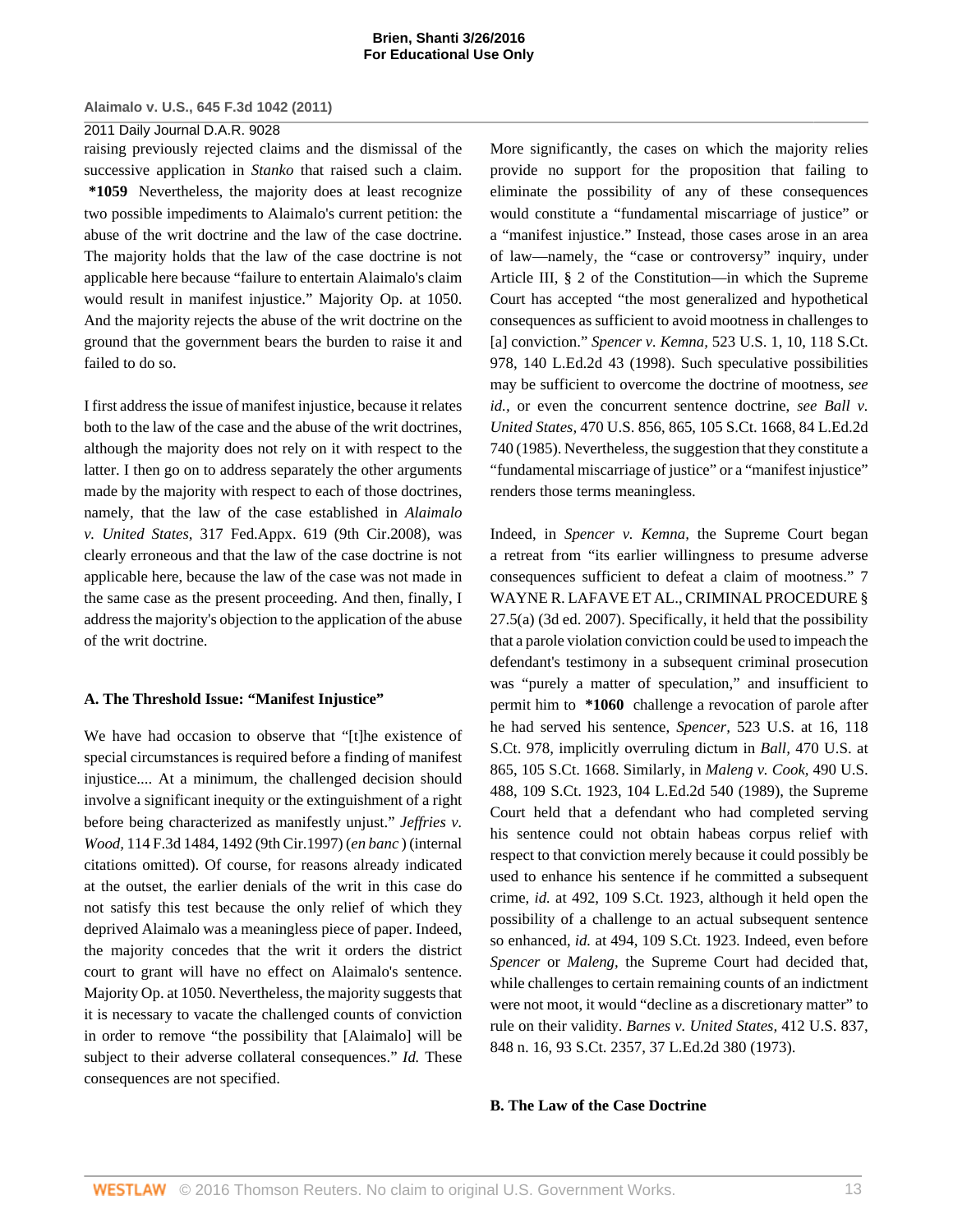2011 Daily Journal D.A.R. 9028

# **1. The Definition of "Clearly Erroneous"**

The foregoing consideration aside, as the majority recognizes, Majority Op. at 1049, 1050, under the law of the case doctrine, to the extent here relevant, a prior decision should be followed unless it was clearly erroneous and its enforcement would work a manifest injustice. *Hegler v. Borg,* [50 F.3d 1472, 1475](http://www.westlaw.com/Link/Document/FullText?findType=Y&serNum=1995073034&pubNum=506&originatingDoc=I5835fa969cae11e0a8a2938374af9660&refType=RP&fi=co_pp_sp_506_1475&originationContext=document&vr=3.0&rs=cblt1.0&transitionType=DocumentItem&contextData=(sc.Keycite)#co_pp_sp_506_1475) [\(9th Cir.1995\)](http://www.westlaw.com/Link/Document/FullText?findType=Y&serNum=1995073034&pubNum=506&originatingDoc=I5835fa969cae11e0a8a2938374af9660&refType=RP&fi=co_pp_sp_506_1475&originationContext=document&vr=3.0&rs=cblt1.0&transitionType=DocumentItem&contextData=(sc.Keycite)#co_pp_sp_506_1475); *see also [Arizona v. California,](http://www.westlaw.com/Link/Document/FullText?findType=Y&serNum=1983114949&pubNum=708&originatingDoc=I5835fa969cae11e0a8a2938374af9660&refType=RP&originationContext=document&vr=3.0&rs=cblt1.0&transitionType=DocumentItem&contextData=(sc.Keycite))* 460 U.S. 605, [618 n. 8, 103 S.Ct. 1382, 75 L.Ed.2d 318 \(1983\)](http://www.westlaw.com/Link/Document/FullText?findType=Y&serNum=1983114949&pubNum=708&originatingDoc=I5835fa969cae11e0a8a2938374af9660&refType=RP&originationContext=document&vr=3.0&rs=cblt1.0&transitionType=DocumentItem&contextData=(sc.Keycite)) ("Under law of the case doctrine, as now most commonly understood, it is not improper for a court to depart from a prior holding if convinced that it is clearly erroneous and would work a manifest injustice."). The phrase "clearly erroneous" suggests something more than simple error. As the Court of Appeals for Seventh Circuit put it:

> [U]nder the clearly-erroneous standard, we cannot meddle with the prior decision of this or a lower court simply because we have doubts about its wisdom or think we would have reached a different result. To be clearly erroneous, a decision must strike us as more than just maybe or probably wrong; it must, as one member of this court recently stated during oral argument, strike us as wrong with the force of a five-weekold, unrefrigerated dead fish.

*[Parts and Elec. Motors, Inc. v. Sterling Elec., Inc.,](http://www.westlaw.com/Link/Document/FullText?findType=Y&serNum=1989017802&pubNum=350&originatingDoc=I5835fa969cae11e0a8a2938374af9660&refType=RP&fi=co_pp_sp_350_233&originationContext=document&vr=3.0&rs=cblt1.0&transitionType=DocumentItem&contextData=(sc.Keycite)#co_pp_sp_350_233)* 866 [F.2d 228, 233 \(7th Cir.1988\)](http://www.westlaw.com/Link/Document/FullText?findType=Y&serNum=1989017802&pubNum=350&originatingDoc=I5835fa969cae11e0a8a2938374af9660&refType=RP&fi=co_pp_sp_350_233&originationContext=document&vr=3.0&rs=cblt1.0&transitionType=DocumentItem&contextData=(sc.Keycite)#co_pp_sp_350_233). In sum, to be clearly erroneous, the prior panel's decision "must be dead wrong." *[Id.](http://www.westlaw.com/Link/Document/FullText?findType=Y&serNum=1989017802&originatingDoc=I5835fa969cae11e0a8a2938374af9660&refType=RP&originationContext=document&vr=3.0&rs=cblt1.0&transitionType=DocumentItem&contextData=(sc.Keycite))* This stringent standard "rests on good sense and the desire to protect both court and parties against the burdens of repeated reargument by indefatigable diehards." [18B](http://www.westlaw.com/Link/Document/FullText?findType=Y&serNum=0288024767&pubNum=0102228&originatingDoc=I5835fa969cae11e0a8a2938374af9660&refType=TS&originationContext=document&vr=3.0&rs=cblt1.0&transitionType=DocumentItem&contextData=(sc.Keycite)) [CHARLES A. WRIGHT ET AL., FEDERAL PRACTICE](http://www.westlaw.com/Link/Document/FullText?findType=Y&serNum=0288024767&pubNum=0102228&originatingDoc=I5835fa969cae11e0a8a2938374af9660&refType=TS&originationContext=document&vr=3.0&rs=cblt1.0&transitionType=DocumentItem&contextData=(sc.Keycite)) [AND PROCEDURE § 4478 \(2d ed. 2002\).](http://www.westlaw.com/Link/Document/FullText?findType=Y&serNum=0288024767&pubNum=0102228&originatingDoc=I5835fa969cae11e0a8a2938374af9660&refType=TS&originationContext=document&vr=3.0&rs=cblt1.0&transitionType=DocumentItem&contextData=(sc.Keycite))

The prior holding of two district court judges, and three judges of the Ninth Circuit that ["28 U.S.C. § 2255](http://www.westlaw.com/Link/Document/FullText?findType=L&pubNum=1000546&cite=28USCAS2255&originatingDoc=I5835fa969cae11e0a8a2938374af9660&refType=LQ&originationContext=document&vr=3.0&rs=cblt1.0&transitionType=DocumentItem&contextData=(sc.Keycite)) was not an inadequate or ineffective remedy so as to allow Alaimalo to proceed under [§ 2241](http://www.westlaw.com/Link/Document/FullText?findType=L&pubNum=1000546&cite=28USCAS2241&originatingDoc=I5835fa969cae11e0a8a2938374af9660&refType=LQ&originationContext=document&vr=3.0&rs=cblt1.0&transitionType=DocumentItem&contextData=(sc.Keycite))," *[Alaimalo v. United States,](http://www.westlaw.com/Link/Document/FullText?findType=Y&serNum=2017121712&pubNum=6538&originatingDoc=I5835fa969cae11e0a8a2938374af9660&refType=RP&fi=co_pp_sp_6538_620&originationContext=document&vr=3.0&rs=cblt1.0&transitionType=DocumentItem&contextData=(sc.Keycite)#co_pp_sp_6538_620)* 317 [Fed.Appx. 619, 620 \(9th Cir.2008\)](http://www.westlaw.com/Link/Document/FullText?findType=Y&serNum=2017121712&pubNum=6538&originatingDoc=I5835fa969cae11e0a8a2938374af9660&refType=RP&fi=co_pp_sp_6538_620&originationContext=document&vr=3.0&rs=cblt1.0&transitionType=DocumentItem&contextData=(sc.Keycite)#co_pp_sp_6538_620), was not clearly erroneous. Indeed, although we need not go that far to decide this case, the prior holdings were not error at all. Specifically, a motion for a writ of habeas corpus pursuant to [28 U.S.C. § 2241](http://www.westlaw.com/Link/Document/FullText?findType=L&pubNum=1000546&cite=28USCAS2241&originatingDoc=I5835fa969cae11e0a8a2938374af9660&refType=LQ&originationContext=document&vr=3.0&rs=cblt1.0&transitionType=DocumentItem&contextData=(sc.Keycite)) may be entertained notwithstanding the petitioner's "fail[ure] to apply for relief, by motion [pursuant to [28 U.S.C. § 2255](http://www.westlaw.com/Link/Document/FullText?findType=L&pubNum=1000546&cite=28USCAS2255&originatingDoc=I5835fa969cae11e0a8a2938374af9660&refType=LQ&originationContext=document&vr=3.0&rs=cblt1.0&transitionType=DocumentItem&contextData=(sc.Keycite))], to the court which sentenced him, or that such court has denied him relief [if] the remedy by motion is inadequate or ineffective to test the legality of his detention." [28 U.S.C. §](http://www.westlaw.com/Link/Document/FullText?findType=L&pubNum=1000546&cite=28USCAS2255&originatingDoc=I5835fa969cae11e0a8a2938374af9660&refType=RB&originationContext=document&vr=3.0&rs=cblt1.0&transitionType=DocumentItem&contextData=(sc.Keycite)#co_pp_7fdd00001ca15) [2255\(e\)](http://www.westlaw.com/Link/Document/FullText?findType=L&pubNum=1000546&cite=28USCAS2255&originatingDoc=I5835fa969cae11e0a8a2938374af9660&refType=RB&originationContext=document&vr=3.0&rs=cblt1.0&transitionType=DocumentItem&contextData=(sc.Keycite)#co_pp_7fdd00001ca15). Alaimalo did initially file a petition for relief "to the court which sentenced him," although he did not challenge **\*1061** his conviction on the counts of importation on the ground on which Cabaccang ultimately prevailed. Nor, if he had raised the issue, could he have obtained relief from the district court because Ninth Circuit law had not changed since he unsuccessfully raised the issue on direct appeal. *Cf. Davis v. United States,* [417 U.S. 333, 341–42, 94 S.Ct. 2298,](http://www.westlaw.com/Link/Document/FullText?findType=Y&serNum=1974127209&pubNum=708&originatingDoc=I5835fa969cae11e0a8a2938374af9660&refType=RP&originationContext=document&vr=3.0&rs=cblt1.0&transitionType=DocumentItem&contextData=(sc.Keycite)) [41 L.Ed.2d 109 \(1974\)](http://www.westlaw.com/Link/Document/FullText?findType=Y&serNum=1974127209&pubNum=708&originatingDoc=I5835fa969cae11e0a8a2938374af9660&refType=RP&originationContext=document&vr=3.0&rs=cblt1.0&transitionType=DocumentItem&contextData=(sc.Keycite)) (where Court of Appeals decision changed the law since petitioner's trial and appeal, law of the case doctrine did not bar a new hearing on a legal issue previously determined against him). Nevertheless, it is not so clear, as the majority suggests, that this circumstance rendered the remedy by motion, pursuant to [28 U.S.C. § 2255,](http://www.westlaw.com/Link/Document/FullText?findType=L&pubNum=1000546&cite=28USCAS2255&originatingDoc=I5835fa969cae11e0a8a2938374af9660&refType=LQ&originationContext=document&vr=3.0&rs=cblt1.0&transitionType=DocumentItem&contextData=(sc.Keycite)) "inadequate or ineffective to test the legality of his detention."

First, nothing would have precluded Alaimalo from seeking a change in applicable Ninth Circuit law. Indeed, at the time he filed his first petition, the Court of Appeals for the First Circuit had already ruled in an opinion that would be relied upon in *[Cabaccang,](http://www.westlaw.com/Link/Document/FullText?findType=Y&serNum=2003401323&originatingDoc=I5835fa969cae11e0a8a2938374af9660&refType=RP&originationContext=document&vr=3.0&rs=cblt1.0&transitionType=DocumentItem&contextData=(sc.Keycite))* that a defendant's conduct in transporting drugs from one location within the United States to another, despite traveling over international waters, did not constitute "importation" within the meaning of [21 U.S.C. § 952\(a\)](http://www.westlaw.com/Link/Document/FullText?findType=L&pubNum=1000546&cite=21USCAS952&originatingDoc=I5835fa969cae11e0a8a2938374af9660&refType=RB&originationContext=document&vr=3.0&rs=cblt1.0&transitionType=DocumentItem&contextData=(sc.Keycite)#co_pp_8b3b0000958a4). *See [United States v. Ramirez–Ferrer,](http://www.westlaw.com/Link/Document/FullText?findType=Y&serNum=1996075779&pubNum=506&originatingDoc=I5835fa969cae11e0a8a2938374af9660&refType=RP&fi=co_pp_sp_506_1144&originationContext=document&vr=3.0&rs=cblt1.0&transitionType=DocumentItem&contextData=(sc.Keycite)#co_pp_sp_506_1144)* 82 F.3d 1131, 1144 (1st [Cir.1996\)](http://www.westlaw.com/Link/Document/FullText?findType=Y&serNum=1996075779&pubNum=506&originatingDoc=I5835fa969cae11e0a8a2938374af9660&refType=RP&fi=co_pp_sp_506_1144&originationContext=document&vr=3.0&rs=cblt1.0&transitionType=DocumentItem&contextData=(sc.Keycite)#co_pp_sp_506_1144) (*en banc* ). While the district court could not have granted Alaimalo's petition, because it was without power to alter prior Ninth Circuit precedent or the law of the case established on direct appeal, *see Davis,* [417 U.S. at 341–42,](http://www.westlaw.com/Link/Document/FullText?findType=Y&serNum=1974127209&pubNum=708&originatingDoc=I5835fa969cae11e0a8a2938374af9660&refType=RP&originationContext=document&vr=3.0&rs=cblt1.0&transitionType=DocumentItem&contextData=(sc.Keycite)) [94 S.Ct. 2298,](http://www.westlaw.com/Link/Document/FullText?findType=Y&serNum=1974127209&pubNum=708&originatingDoc=I5835fa969cae11e0a8a2938374af9660&refType=RP&originationContext=document&vr=3.0&rs=cblt1.0&transitionType=DocumentItem&contextData=(sc.Keycite)) the Ninth Circuit could have granted such relief. Indeed, Alaimalo's appeal was working its way through the Ninth Circuit, almost in lockstep with *[Cabaccang,](http://www.westlaw.com/Link/Document/FullText?findType=Y&serNum=2003401323&originatingDoc=I5835fa969cae11e0a8a2938374af9660&refType=RP&originationContext=document&vr=3.0&rs=cblt1.0&transitionType=DocumentItem&contextData=(sc.Keycite))* and Cabaccang succeeded. Under these circumstances, relief by motion pursuant to [28 U.S.C. § 2255](http://www.westlaw.com/Link/Document/FullText?findType=L&pubNum=1000546&cite=28USCAS2255&originatingDoc=I5835fa969cae11e0a8a2938374af9660&refType=LQ&originationContext=document&vr=3.0&rs=cblt1.0&transitionType=DocumentItem&contextData=(sc.Keycite)) was no more inadequate or ineffective to test the legality of Alaimalo's detention than a direct appeal was to test the identical challenge raised by Cabaccang.

Significantly, in analogous circumstances, the Supreme Court has held that a procedural forfeiture occasioned by the failure of a state prisoner to make a timely objection was not excused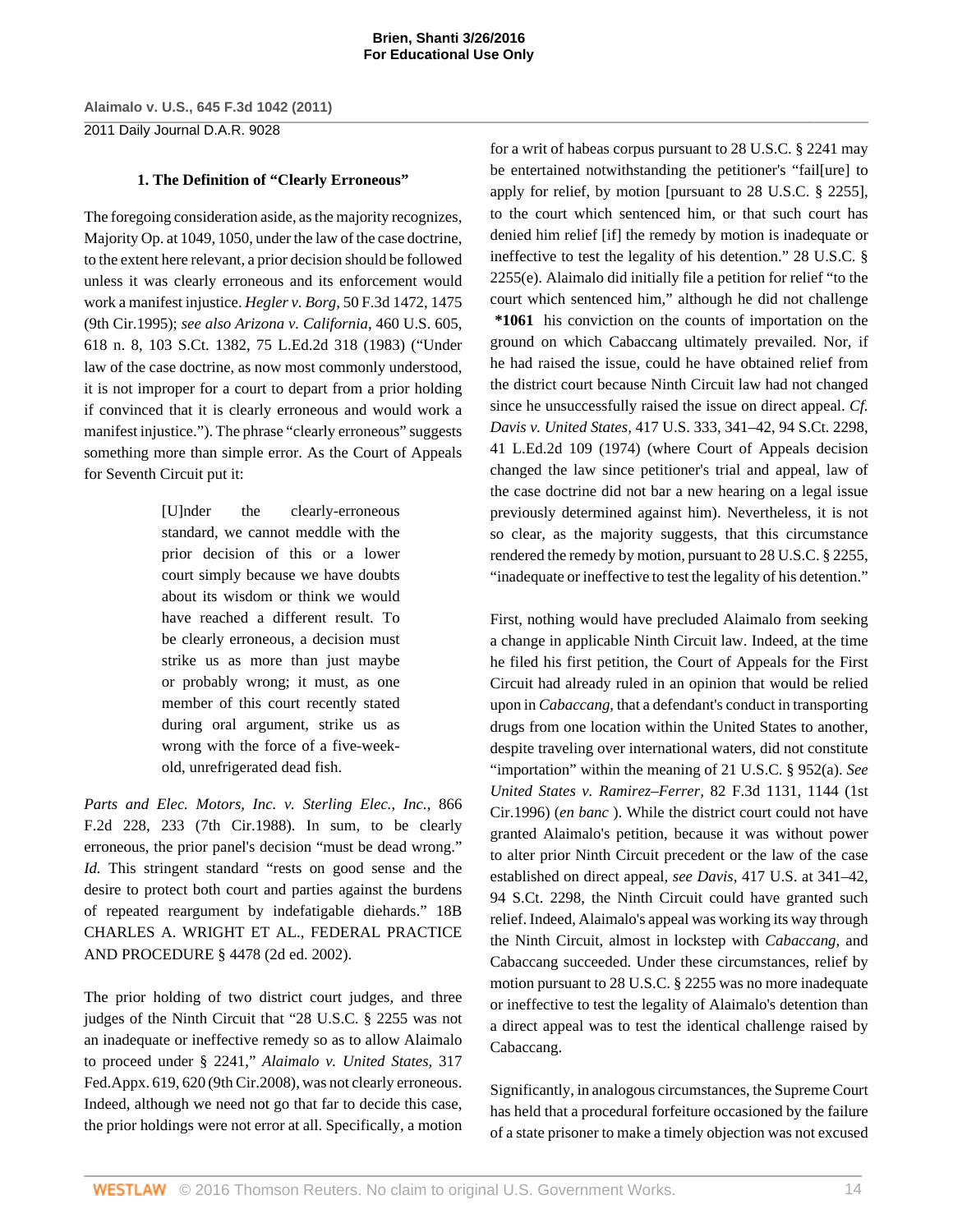2011 Daily Journal D.A.R. 9028 by the alleged futility of such a timely objection. *[Engle v.](http://www.westlaw.com/Link/Document/FullText?findType=Y&serNum=1982115446&pubNum=708&originatingDoc=I5835fa969cae11e0a8a2938374af9660&refType=RP&originationContext=document&vr=3.0&rs=cblt1.0&transitionType=DocumentItem&contextData=(sc.Keycite)) Isaac,* [456 U.S. 107, 130, 102 S.Ct. 1558, 71 L.Ed.2d 783](http://www.westlaw.com/Link/Document/FullText?findType=Y&serNum=1982115446&pubNum=708&originatingDoc=I5835fa969cae11e0a8a2938374af9660&refType=RP&originationContext=document&vr=3.0&rs=cblt1.0&transitionType=DocumentItem&contextData=(sc.Keycite)) [\(1982\).](http://www.westlaw.com/Link/Document/FullText?findType=Y&serNum=1982115446&pubNum=708&originatingDoc=I5835fa969cae11e0a8a2938374af9660&refType=RP&originationContext=document&vr=3.0&rs=cblt1.0&transitionType=DocumentItem&contextData=(sc.Keycite)) As Justice O'Connor wrote for the Supreme Court:

> If a defendant perceives a constitutional claim and believes it may find favor in the federal courts, he may not bypass the state courts simply because he thinks they will be unsympathetic to the claim. Even a state court that has previously rejected a constitutional argument may decide, upon reflection, that the contention is valid.

*[Id.](http://www.westlaw.com/Link/Document/FullText?findType=Y&serNum=1982115446&originatingDoc=I5835fa969cae11e0a8a2938374af9660&refType=RP&originationContext=document&vr=3.0&rs=cblt1.0&transitionType=DocumentItem&contextData=(sc.Keycite))* (footnote omitted); *see also [Bousley v. United States,](http://www.westlaw.com/Link/Document/FullText?findType=Y&serNum=1998108681&pubNum=708&originatingDoc=I5835fa969cae11e0a8a2938374af9660&refType=RP&originationContext=document&vr=3.0&rs=cblt1.0&transitionType=DocumentItem&contextData=(sc.Keycite))* 523 [U.S. 614, 623, 118 S.Ct. 1604, 140 L.Ed.2d 828 \(1998\)](http://www.westlaw.com/Link/Document/FullText?findType=Y&serNum=1998108681&pubNum=708&originatingDoc=I5835fa969cae11e0a8a2938374af9660&refType=RP&originationContext=document&vr=3.0&rs=cblt1.0&transitionType=DocumentItem&contextData=(sc.Keycite)) ("As we clearly stated in *Engle v. Isaac,* [456 U.S. 107, 102 S.Ct.](http://www.westlaw.com/Link/Document/FullText?findType=Y&serNum=1982115446&pubNum=708&originatingDoc=I5835fa969cae11e0a8a2938374af9660&refType=RP&originationContext=document&vr=3.0&rs=cblt1.0&transitionType=DocumentItem&contextData=(sc.Keycite)) [1558, 71 L.Ed.2d 783 \(1982\),](http://www.westlaw.com/Link/Document/FullText?findType=Y&serNum=1982115446&pubNum=708&originatingDoc=I5835fa969cae11e0a8a2938374af9660&refType=RP&originationContext=document&vr=3.0&rs=cblt1.0&transitionType=DocumentItem&contextData=(sc.Keycite)) futility cannot constitute cause if it means simply that a claim was unacceptable to that particular court at that particular time.") (internal quotation marks and parallel citation omitted).

The change of law that Justice O'Connor suggested was possible actually occurred here during the pendency of Alaimalo's appeal, at the behest of another defendant who raised the same claim. Indeed, it would not be farfetched to suggest that Alaimalo might have prevailed had he first raised the issue on appeal from the denial of his [§ 2255](http://www.westlaw.com/Link/Document/FullText?findType=L&pubNum=1000546&cite=28USCAS2255&originatingDoc=I5835fa969cae11e0a8a2938374af9660&refType=LQ&originationContext=document&vr=3.0&rs=cblt1.0&transitionType=DocumentItem&contextData=(sc.Keycite)) motion and moved to stay his appeal, after it became apparent that we were prepared to consider the *[Cabaccang](http://www.westlaw.com/Link/Document/FullText?findType=Y&serNum=2003401323&originatingDoc=I5835fa969cae11e0a8a2938374af9660&refType=RP&originationContext=document&vr=3.0&rs=cblt1.0&transitionType=DocumentItem&contextData=(sc.Keycite))* claim *en banc.* While we generally do not consider claims raised for the first time on appeal, an application to add the *[Cabaccang](http://www.westlaw.com/Link/Document/FullText?findType=Y&serNum=2003401323&originatingDoc=I5835fa969cae11e0a8a2938374af9660&refType=RP&originationContext=document&vr=3.0&rs=cblt1.0&transitionType=DocumentItem&contextData=(sc.Keycite))* claim would have come within the **\*1062** criteria we have adopted for invoking our discretion to review such a claim, including, *inter alia,* "when a new issue arises while appeal is pending because of a change in the law...." *[Cold Mountain v. Garber,](http://www.westlaw.com/Link/Document/FullText?findType=Y&serNum=2004692660&pubNum=506&originatingDoc=I5835fa969cae11e0a8a2938374af9660&refType=RP&fi=co_pp_sp_506_891&originationContext=document&vr=3.0&rs=cblt1.0&transitionType=DocumentItem&contextData=(sc.Keycite)#co_pp_sp_506_891)* [375 F.3d 884, 891 \(9th Cir.2004\)](http://www.westlaw.com/Link/Document/FullText?findType=Y&serNum=2004692660&pubNum=506&originatingDoc=I5835fa969cae11e0a8a2938374af9660&refType=RP&fi=co_pp_sp_506_891&originationContext=document&vr=3.0&rs=cblt1.0&transitionType=DocumentItem&contextData=(sc.Keycite)#co_pp_sp_506_891) (O'Scannlain, J.) (quoting *Bolker v. Comm'r,* [760 F.2d 1039, 1042 \(9th Cir.1985\)\)](http://www.westlaw.com/Link/Document/FullText?findType=Y&serNum=1985125228&pubNum=350&originatingDoc=I5835fa969cae11e0a8a2938374af9660&refType=RP&fi=co_pp_sp_350_1042&originationContext=document&vr=3.0&rs=cblt1.0&transitionType=DocumentItem&contextData=(sc.Keycite)#co_pp_sp_350_1042).

In sum, it was hardly clear error to hold that Alaimalo could have raised his claim in a proceeding pursuant to [28](http://www.westlaw.com/Link/Document/FullText?findType=L&pubNum=1000546&cite=28USCAS2255&originatingDoc=I5835fa969cae11e0a8a2938374af9660&refType=LQ&originationContext=document&vr=3.0&rs=cblt1.0&transitionType=DocumentItem&contextData=(sc.Keycite)) [U.S.C. § 2255](http://www.westlaw.com/Link/Document/FullText?findType=L&pubNum=1000546&cite=28USCAS2255&originatingDoc=I5835fa969cae11e0a8a2938374af9660&refType=LQ&originationContext=document&vr=3.0&rs=cblt1.0&transitionType=DocumentItem&contextData=(sc.Keycite)). Indeed, the district court judges who dismissed Alaimalo's petitions pursuant to [§ 2241](http://www.westlaw.com/Link/Document/FullText?findType=L&pubNum=1000546&cite=28USCAS2241&originatingDoc=I5835fa969cae11e0a8a2938374af9660&refType=LQ&originationContext=document&vr=3.0&rs=cblt1.0&transitionType=DocumentItem&contextData=(sc.Keycite)) expressly relied on the unique facts discussed above to demonstrate that the remedy provided by [§ 2255](http://www.westlaw.com/Link/Document/FullText?findType=L&pubNum=1000546&cite=28USCAS2255&originatingDoc=I5835fa969cae11e0a8a2938374af9660&refType=LQ&originationContext=document&vr=3.0&rs=cblt1.0&transitionType=DocumentItem&contextData=(sc.Keycite)) was adequate and effective to test Alaimalo's claim. *See Alaimalo v. Shultz,* No. 05–cv–300 (E.D.Cal. Sept. 29, 2005); *Alaimalo v. United States,* No. 06– cv–6872 (C.D. Cal. Sept. 25, 2007). The three judges of the Ninth Circuit presumably did the same when they affirmed the denial of the writ of habeas corpus. *See [Alaimalo v. United](http://www.westlaw.com/Link/Document/FullText?findType=Y&serNum=2017121712&pubNum=6538&originatingDoc=I5835fa969cae11e0a8a2938374af9660&refType=RP&originationContext=document&vr=3.0&rs=cblt1.0&transitionType=DocumentItem&contextData=(sc.Keycite)) States,* [317 Fed.Appx. 619 \(9th Cir.2008\).](http://www.westlaw.com/Link/Document/FullText?findType=Y&serNum=2017121712&pubNum=6538&originatingDoc=I5835fa969cae11e0a8a2938374af9660&refType=RP&originationContext=document&vr=3.0&rs=cblt1.0&transitionType=DocumentItem&contextData=(sc.Keycite))

Moreover, even in the absence of such unique circumstances, the inadequacy of the remedy afforded by [§ 2255](http://www.westlaw.com/Link/Document/FullText?findType=L&pubNum=1000546&cite=28USCAS2255&originatingDoc=I5835fa969cae11e0a8a2938374af9660&refType=LQ&originationContext=document&vr=3.0&rs=cblt1.0&transitionType=DocumentItem&contextData=(sc.Keycite)) is not as clear cut as the majority suggests. First, the Court of Appeals for the Fifth, Seventh, and Eleventh Circuits have held that the so-called "escape-hatch clause" or "savings clause" of [28](http://www.westlaw.com/Link/Document/FullText?findType=L&pubNum=1000546&cite=28USCAS2255&originatingDoc=I5835fa969cae11e0a8a2938374af9660&refType=RB&originationContext=document&vr=3.0&rs=cblt1.0&transitionType=DocumentItem&contextData=(sc.Keycite)#co_pp_7fdd00001ca15) [U.S.C. § 2255\(e\)](http://www.westlaw.com/Link/Document/FullText?findType=L&pubNum=1000546&cite=28USCAS2255&originatingDoc=I5835fa969cae11e0a8a2938374af9660&refType=RB&originationContext=document&vr=3.0&rs=cblt1.0&transitionType=DocumentItem&contextData=(sc.Keycite)#co_pp_7fdd00001ca15) applies to a claim that was or could have been brought pursuant to [§ 2255](http://www.westlaw.com/Link/Document/FullText?findType=L&pubNum=1000546&cite=28USCAS2255&originatingDoc=I5835fa969cae11e0a8a2938374af9660&refType=LQ&originationContext=document&vr=3.0&rs=cblt1.0&transitionType=DocumentItem&contextData=(sc.Keycite)) only when:

> 1) that claim is based on a retroactively applicable Supreme Court decision; 2) the holding of that Supreme Court decision establishes the petitioner was convicted for a nonexistent offense; and, 3) circuit law squarely foreclosed such a claim at the time it otherwise should have been raised in the petitioner's trial, appeal, or first [§ 2255](http://www.westlaw.com/Link/Document/FullText?findType=L&pubNum=1000546&cite=28USCAS2255&originatingDoc=I5835fa969cae11e0a8a2938374af9660&refType=LQ&originationContext=document&vr=3.0&rs=cblt1.0&transitionType=DocumentItem&contextData=(sc.Keycite)) motion.

*Wofford v. Scott,* [177 F.3d 1236, 1244 \(11th Cir.1999\)](http://www.westlaw.com/Link/Document/FullText?findType=Y&serNum=1999140763&pubNum=506&originatingDoc=I5835fa969cae11e0a8a2938374af9660&refType=RP&fi=co_pp_sp_506_1244&originationContext=document&vr=3.0&rs=cblt1.0&transitionType=DocumentItem&contextData=(sc.Keycite)#co_pp_sp_506_1244); *accord [Reyes–Requena v. United States,](http://www.westlaw.com/Link/Document/FullText?findType=Y&serNum=2001189503&pubNum=506&originatingDoc=I5835fa969cae11e0a8a2938374af9660&refType=RP&fi=co_pp_sp_506_904&originationContext=document&vr=3.0&rs=cblt1.0&transitionType=DocumentItem&contextData=(sc.Keycite)#co_pp_sp_506_904)* 243 F.3d 893, 904 [\(5th Cir.2001\)](http://www.westlaw.com/Link/Document/FullText?findType=Y&serNum=2001189503&pubNum=506&originatingDoc=I5835fa969cae11e0a8a2938374af9660&refType=RP&fi=co_pp_sp_506_904&originationContext=document&vr=3.0&rs=cblt1.0&transitionType=DocumentItem&contextData=(sc.Keycite)#co_pp_sp_506_904) (following *[Wofford](http://www.westlaw.com/Link/Document/FullText?findType=Y&serNum=1999140763&originatingDoc=I5835fa969cae11e0a8a2938374af9660&refType=RP&originationContext=document&vr=3.0&rs=cblt1.0&transitionType=DocumentItem&contextData=(sc.Keycite))* ); *[In re Davenport,](http://www.westlaw.com/Link/Document/FullText?findType=Y&serNum=1998128480&pubNum=506&originatingDoc=I5835fa969cae11e0a8a2938374af9660&refType=RP&fi=co_pp_sp_506_611&originationContext=document&vr=3.0&rs=cblt1.0&transitionType=DocumentItem&contextData=(sc.Keycite)#co_pp_sp_506_611)* 147 [F.3d 605, 611 \(7th Cir.1998\)](http://www.westlaw.com/Link/Document/FullText?findType=Y&serNum=1998128480&pubNum=506&originatingDoc=I5835fa969cae11e0a8a2938374af9660&refType=RP&fi=co_pp_sp_506_611&originationContext=document&vr=3.0&rs=cblt1.0&transitionType=DocumentItem&contextData=(sc.Keycite)#co_pp_sp_506_611). Moreover, in *[Love v. Menifee,](http://www.westlaw.com/Link/Document/FullText?findType=Y&serNum=2003428962&pubNum=506&originatingDoc=I5835fa969cae11e0a8a2938374af9660&refType=RP&fi=co_pp_sp_506_73&originationContext=document&vr=3.0&rs=cblt1.0&transitionType=DocumentItem&contextData=(sc.Keycite)#co_pp_sp_506_73)* [333 F.3d 69, 73 \(2d Cir.2003\)](http://www.westlaw.com/Link/Document/FullText?findType=Y&serNum=2003428962&pubNum=506&originatingDoc=I5835fa969cae11e0a8a2938374af9660&refType=RP&fi=co_pp_sp_506_73&originationContext=document&vr=3.0&rs=cblt1.0&transitionType=DocumentItem&contextData=(sc.Keycite)#co_pp_sp_506_73), the Second Circuit held that ["Section 2255](http://www.westlaw.com/Link/Document/FullText?findType=L&pubNum=1000546&cite=28USCAS2255&originatingDoc=I5835fa969cae11e0a8a2938374af9660&refType=LQ&originationContext=document&vr=3.0&rs=cblt1.0&transitionType=DocumentItem&contextData=(sc.Keycite)) is 'inadequate or ineffective,' however, only when a 'failure to allow for collateral review would raise serious constitutional questions' ..." (quoting *[Triestman v.](http://www.westlaw.com/Link/Document/FullText?findType=Y&serNum=1997179383&pubNum=506&originatingDoc=I5835fa969cae11e0a8a2938374af9660&refType=RP&fi=co_pp_sp_506_377&originationContext=document&vr=3.0&rs=cblt1.0&transitionType=DocumentItem&contextData=(sc.Keycite)#co_pp_sp_506_377) United States,* [124 F.3d 361, 377 \(2d Cir.1997\)\)](http://www.westlaw.com/Link/Document/FullText?findType=Y&serNum=1997179383&pubNum=506&originatingDoc=I5835fa969cae11e0a8a2938374af9660&refType=RP&fi=co_pp_sp_506_377&originationContext=document&vr=3.0&rs=cblt1.0&transitionType=DocumentItem&contextData=(sc.Keycite)#co_pp_sp_506_377).

These extraordinary limitations underscore the fact that "[t]he savings clause and habeas corpus writs ... exist in a delicate balance." *Reyes–Requena,* [243 F.3d at 901 n. 19.](http://www.westlaw.com/Link/Document/FullText?findType=Y&serNum=2001189503&pubNum=506&originatingDoc=I5835fa969cae11e0a8a2938374af9660&refType=RP&fi=co_pp_sp_506_901&originationContext=document&vr=3.0&rs=cblt1.0&transitionType=DocumentItem&contextData=(sc.Keycite)#co_pp_sp_506_901) Because "[s]ection 2255 is the primary collateral relief mechanism for federal prisoners," caselaw is clear that "the savings clause cannot create a detour around [§ 2255.](http://www.westlaw.com/Link/Document/FullText?findType=L&pubNum=1000546&cite=28USCAS2255&originatingDoc=I5835fa969cae11e0a8a2938374af9660&refType=LQ&originationContext=document&vr=3.0&rs=cblt1.0&transitionType=DocumentItem&contextData=(sc.Keycite))" *[Id.;](http://www.westlaw.com/Link/Document/FullText?findType=Y&serNum=2001189503&originatingDoc=I5835fa969cae11e0a8a2938374af9660&refType=RP&originationContext=document&vr=3.0&rs=cblt1.0&transitionType=DocumentItem&contextData=(sc.Keycite)) see also [Moore](http://www.westlaw.com/Link/Document/FullText?findType=Y&serNum=1999183571&pubNum=506&originatingDoc=I5835fa969cae11e0a8a2938374af9660&refType=RP&fi=co_pp_sp_506_1055&originationContext=document&vr=3.0&rs=cblt1.0&transitionType=DocumentItem&contextData=(sc.Keycite)#co_pp_sp_506_1055) v. Reno,* [185 F.3d 1054, 1055 \(9th Cir.1999\)](http://www.westlaw.com/Link/Document/FullText?findType=Y&serNum=1999183571&pubNum=506&originatingDoc=I5835fa969cae11e0a8a2938374af9660&refType=RP&fi=co_pp_sp_506_1055&originationContext=document&vr=3.0&rs=cblt1.0&transitionType=DocumentItem&contextData=(sc.Keycite)#co_pp_sp_506_1055) (per curiam) ("the dismissal of a subsequent [§ 2255](http://www.westlaw.com/Link/Document/FullText?findType=L&pubNum=1000546&cite=28USCAS2255&originatingDoc=I5835fa969cae11e0a8a2938374af9660&refType=LQ&originationContext=document&vr=3.0&rs=cblt1.0&transitionType=DocumentItem&contextData=(sc.Keycite)) motion pursuant to [28 U.S.C. § 2244\(b\)](http://www.westlaw.com/Link/Document/FullText?findType=L&pubNum=1000546&cite=28USCAS2244&originatingDoc=I5835fa969cae11e0a8a2938374af9660&refType=RB&originationContext=document&vr=3.0&rs=cblt1.0&transitionType=DocumentItem&contextData=(sc.Keycite)#co_pp_a83b000018c76) does not render federal habeas relief an ineffective or inadequate remedy."). So, for example, [§](http://www.westlaw.com/Link/Document/FullText?findType=L&pubNum=1000546&cite=28USCAS2255&originatingDoc=I5835fa969cae11e0a8a2938374af9660&refType=RB&originationContext=document&vr=3.0&rs=cblt1.0&transitionType=DocumentItem&contextData=(sc.Keycite)#co_pp_ae0d0000c5150) [2255\(f\)](http://www.westlaw.com/Link/Document/FullText?findType=L&pubNum=1000546&cite=28USCAS2255&originatingDoc=I5835fa969cae11e0a8a2938374af9660&refType=RB&originationContext=document&vr=3.0&rs=cblt1.0&transitionType=DocumentItem&contextData=(sc.Keycite)#co_pp_ae0d0000c5150) contains a one-year statute of limitation and [§ 2255\(h\)](http://www.westlaw.com/Link/Document/FullText?findType=L&pubNum=1000546&cite=28USCAS2255&originatingDoc=I5835fa969cae11e0a8a2938374af9660&refType=RB&originationContext=document&vr=3.0&rs=cblt1.0&transitionType=DocumentItem&contextData=(sc.Keycite)#co_pp_f383000077b35) provides that a second or successive motion can only be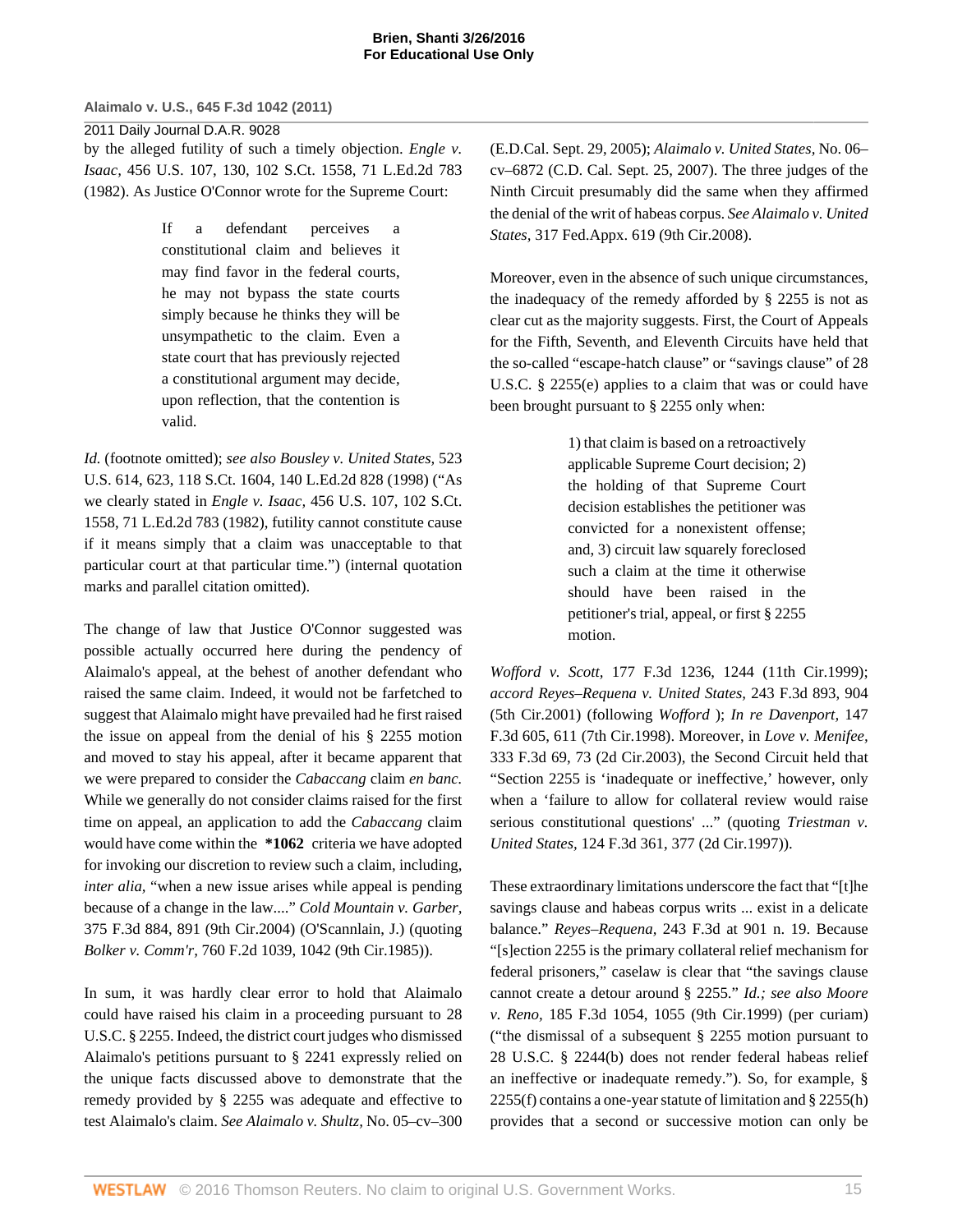# 2011 Daily Journal D.A.R. 9028

filed if it is based on newly discovered evidence that would have resulted in a not guilty verdict or if it is based on "a new rule of constitutional law, made retroactive to cases on collateral review by the Supreme Court, that was previously unavailable." Obviously, a prisoner's inability to comply with these conditions does not render the remedy pursuant to [§](http://www.westlaw.com/Link/Document/FullText?findType=L&pubNum=1000546&cite=28USCAS2255&originatingDoc=I5835fa969cae11e0a8a2938374af9660&refType=LQ&originationContext=document&vr=3.0&rs=cblt1.0&transitionType=DocumentItem&contextData=(sc.Keycite)) [2255](http://www.westlaw.com/Link/Document/FullText?findType=L&pubNum=1000546&cite=28USCAS2255&originatingDoc=I5835fa969cae11e0a8a2938374af9660&refType=LQ&originationContext=document&vr=3.0&rs=cblt1.0&transitionType=DocumentItem&contextData=(sc.Keycite)) "inadequate or ineffective to test the legality of his detention." *See Love,* [333 F.3d at 73](http://www.westlaw.com/Link/Document/FullText?findType=Y&serNum=2003428962&pubNum=506&originatingDoc=I5835fa969cae11e0a8a2938374af9660&refType=RP&fi=co_pp_sp_506_73&originationContext=document&vr=3.0&rs=cblt1.0&transitionType=DocumentItem&contextData=(sc.Keycite)#co_pp_sp_506_73) ([Section 2255](http://www.westlaw.com/Link/Document/FullText?findType=L&pubNum=1000546&cite=28USCAS2255&originatingDoc=I5835fa969cae11e0a8a2938374af9660&refType=LQ&originationContext=document&vr=3.0&rs=cblt1.0&transitionType=DocumentItem&contextData=(sc.Keycite)) is not "inadequate or ineffective" simply because "its gatekeeping provisions bar review of a petitioner's claim."). Otherwise, the substantive and procedural barriers contained in **\*1063** [§ 2255](http://www.westlaw.com/Link/Document/FullText?findType=L&pubNum=1000546&cite=28USCAS2255&originatingDoc=I5835fa969cae11e0a8a2938374af9660&refType=LQ&originationContext=document&vr=3.0&rs=cblt1.0&transitionType=DocumentItem&contextData=(sc.Keycite)) would be rendered meaningless and "Congress would have accomplished nothing at all in its attempts—through statutes like AEDPA—to place limits on federal collateral review." *[Triestman v. United States,](http://www.westlaw.com/Link/Document/FullText?findType=Y&serNum=1997179383&pubNum=506&originatingDoc=I5835fa969cae11e0a8a2938374af9660&refType=RP&fi=co_pp_sp_506_376&originationContext=document&vr=3.0&rs=cblt1.0&transitionType=DocumentItem&contextData=(sc.Keycite)#co_pp_sp_506_376)* 124 F.3d 361, 376 (2nd [Cir.1997\)](http://www.westlaw.com/Link/Document/FullText?findType=Y&serNum=1997179383&pubNum=506&originatingDoc=I5835fa969cae11e0a8a2938374af9660&refType=RP&fi=co_pp_sp_506_376&originationContext=document&vr=3.0&rs=cblt1.0&transitionType=DocumentItem&contextData=(sc.Keycite)#co_pp_sp_506_376) (Calabresi, J.).

Another reason for the extremely narrow construction of the savings clause is that it was originally intended to encompass only "practical difficulties" that a petitioner might have encountered in complying with the directive in [§ 2255](http://www.westlaw.com/Link/Document/FullText?findType=L&pubNum=1000546&cite=28USCAS2255&originatingDoc=I5835fa969cae11e0a8a2938374af9660&refType=LQ&originationContext=document&vr=3.0&rs=cblt1.0&transitionType=DocumentItem&contextData=(sc.Keycite)) that a petition must be filed in the district court "which imposed the sentence." *See [United States v. Hayman,](http://www.westlaw.com/Link/Document/FullText?findType=Y&serNum=1952119672&pubNum=708&originatingDoc=I5835fa969cae11e0a8a2938374af9660&refType=RP&originationContext=document&vr=3.0&rs=cblt1.0&transitionType=DocumentItem&contextData=(sc.Keycite))* 342 U.S. 205, 219, [72 S.Ct. 263, 96 L.Ed. 232 \(1952\)](http://www.westlaw.com/Link/Document/FullText?findType=Y&serNum=1952119672&pubNum=708&originatingDoc=I5835fa969cae11e0a8a2938374af9660&refType=RP&originationContext=document&vr=3.0&rs=cblt1.0&transitionType=DocumentItem&contextData=(sc.Keycite)). Nevertheless, while "[t]he question is not free from doubt," after an exhaustive analysis of the legislative history, the Eleventh Circuit concluded that the savings clause had somehow morphed into a vehicle that "is concerned with more than the practical difficulties." *Wofford,* [177 F.3d at 1241.](http://www.westlaw.com/Link/Document/FullText?findType=Y&serNum=1999140763&pubNum=506&originatingDoc=I5835fa969cae11e0a8a2938374af9660&refType=RP&fi=co_pp_sp_506_1241&originationContext=document&vr=3.0&rs=cblt1.0&transitionType=DocumentItem&contextData=(sc.Keycite)#co_pp_sp_506_1241) This conclusion represents the prevailing view of the savings clause.

In order to give the language of the savings clause some effect, and yet avoid a construction of the savings clause that would render meaningless the constraints placed upon the issuance of a [§ 2255](http://www.westlaw.com/Link/Document/FullText?findType=L&pubNum=1000546&cite=28USCAS2255&originatingDoc=I5835fa969cae11e0a8a2938374af9660&refType=LQ&originationContext=document&vr=3.0&rs=cblt1.0&transitionType=DocumentItem&contextData=(sc.Keycite)) writ, it has generally been construed to permit the filing of a habeas corpus petition pursuant to [§](http://www.westlaw.com/Link/Document/FullText?findType=L&pubNum=1000546&cite=28USCAS2241&originatingDoc=I5835fa969cae11e0a8a2938374af9660&refType=LQ&originationContext=document&vr=3.0&rs=cblt1.0&transitionType=DocumentItem&contextData=(sc.Keycite)) [2241](http://www.westlaw.com/Link/Document/FullText?findType=L&pubNum=1000546&cite=28USCAS2241&originatingDoc=I5835fa969cae11e0a8a2938374af9660&refType=LQ&originationContext=document&vr=3.0&rs=cblt1.0&transitionType=DocumentItem&contextData=(sc.Keycite)) only when a change in statutory construction adopted, and made retroactive, by the Supreme Court established that the petitioner had been found guilty of what turned out to be a non-existent offense. *See e.g., [In re Davenport,](http://www.westlaw.com/Link/Document/FullText?findType=Y&serNum=1998128480&pubNum=506&originatingDoc=I5835fa969cae11e0a8a2938374af9660&refType=RP&fi=co_pp_sp_506_611&originationContext=document&vr=3.0&rs=cblt1.0&transitionType=DocumentItem&contextData=(sc.Keycite)#co_pp_sp_506_611)* 147 F.3d [605, 611 \(7th Cir.1998\).](http://www.westlaw.com/Link/Document/FullText?findType=Y&serNum=1998128480&pubNum=506&originatingDoc=I5835fa969cae11e0a8a2938374af9660&refType=RP&fi=co_pp_sp_506_611&originationContext=document&vr=3.0&rs=cblt1.0&transitionType=DocumentItem&contextData=(sc.Keycite)#co_pp_sp_506_611) As the Seventh Circuit explained, "[b]ecause Congress may have overlooked the possibility that new and retroactive statutory decisions [by the Supreme Court] could support collateral review, we held in *[Davenport](http://www.westlaw.com/Link/Document/FullText?findType=Y&serNum=1998128480&originatingDoc=I5835fa969cae11e0a8a2938374af9660&refType=RP&originationContext=document&vr=3.0&rs=cblt1.0&transitionType=DocumentItem&contextData=(sc.Keycite))* that for this small class of situations [§ 2255](http://www.westlaw.com/Link/Document/FullText?findType=L&pubNum=1000546&cite=28USCAS2255&originatingDoc=I5835fa969cae11e0a8a2938374af9660&refType=LQ&originationContext=document&vr=3.0&rs=cblt1.0&transitionType=DocumentItem&contextData=(sc.Keycite)) is 'inadequate or ineffective to test the legality of [the] detention.' " *[Taylor](http://www.westlaw.com/Link/Document/FullText?findType=Y&serNum=2002705125&pubNum=506&originatingDoc=I5835fa969cae11e0a8a2938374af9660&refType=RP&fi=co_pp_sp_506_835&originationContext=document&vr=3.0&rs=cblt1.0&transitionType=DocumentItem&contextData=(sc.Keycite)#co_pp_sp_506_835)* *v. Gilkey,* [314 F.3d 832, 835 \(7th Cir.2002\)](http://www.westlaw.com/Link/Document/FullText?findType=Y&serNum=2002705125&pubNum=506&originatingDoc=I5835fa969cae11e0a8a2938374af9660&refType=RP&fi=co_pp_sp_506_835&originationContext=document&vr=3.0&rs=cblt1.0&transitionType=DocumentItem&contextData=(sc.Keycite)#co_pp_sp_506_835) (alteration in original) (quoting [28 U.S.C. § 2255\(e\)\)](http://www.westlaw.com/Link/Document/FullText?findType=L&pubNum=1000546&cite=28USCAS2255&originatingDoc=I5835fa969cae11e0a8a2938374af9660&refType=RB&originationContext=document&vr=3.0&rs=cblt1.0&transitionType=DocumentItem&contextData=(sc.Keycite)#co_pp_7fdd00001ca15).

Nevertheless, in granting Alaimalo relief pursuant to the savings clause of [§ 2255\(e\)](http://www.westlaw.com/Link/Document/FullText?findType=L&pubNum=1000546&cite=28USCAS2255&originatingDoc=I5835fa969cae11e0a8a2938374af9660&refType=RB&originationContext=document&vr=3.0&rs=cblt1.0&transitionType=DocumentItem&contextData=(sc.Keycite)#co_pp_7fdd00001ca15), the majority ignores altogether the carefully crafted limitations on the availability of habeas corpus relief. Indeed, a detailed analysis of the narrow scope of the savings clause is not to be found in the cases cited by the majority, *see* Majority Op. at 1046–47, only because they held that the petitioners were not otherwise entitled to relief pursuant to the savings clause. *See [Stephens v. Herrera,](http://www.westlaw.com/Link/Document/FullText?findType=Y&serNum=2010271702&pubNum=506&originatingDoc=I5835fa969cae11e0a8a2938374af9660&refType=RP&originationContext=document&vr=3.0&rs=cblt1.0&transitionType=DocumentItem&contextData=(sc.Keycite))* 464 [F.3d 895 \(9th Cir.2006\)](http://www.westlaw.com/Link/Document/FullText?findType=Y&serNum=2010271702&pubNum=506&originatingDoc=I5835fa969cae11e0a8a2938374af9660&refType=RP&originationContext=document&vr=3.0&rs=cblt1.0&transitionType=DocumentItem&contextData=(sc.Keycite)); *Ivy v. Pontesso,* [328 F.3d 1057 \(9th](http://www.westlaw.com/Link/Document/FullText?findType=Y&serNum=2003322856&pubNum=506&originatingDoc=I5835fa969cae11e0a8a2938374af9660&refType=RP&originationContext=document&vr=3.0&rs=cblt1.0&transitionType=DocumentItem&contextData=(sc.Keycite)) [Cir.2003\);](http://www.westlaw.com/Link/Document/FullText?findType=Y&serNum=2003322856&pubNum=506&originatingDoc=I5835fa969cae11e0a8a2938374af9660&refType=RP&originationContext=document&vr=3.0&rs=cblt1.0&transitionType=DocumentItem&contextData=(sc.Keycite)) *Lorentsen v. Hood,* [223 F.3d 950 \(9th Cir.2000\)](http://www.westlaw.com/Link/Document/FullText?findType=Y&serNum=2000471207&pubNum=506&originatingDoc=I5835fa969cae11e0a8a2938374af9660&refType=RP&originationContext=document&vr=3.0&rs=cblt1.0&transitionType=DocumentItem&contextData=(sc.Keycite)). The present case is the first Ninth Circuit case to grant relief pursuant to the savings clause of [§ 2255\(e\),](http://www.westlaw.com/Link/Document/FullText?findType=L&pubNum=1000546&cite=28USCAS2255&originatingDoc=I5835fa969cae11e0a8a2938374af9660&refType=RB&originationContext=document&vr=3.0&rs=cblt1.0&transitionType=DocumentItem&contextData=(sc.Keycite)#co_pp_7fdd00001ca15) and it does so in a case where the petitioner is unable to meet the stringent conditions that other circuits have adopted. In so doing, it needlessly creates a clear conflict among the circuits in a case in which the relief it orders will give petitioner nothing.

# **2. The Majority's "Same Case" Dictum**

The majority suggests, without expressly holding, that the law of the case doctrine does not apply here because each of Alaimalo's petitions were separate and were not part of the same case. *See* Majority Op. at 1049–50. The idea that repeated attacks on the same judgment of conviction seeking identical relief are not part of the same case is simply wrong. *See, e.g., DiGuglielmo v. Smith,* [366 F.3d 130, 135 \(2d](http://www.westlaw.com/Link/Document/FullText?findType=Y&serNum=2004374800&pubNum=506&originatingDoc=I5835fa969cae11e0a8a2938374af9660&refType=RP&fi=co_pp_sp_506_135&originationContext=document&vr=3.0&rs=cblt1.0&transitionType=DocumentItem&contextData=(sc.Keycite)#co_pp_sp_506_135) [Cir.2004\);](http://www.westlaw.com/Link/Document/FullText?findType=Y&serNum=2004374800&pubNum=506&originatingDoc=I5835fa969cae11e0a8a2938374af9660&refType=RP&fi=co_pp_sp_506_135&originationContext=document&vr=3.0&rs=cblt1.0&transitionType=DocumentItem&contextData=(sc.Keycite)#co_pp_sp_506_135) *[Shore v. Warden, Stateville Prison,](http://www.westlaw.com/Link/Document/FullText?findType=Y&serNum=1991148145&pubNum=350&originatingDoc=I5835fa969cae11e0a8a2938374af9660&refType=RP&fi=co_pp_sp_350_1123&originationContext=document&vr=3.0&rs=cblt1.0&transitionType=DocumentItem&contextData=(sc.Keycite)#co_pp_sp_350_1123)* 942 F.2d 1117, [1123 \(7th Cir.1991\)](http://www.westlaw.com/Link/Document/FullText?findType=Y&serNum=1991148145&pubNum=350&originatingDoc=I5835fa969cae11e0a8a2938374af9660&refType=RP&fi=co_pp_sp_350_1123&originationContext=document&vr=3.0&rs=cblt1.0&transitionType=DocumentItem&contextData=(sc.Keycite)#co_pp_sp_350_1123); *[Raulerson v. Wainwright,](http://www.westlaw.com/Link/Document/FullText?findType=Y&serNum=1985105396&pubNum=350&originatingDoc=I5835fa969cae11e0a8a2938374af9660&refType=RP&fi=co_pp_sp_350_875&originationContext=document&vr=3.0&rs=cblt1.0&transitionType=DocumentItem&contextData=(sc.Keycite)#co_pp_sp_350_875)* 753 F.2d 869, [875 \(11th Cir.1985\)](http://www.westlaw.com/Link/Document/FullText?findType=Y&serNum=1985105396&pubNum=350&originatingDoc=I5835fa969cae11e0a8a2938374af9660&refType=RP&fi=co_pp_sp_350_875&originationContext=document&vr=3.0&rs=cblt1.0&transitionType=DocumentItem&contextData=(sc.Keycite)#co_pp_sp_350_875). Indeed, the **\*1064** savings clause in [§](http://www.westlaw.com/Link/Document/FullText?findType=L&pubNum=1000546&cite=28USCAS2255&originatingDoc=I5835fa969cae11e0a8a2938374af9660&refType=RB&originationContext=document&vr=3.0&rs=cblt1.0&transitionType=DocumentItem&contextData=(sc.Keycite)#co_pp_7fdd00001ca15) [2255\(e\)](http://www.westlaw.com/Link/Document/FullText?findType=L&pubNum=1000546&cite=28USCAS2255&originatingDoc=I5835fa969cae11e0a8a2938374af9660&refType=RB&originationContext=document&vr=3.0&rs=cblt1.0&transitionType=DocumentItem&contextData=(sc.Keycite)#co_pp_7fdd00001ca15) on which the majority relies to permit the filing of a petition pursuant to [§ 2241](http://www.westlaw.com/Link/Document/FullText?findType=L&pubNum=1000546&cite=28USCAS2241&originatingDoc=I5835fa969cae11e0a8a2938374af9660&refType=LQ&originationContext=document&vr=3.0&rs=cblt1.0&transitionType=DocumentItem&contextData=(sc.Keycite)) is simply a way of avoiding the limitations on petitions pursuant to [§ 2255](http://www.westlaw.com/Link/Document/FullText?findType=L&pubNum=1000546&cite=28USCAS2255&originatingDoc=I5835fa969cae11e0a8a2938374af9660&refType=LQ&originationContext=document&vr=3.0&rs=cblt1.0&transitionType=DocumentItem&contextData=(sc.Keycite)) in very narrow circumstances. The scope of the remedies provided by these two statutes is the same. *Compare* [28 U.S.C. § 2241\(c\)\(3\)](http://www.westlaw.com/Link/Document/FullText?findType=L&pubNum=1000546&cite=28USCAS2241&originatingDoc=I5835fa969cae11e0a8a2938374af9660&refType=RB&originationContext=document&vr=3.0&rs=cblt1.0&transitionType=DocumentItem&contextData=(sc.Keycite)#co_pp_b1b5000051ac5) *with* [28 U.S.C. § 2255\(a\)](http://www.westlaw.com/Link/Document/FullText?findType=L&pubNum=1000546&cite=28USCAS2255&originatingDoc=I5835fa969cae11e0a8a2938374af9660&refType=RB&originationContext=document&vr=3.0&rs=cblt1.0&transitionType=DocumentItem&contextData=(sc.Keycite)#co_pp_8b3b0000958a4); *see Kinder v. Purdy,* [222 F.3d 209, 214](http://www.westlaw.com/Link/Document/FullText?findType=Y&serNum=2000470565&pubNum=506&originatingDoc=I5835fa969cae11e0a8a2938374af9660&refType=RP&fi=co_pp_sp_506_214&originationContext=document&vr=3.0&rs=cblt1.0&transitionType=DocumentItem&contextData=(sc.Keycite)#co_pp_sp_506_214) [\(5th Cir.2000\);](http://www.westlaw.com/Link/Document/FullText?findType=Y&serNum=2000470565&pubNum=506&originatingDoc=I5835fa969cae11e0a8a2938374af9660&refType=RP&fi=co_pp_sp_506_214&originationContext=document&vr=3.0&rs=cblt1.0&transitionType=DocumentItem&contextData=(sc.Keycite)#co_pp_sp_506_214) *Wofford v. Scott,* [177 F.3d 1236, 1241 \(11th](http://www.westlaw.com/Link/Document/FullText?findType=Y&serNum=1999140763&pubNum=506&originatingDoc=I5835fa969cae11e0a8a2938374af9660&refType=RP&fi=co_pp_sp_506_1241&originationContext=document&vr=3.0&rs=cblt1.0&transitionType=DocumentItem&contextData=(sc.Keycite)#co_pp_sp_506_1241) [Cir.1999\).](http://www.westlaw.com/Link/Document/FullText?findType=Y&serNum=1999140763&pubNum=506&originatingDoc=I5835fa969cae11e0a8a2938374af9660&refType=RP&fi=co_pp_sp_506_1241&originationContext=document&vr=3.0&rs=cblt1.0&transitionType=DocumentItem&contextData=(sc.Keycite)#co_pp_sp_506_1241) And [§ 2255](http://www.westlaw.com/Link/Document/FullText?findType=L&pubNum=1000546&cite=28USCAS2255&originatingDoc=I5835fa969cae11e0a8a2938374af9660&refType=LQ&originationContext=document&vr=3.0&rs=cblt1.0&transitionType=DocumentItem&contextData=(sc.Keycite)) petitions have always been regarded as part of the underlying criminal case. *See [United States v.](http://www.westlaw.com/Link/Document/FullText?findType=Y&serNum=2000531637&pubNum=506&originatingDoc=I5835fa969cae11e0a8a2938374af9660&refType=RP&fi=co_pp_sp_506_1047&originationContext=document&vr=3.0&rs=cblt1.0&transitionType=DocumentItem&contextData=(sc.Keycite)#co_pp_sp_506_1047) Martin,* [226 F.3d 1042, 1047 n. 7 \(9th Cir.2000\);](http://www.westlaw.com/Link/Document/FullText?findType=Y&serNum=2000531637&pubNum=506&originatingDoc=I5835fa969cae11e0a8a2938374af9660&refType=RP&fi=co_pp_sp_506_1047&originationContext=document&vr=3.0&rs=cblt1.0&transitionType=DocumentItem&contextData=(sc.Keycite)#co_pp_sp_506_1047) *[Grady v.](http://www.westlaw.com/Link/Document/FullText?findType=Y&serNum=1991060036&pubNum=350&originatingDoc=I5835fa969cae11e0a8a2938374af9660&refType=RP&fi=co_pp_sp_350_470&originationContext=document&vr=3.0&rs=cblt1.0&transitionType=DocumentItem&contextData=(sc.Keycite)#co_pp_sp_350_470) United States,* [929 F.2d 468, 470 \(9th Cir.1990\).](http://www.westlaw.com/Link/Document/FullText?findType=Y&serNum=1991060036&pubNum=350&originatingDoc=I5835fa969cae11e0a8a2938374af9660&refType=RP&fi=co_pp_sp_350_470&originationContext=document&vr=3.0&rs=cblt1.0&transitionType=DocumentItem&contextData=(sc.Keycite)#co_pp_sp_350_470) There is no logical reason for treating [§ 2241](http://www.westlaw.com/Link/Document/FullText?findType=L&pubNum=1000546&cite=28USCAS2241&originatingDoc=I5835fa969cae11e0a8a2938374af9660&refType=LQ&originationContext=document&vr=3.0&rs=cblt1.0&transitionType=DocumentItem&contextData=(sc.Keycite)) petitions differently.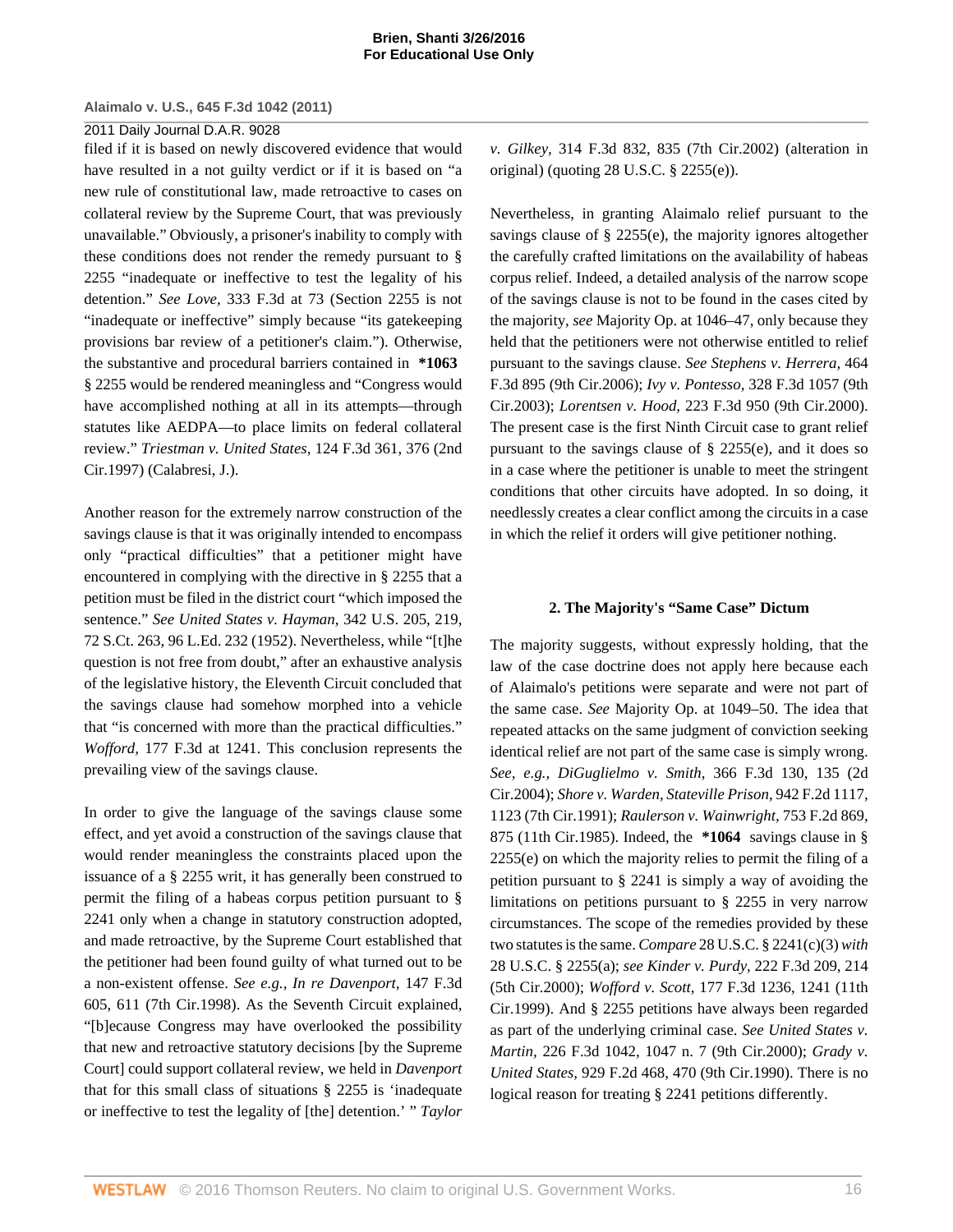# 2011 Daily Journal D.A.R. 9028

Nevertheless, the majority claims to find support in Ninth Circuit caselaw for the proposition that the law of the case doctrine has not been applied "to claims in successive habeas petitions." Majority Op. at 1049. What the majority does not, and cannot, say is that *we have held* that the law of the case doctrine cannot apply to such claims. On the contrary, the only cases it cites are those in which we have applied the law of the case doctrine to habeas corpus petitions following a panel's review of the case on direct appeal. *See id.* (citing *Phelps v. Alameida,* [569 F.3d 1120, 1140 n. 23 \(9th Cir.2009\)](http://www.westlaw.com/Link/Document/FullText?findType=Y&serNum=2019204403&pubNum=506&originatingDoc=I5835fa969cae11e0a8a2938374af9660&refType=RP&fi=co_pp_sp_506_1140&originationContext=document&vr=3.0&rs=cblt1.0&transitionType=DocumentItem&contextData=(sc.Keycite)#co_pp_sp_506_1140), and *United States v. Garcia,* [77 F.3d 274, 276 \(9th Cir.1996\)](http://www.westlaw.com/Link/Document/FullText?findType=Y&serNum=1996047603&pubNum=506&originatingDoc=I5835fa969cae11e0a8a2938374af9660&refType=RP&fi=co_pp_sp_506_276&originationContext=document&vr=3.0&rs=cblt1.0&transitionType=DocumentItem&contextData=(sc.Keycite)#co_pp_sp_506_276)). The reason that we have not applied it to claims in successive petitions is that we have had no occasion to do so. Indeed, two of the cases that the majority cites for the proposition that "this circuit has not applied [the law of the case doctrine] to claims in successive habeas petitions" did not even involve the law of the case doctrine. *See id.* at 1049 (citing *[Barapind](http://www.westlaw.com/Link/Document/FullText?findType=Y&serNum=2000489298&pubNum=506&originatingDoc=I5835fa969cae11e0a8a2938374af9660&refType=RP&fi=co_pp_sp_506_1110&originationContext=document&vr=3.0&rs=cblt1.0&transitionType=DocumentItem&contextData=(sc.Keycite)#co_pp_sp_506_1110) v. Reno,* [225 F.3d 1100, 1110–12 \(9th Cir.2000\)](http://www.westlaw.com/Link/Document/FullText?findType=Y&serNum=2000489298&pubNum=506&originatingDoc=I5835fa969cae11e0a8a2938374af9660&refType=RP&fi=co_pp_sp_506_1110&originationContext=document&vr=3.0&rs=cblt1.0&transitionType=DocumentItem&contextData=(sc.Keycite)#co_pp_sp_506_1110), and *[Farmer](http://www.westlaw.com/Link/Document/FullText?findType=Y&serNum=1996241715&pubNum=506&originatingDoc=I5835fa969cae11e0a8a2938374af9660&refType=RP&fi=co_pp_sp_506_1557&originationContext=document&vr=3.0&rs=cblt1.0&transitionType=DocumentItem&contextData=(sc.Keycite)#co_pp_sp_506_1557) v. McDaniel,* [98 F.3d 1548, 1557–58 \(9th Cir.1996\)](http://www.westlaw.com/Link/Document/FullText?findType=Y&serNum=1996241715&pubNum=506&originatingDoc=I5835fa969cae11e0a8a2938374af9660&refType=RP&fi=co_pp_sp_506_1557&originationContext=document&vr=3.0&rs=cblt1.0&transitionType=DocumentItem&contextData=(sc.Keycite)#co_pp_sp_506_1557)).

Moreover, there is no basis for the majority's suggestion "that there is a split among out sister circuits as to whether to apply the law of the case to successive habeas petitions." Majority Op. at 1050. While the Second, Seventh, and Eleventh Circuits have applied the law of the case doctrine to successive habeas petitions, *[DiGuglielmo v. Smith,](http://www.westlaw.com/Link/Document/FullText?findType=Y&serNum=2004374800&pubNum=506&originatingDoc=I5835fa969cae11e0a8a2938374af9660&refType=RP&fi=co_pp_sp_506_135&originationContext=document&vr=3.0&rs=cblt1.0&transitionType=DocumentItem&contextData=(sc.Keycite)#co_pp_sp_506_135)* 366 [F.3d 130, 135 \(2d Cir.2004\);](http://www.westlaw.com/Link/Document/FullText?findType=Y&serNum=2004374800&pubNum=506&originatingDoc=I5835fa969cae11e0a8a2938374af9660&refType=RP&fi=co_pp_sp_506_135&originationContext=document&vr=3.0&rs=cblt1.0&transitionType=DocumentItem&contextData=(sc.Keycite)#co_pp_sp_506_135) *[Shore v. Warden, Stateville](http://www.westlaw.com/Link/Document/FullText?findType=Y&serNum=1991148145&pubNum=350&originatingDoc=I5835fa969cae11e0a8a2938374af9660&refType=RP&fi=co_pp_sp_350_1123&originationContext=document&vr=3.0&rs=cblt1.0&transitionType=DocumentItem&contextData=(sc.Keycite)#co_pp_sp_350_1123) Prison,* [942 F.2d 1117, 1123 \(7th Cir.1991\);](http://www.westlaw.com/Link/Document/FullText?findType=Y&serNum=1991148145&pubNum=350&originatingDoc=I5835fa969cae11e0a8a2938374af9660&refType=RP&fi=co_pp_sp_350_1123&originationContext=document&vr=3.0&rs=cblt1.0&transitionType=DocumentItem&contextData=(sc.Keycite)#co_pp_sp_350_1123) *[Raulerson v.](http://www.westlaw.com/Link/Document/FullText?findType=Y&serNum=1985105396&pubNum=350&originatingDoc=I5835fa969cae11e0a8a2938374af9660&refType=RP&fi=co_pp_sp_350_875&originationContext=document&vr=3.0&rs=cblt1.0&transitionType=DocumentItem&contextData=(sc.Keycite)#co_pp_sp_350_875) Wainwright,* [753 F.2d 869, 875 \(11th Cir.1985\)](http://www.westlaw.com/Link/Document/FullText?findType=Y&serNum=1985105396&pubNum=350&originatingDoc=I5835fa969cae11e0a8a2938374af9660&refType=RP&fi=co_pp_sp_350_875&originationContext=document&vr=3.0&rs=cblt1.0&transitionType=DocumentItem&contextData=(sc.Keycite)#co_pp_sp_350_875), the two cases that the majority cites as holding to the contrary contain language that barely rises to the level of *dictum. [Rosales–](http://www.westlaw.com/Link/Document/FullText?findType=Y&serNum=2003197538&pubNum=506&originatingDoc=I5835fa969cae11e0a8a2938374af9660&refType=RP&fi=co_pp_sp_506_398&originationContext=document&vr=3.0&rs=cblt1.0&transitionType=DocumentItem&contextData=(sc.Keycite)#co_pp_sp_506_398) Garcia v. Holland,* [322 F.3d 386, 398 n. 11 \(6th Cir.2003\)](http://www.westlaw.com/Link/Document/FullText?findType=Y&serNum=2003197538&pubNum=506&originatingDoc=I5835fa969cae11e0a8a2938374af9660&refType=RP&fi=co_pp_sp_506_398&originationContext=document&vr=3.0&rs=cblt1.0&transitionType=DocumentItem&contextData=(sc.Keycite)#co_pp_sp_506_398) (en banc) ("Whether successive habeas petitions constitute stages in a single, continuing lawsuit is a question that should be carefully considered[, a]lthough we do not decide the question....") (internal citation omitted); *[Lacy v. Gardino,](http://www.westlaw.com/Link/Document/FullText?findType=Y&serNum=1986127212&pubNum=350&originatingDoc=I5835fa969cae11e0a8a2938374af9660&refType=RP&fi=co_pp_sp_350_985&originationContext=document&vr=3.0&rs=cblt1.0&transitionType=DocumentItem&contextData=(sc.Keycite)#co_pp_sp_350_985)* 791 [F.2d 980, 985 \(1st Cir.1986\)](http://www.westlaw.com/Link/Document/FullText?findType=Y&serNum=1986127212&pubNum=350&originatingDoc=I5835fa969cae11e0a8a2938374af9660&refType=RP&fi=co_pp_sp_350_985&originationContext=document&vr=3.0&rs=cblt1.0&transitionType=DocumentItem&contextData=(sc.Keycite)#co_pp_sp_350_985) ("We need not decide ... whether the two habeas petitions are the same or different cases requiring the application of either the law of the case doctrine or *stare decisis.*"). Thus, while there does not presently exist a circuit split on the issue, the majority opinion goes a long way towards creating one.

## **C. Abuse of the Writ Doctrine**

On the assumption that the abuse of the writ doctrine may otherwise be applicable here, the majority suggests that "[t]he government bears the burden of pleading abuse of the writ, ... but it did not do so here." Majority Op. at 1049 (internal citation omitted). The abuse of the writ, as it is generally understood, applies "where a prisoner files a petition raising grounds that were available but not relied upon in a prior petition, or engages in other conduct that disentitle[s] him to the relief he seeks." *Schlup v. Delo,* [513 U.S. 298, 318 n.](http://www.westlaw.com/Link/Document/FullText?findType=Y&serNum=1995033062&pubNum=708&originatingDoc=I5835fa969cae11e0a8a2938374af9660&refType=RP&originationContext=document&vr=3.0&rs=cblt1.0&transitionType=DocumentItem&contextData=(sc.Keycite)) [34, 115 S.Ct. 851, 130 L.Ed.2d 808 \(1995\)](http://www.westlaw.com/Link/Document/FullText?findType=Y&serNum=1995033062&pubNum=708&originatingDoc=I5835fa969cae11e0a8a2938374af9660&refType=RP&originationContext=document&vr=3.0&rs=cblt1.0&transitionType=DocumentItem&contextData=(sc.Keycite)) **\*1065** (internal quotation marks omitted). While the government generally bears the burden of pleading abuse of the writ, there is also general agreement that the abuse of the writ may be raised *sua sponte.* Indeed, in *[Stanko v. Davis,](http://www.westlaw.com/Link/Document/FullText?findType=Y&serNum=2022729923&pubNum=506&originatingDoc=I5835fa969cae11e0a8a2938374af9660&refType=RP&originationContext=document&vr=3.0&rs=cblt1.0&transitionType=DocumentItem&contextData=(sc.Keycite))* 617 F.3d [1262 \(10th Cir.2010\),](http://www.westlaw.com/Link/Document/FullText?findType=Y&serNum=2022729923&pubNum=506&originatingDoc=I5835fa969cae11e0a8a2938374af9660&refType=RP&originationContext=document&vr=3.0&rs=cblt1.0&transitionType=DocumentItem&contextData=(sc.Keycite)) upon which the majority exclusively relies in holding that Alaimalo could file multiple petitions pursuant to [§ 2241](http://www.westlaw.com/Link/Document/FullText?findType=L&pubNum=1000546&cite=28USCAS2241&originatingDoc=I5835fa969cae11e0a8a2938374af9660&refType=LQ&originationContext=document&vr=3.0&rs=cblt1.0&transitionType=DocumentItem&contextData=(sc.Keycite)) without any statutory restraint, the Tenth Circuit *sua sponte* invoked the abuse of the writ doctrine and dismissed Stanko's successive habeas corpus petition. *[Id.](http://www.westlaw.com/Link/Document/FullText?findType=Y&serNum=2022729923&originatingDoc=I5835fa969cae11e0a8a2938374af9660&refType=RP&originationContext=document&vr=3.0&rs=cblt1.0&transitionType=DocumentItem&contextData=(sc.Keycite))* [at 1270–72.](http://www.westlaw.com/Link/Document/FullText?findType=Y&serNum=2022729923&originatingDoc=I5835fa969cae11e0a8a2938374af9660&refType=RP&originationContext=document&vr=3.0&rs=cblt1.0&transitionType=DocumentItem&contextData=(sc.Keycite)) *Accord [United States v. Talk,](http://www.westlaw.com/Link/Document/FullText?findType=Y&serNum=1998189235&pubNum=506&originatingDoc=I5835fa969cae11e0a8a2938374af9660&refType=RP&fi=co_pp_sp_506_1067&originationContext=document&vr=3.0&rs=cblt1.0&transitionType=DocumentItem&contextData=(sc.Keycite)#co_pp_sp_506_1067)* 158 F.3d 1064, [1067 \(10th Cir.1998\)](http://www.westlaw.com/Link/Document/FullText?findType=Y&serNum=1998189235&pubNum=506&originatingDoc=I5835fa969cae11e0a8a2938374af9660&refType=RP&fi=co_pp_sp_506_1067&originationContext=document&vr=3.0&rs=cblt1.0&transitionType=DocumentItem&contextData=(sc.Keycite)#co_pp_sp_506_1067) (holding court may raise procedural default *sua sponte* "if doing so will further the interests of judicial efficiency, conservation of scarce judicial resources, and orderly and prompt administration of justice") (internal quotation marks omitted), *abrogated on other grounds by Miller–El v. Cockrell,* [537 U.S. 322, 336, 123 S.Ct. 1029, 154](http://www.westlaw.com/Link/Document/FullText?findType=Y&serNum=2003177406&pubNum=708&originatingDoc=I5835fa969cae11e0a8a2938374af9660&refType=RP&originationContext=document&vr=3.0&rs=cblt1.0&transitionType=DocumentItem&contextData=(sc.Keycite)) [L.Ed.2d 931 \(2003\);](http://www.westlaw.com/Link/Document/FullText?findType=Y&serNum=2003177406&pubNum=708&originatingDoc=I5835fa969cae11e0a8a2938374af9660&refType=RP&originationContext=document&vr=3.0&rs=cblt1.0&transitionType=DocumentItem&contextData=(sc.Keycite)) *[Femia v. United States,](http://www.westlaw.com/Link/Document/FullText?findType=Y&serNum=1995047862&pubNum=506&originatingDoc=I5835fa969cae11e0a8a2938374af9660&refType=RP&fi=co_pp_sp_506_522&originationContext=document&vr=3.0&rs=cblt1.0&transitionType=DocumentItem&contextData=(sc.Keycite)#co_pp_sp_506_522)* 47 F.3d 519, [522–23 \(2d Cir.1995\)](http://www.westlaw.com/Link/Document/FullText?findType=Y&serNum=1995047862&pubNum=506&originatingDoc=I5835fa969cae11e0a8a2938374af9660&refType=RP&fi=co_pp_sp_506_522&originationContext=document&vr=3.0&rs=cblt1.0&transitionType=DocumentItem&contextData=(sc.Keycite)#co_pp_sp_506_522); *[United States v. Fallon,](http://www.westlaw.com/Link/Document/FullText?findType=Y&serNum=1993100003&pubNum=350&originatingDoc=I5835fa969cae11e0a8a2938374af9660&refType=RP&fi=co_pp_sp_350_213&originationContext=document&vr=3.0&rs=cblt1.0&transitionType=DocumentItem&contextData=(sc.Keycite)#co_pp_sp_350_213)* 992 F.2d 212, [213 \(8th Cir.1993\);](http://www.westlaw.com/Link/Document/FullText?findType=Y&serNum=1993100003&pubNum=350&originatingDoc=I5835fa969cae11e0a8a2938374af9660&refType=RP&fi=co_pp_sp_350_213&originationContext=document&vr=3.0&rs=cblt1.0&transitionType=DocumentItem&contextData=(sc.Keycite)#co_pp_sp_350_213) *Andre v. Guste,* [850 F.2d 259, 261–62](http://www.westlaw.com/Link/Document/FullText?findType=Y&serNum=1988091249&pubNum=350&originatingDoc=I5835fa969cae11e0a8a2938374af9660&refType=RP&fi=co_pp_sp_350_261&originationContext=document&vr=3.0&rs=cblt1.0&transitionType=DocumentItem&contextData=(sc.Keycite)#co_pp_sp_350_261) [\(5th Cir.1988\)](http://www.westlaw.com/Link/Document/FullText?findType=Y&serNum=1988091249&pubNum=350&originatingDoc=I5835fa969cae11e0a8a2938374af9660&refType=RP&fi=co_pp_sp_350_261&originationContext=document&vr=3.0&rs=cblt1.0&transitionType=DocumentItem&contextData=(sc.Keycite)#co_pp_sp_350_261); *cf. Barapind v. Reno,* [225 F.3d 1100, 1111 n.](http://www.westlaw.com/Link/Document/FullText?findType=Y&serNum=2000489298&pubNum=506&originatingDoc=I5835fa969cae11e0a8a2938374af9660&refType=RP&fi=co_pp_sp_506_1111&originationContext=document&vr=3.0&rs=cblt1.0&transitionType=DocumentItem&contextData=(sc.Keycite)#co_pp_sp_506_1111) [6 \(9th Cir.2000\).](http://www.westlaw.com/Link/Document/FullText?findType=Y&serNum=2000489298&pubNum=506&originatingDoc=I5835fa969cae11e0a8a2938374af9660&refType=RP&fi=co_pp_sp_506_1111&originationContext=document&vr=3.0&rs=cblt1.0&transitionType=DocumentItem&contextData=(sc.Keycite)#co_pp_sp_506_1111)

These holdings reflect the obvious fact that successive petitions implicate more than just the interests that one party may have in preserving the result of an earlier proceeding. As Professors Wright and Miller observe with respect to the closely analogous context of the failure to plead preclusion, the doctrine

> goes beyond the interest of at least one party in repose and avoiding the burden of relitigation. Courts share these interests, and are concerned as well with avoiding inconsistent decisions. As courts became increasingly concerned with their own interests in forestalling